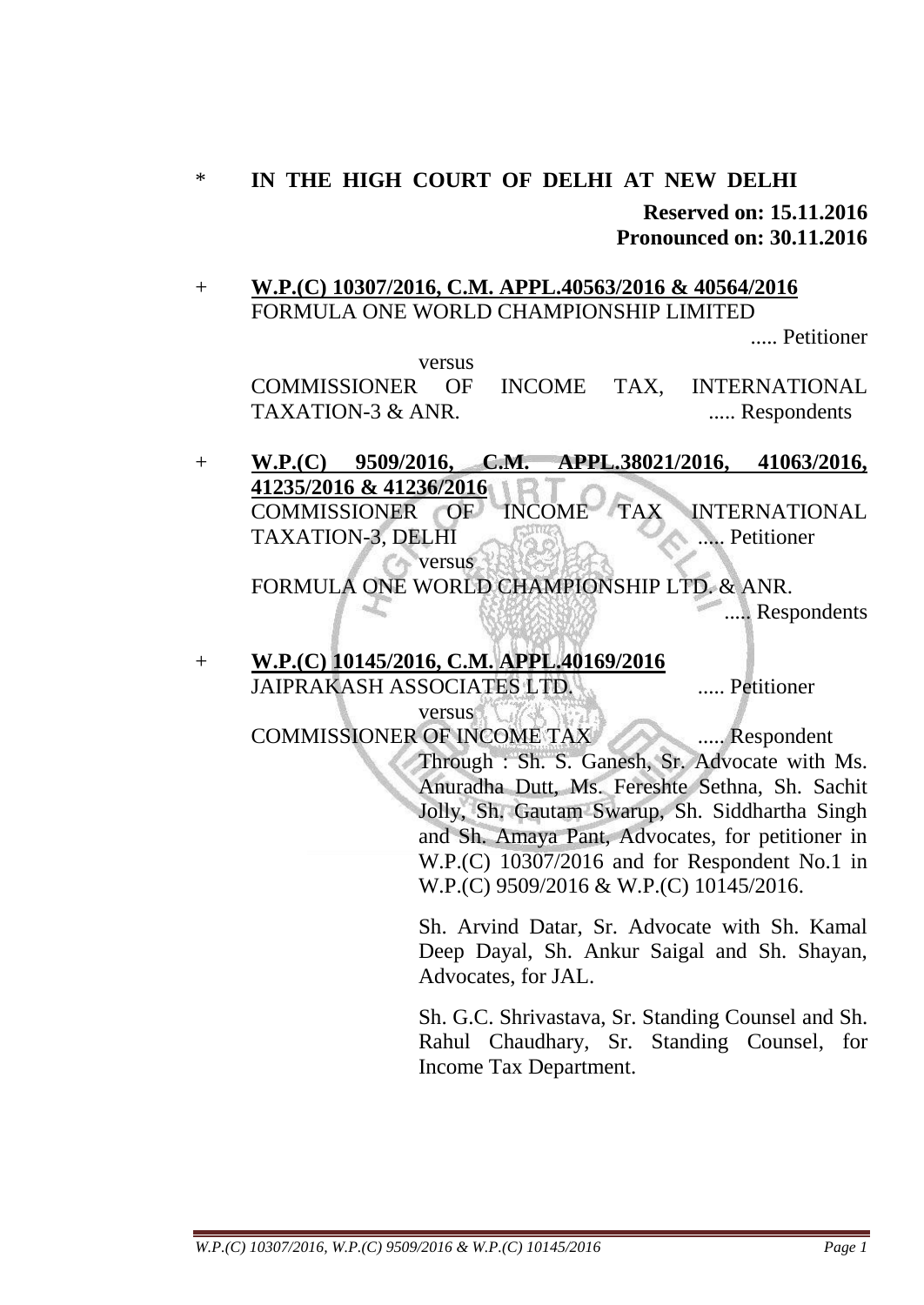# **CORAM: HON'BLE MR. JUSTICE S. RAVINDRA BHAT HON'BLE MR. JUSTICE NAJMI WAZIRI**

# **MR. JUSTICE S. RAVINDRA BHAT**

 $\frac{0}{6}$ 

1. This judgment would dispose of three writ petitions: WP 9509/2016 (preferred by the Commissioner of Income Tax, hereafter "the revenue's petition"; WP 10145/2016 (preferred by Jaypee Sports International Limited, hereafter called "Jaypee") and WP 10307/2016 (Formula One World Championship Limited (FOWC) hereafter called "the F1 Championship Ltd" petition). Both Jaypee and FOWC had filed applications before the Authority for Advance Ruling ("AAR"). The AAR held one question in favour of the revenue and the other question in favour of the said two companies. All three parties have, thus approached this court, under Article 226 of the Constitution.

2. A brief background of the facts is necessary. FOWC is a UK tax resident company incorporated on 7 March 2001. Consequent to agreements entered into between the Federation Internationale de I"Automobile ("FIA" an international motor sports events regulating association), Formula One Asset Management Limited ("FOAM") and FOWC, FOAM licensed all commercial rights in the FIA Formula One World Championship (Championship') to FOWC for 100-year term effective from 1 January 2011. FOWC entered into a "Race Promotion Contract" ("RPC") dated 13 September 2011, by which it granted to Jaypee Sports the right ("Right") to host, stage and promote the Formula One Grand Prix of India event for a consideration of USD 40 millions. An Artworks License Agreement (ALA) contemplated in RPC was also entered into between FOWC and Jaypee the same day, i.e. 13.09.2011, permitting the use of certain marks and intellectual property belonging to FOWC for a consideration of USD 1. The RPC of 2011 was preceded by another RPC of 25-10-2007; FOWC and Jaypee signed it.

3. FIA is a regulatory body; it regulates the FIA Formula One World Championship which has been the premier form of motor racing since its inception in 1950. The formula, so called is with reference to a set of rules that all participants' cars must conform to. F1 seasons consist of a series of races, known as *Grand Prix* (from French, meaning grand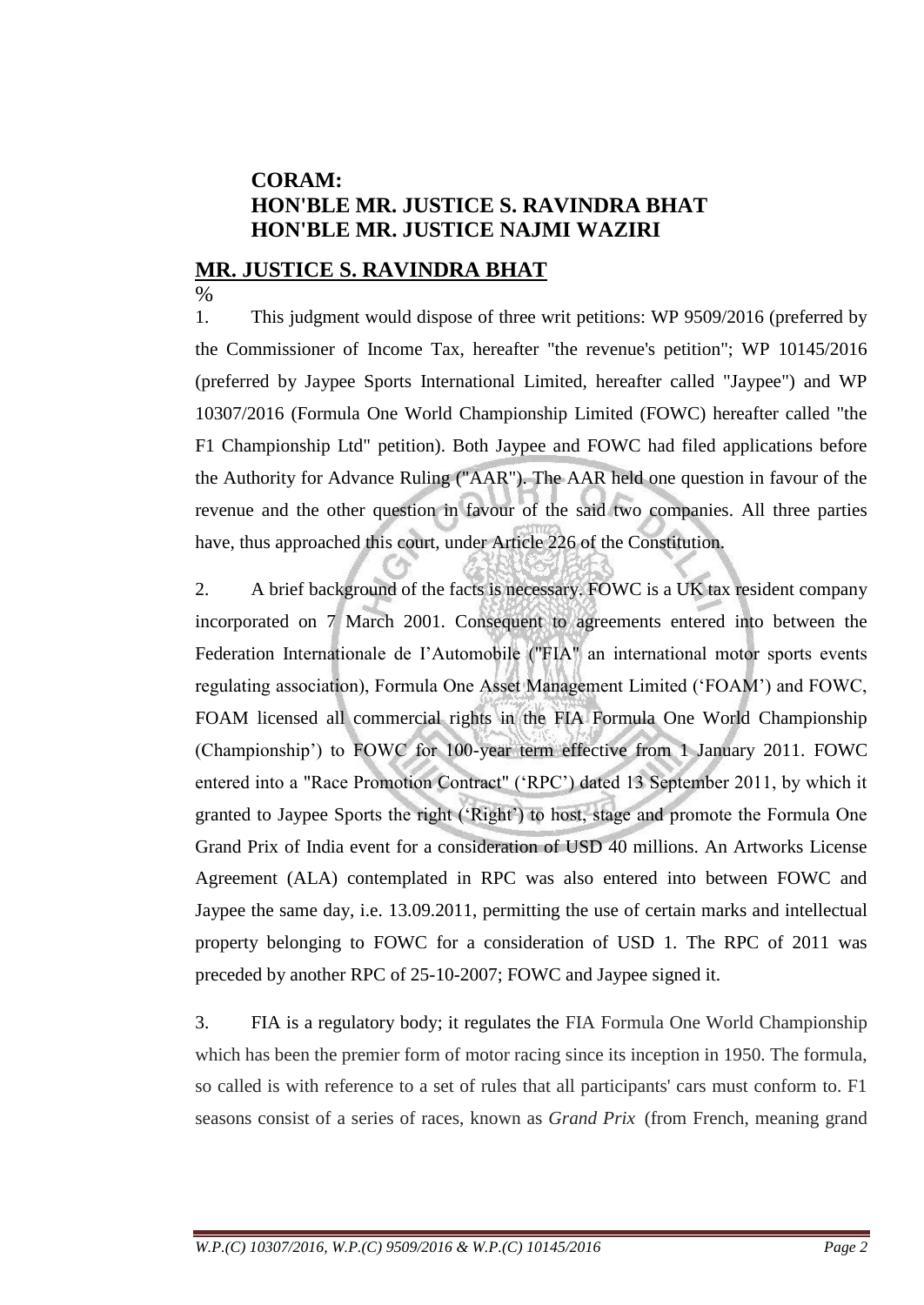prizes), held across the world on specially designed and built F1 circuits across 26 different locales.

4. F1 Grand Prix events are held under the *aegis* of the FIA F1World championship's competition -in which F1 racing cars, assembled and manufactured strictly in terms of the F1 Technical regulations, compete against each other, under F1 Sporting Regulations and the F1 International Sporting Code framed and made effective by the FIA. F1 drivers across the world have the ability, competence and skill to drive an F1 car and participate in F1 racing events. About 12 to 15 teams typically compete in these championships in any one annual racing season. Some celebrated and well-known participants are the Ferrari, McLain, Red Bull teams etc. The teams assemble and construct their vehicles, which comply with defined technical specifications and engage drivers who can successfully maneuver the F1 cars in the racing events. All teams known as "Constructors" enter into a contract, known as the "Concorde Agreement" with FOWC and the FIA. In these agreements they undertake to participate to the best of their ability, in every F1 event included in the official annual F1 racing calendar. They also bind themselves to an unequivocal negative covenant with FOWC that they would not participate in any other similar motor racing event whatsoever nor would they promote in any manner any other rival event. The F1 racing teams exclusively participate in about 19 to 21 listed F1 annual racing events on the official racing calendar, set by the FIA. This is, in effect, a closed circuit event since no team other than those bound by contract with FOWC are permitted participation.

5. Every F1 racing event is hosted, promoted and staged by a promoter with whom FOWC as the right holder, enters into contract and whose event is nominated by the CRH (i.e Contract Right Holder, which is in effect, FOWC), to the FIA for inclusion in the official F1 racing calendar. In other words FOWC is the exclusive nominating body at whose instance the event promoter is permitted participation. The points scored by each F1 racing team in every event is listed in the official racing calendar and it counts towards the Constructors championship and the Driver's championship for the racing season as a whole. Any team's position in these championships at the end of the season determines, together with certain other factors which are elaborately dealt with in the Concorde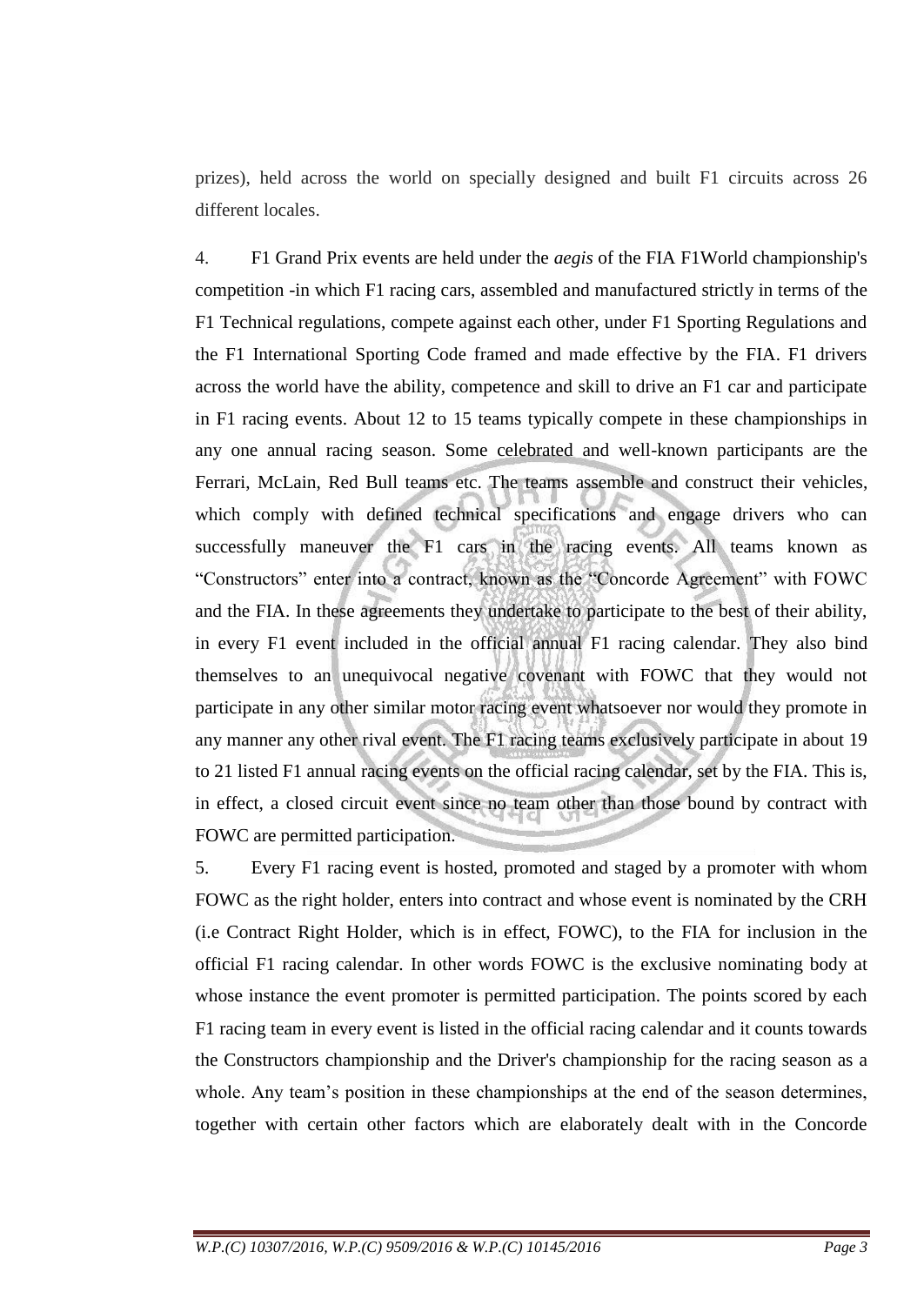agreement,(which in the present instance, was latest in the series of Concorde agreements the last being the one of 2009) the prize money payable to the teams for their participation during the season. Grant of a right to host, stage and promote the F1 racing event therefore carries with it a covenant or representation that F1 racing teams with their cars, drivers and other auxiliary and supporting staff will participate in the motor racing event hosted at the promoter's motor racing circuit displaying the highest levels of technical skill achievement etc. in the fields of construction of single seat motorcars to attain the highest levels of performance in the world. These teams and the FOWC also represent that the highest levels of skill in racing management and maintenance of the cars would be on display in the event. All these are a part of the relevant contractual provisions, embodied in RPC 2011.

6. FOWC and Jaypee both approached the AAR as did other entities such as Beta Prema 2 (BP2); All Sports Management (Allsport); and Formula One Management (FOM) with other applications. This judgment is not concerned with the applications that sought advance ruling filed by other entities; the fate of those is apparently pending consideration. The queries made for consideration and decision by the authority by FOWC and Jaypee were *firstly* whether the payment of consideration receivable by FOWC outside India in terms of RPC from Jaypee was or was not royalty as defined in Article 13 of the Avoidance of Double taxation agreement entered into between the Government of UK and the Republic of India ("the DTAA") and *secondly* whether FOWC was justified in its position that it did not have a permanent establishment (PE) in India in terms of Article 5 of the DTAA. A subsidiary question was whether any part of the consideration received or receivable from Jaypee by FOWC outside India was subject to tax at source under section 195 of the Indian income tax Act.

7. The submissions of FOWC and Jaypee on the question of amounts received by the former were that the entire consideration received/ receivable under the RPC was in nature of business income and not 'royalty' as defined both under the Act and the DTAA because what was granted to Jaypee was a commercial right (i.e. hosting right) and the consideration received/ receivable by FOWC was not for use of trademark, copyright, equipment, etc and hence, was not in the nature of 'royalty'. It was contended, in this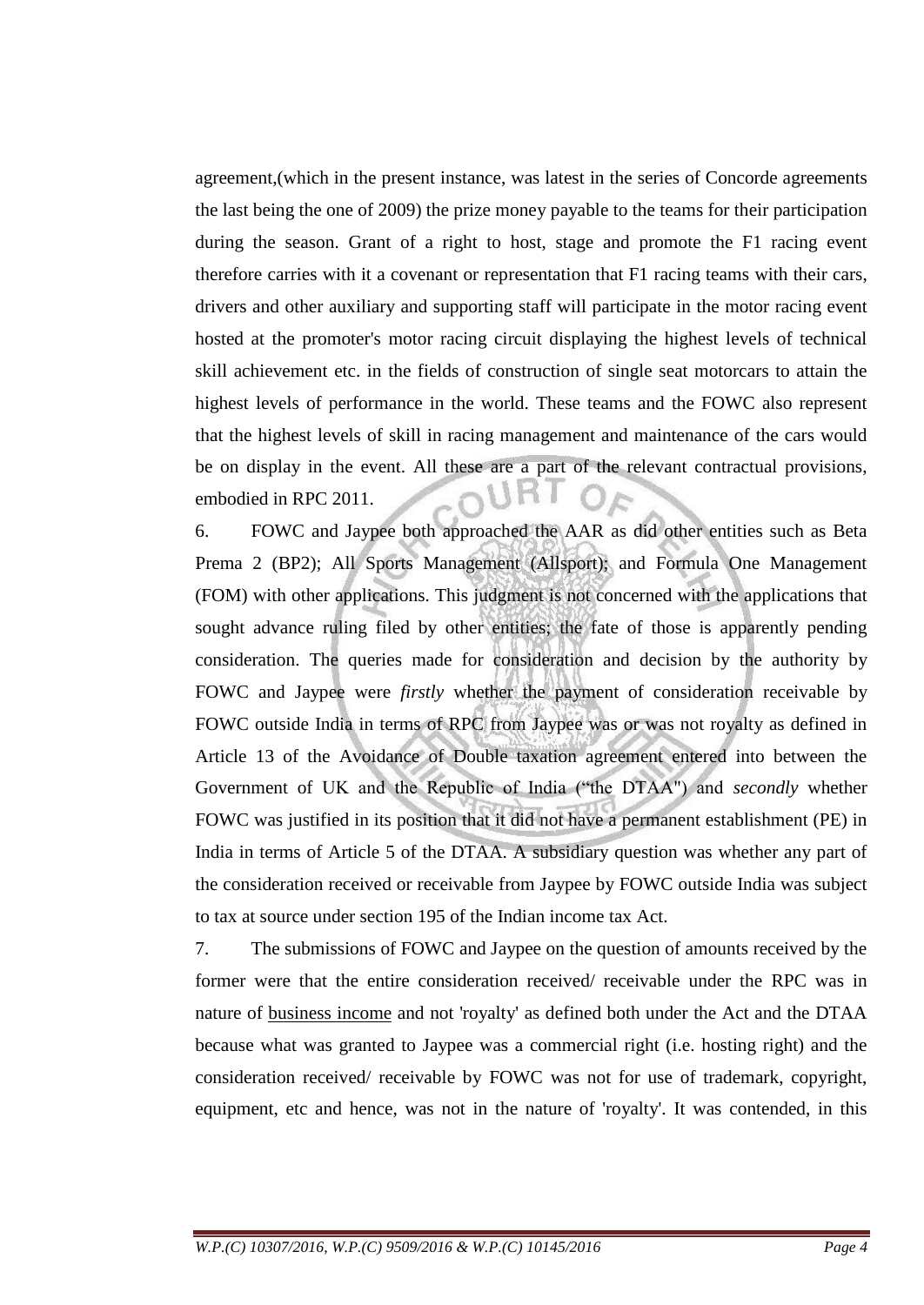context that no separate consideration was payable by Jaypee for the limited permitted use of Formula One ('F1 ') Mark which was only to enable the Promoter to advertise the Indian Grand Prix. It was routine and customary in business parlance to reproduce the names (of sports events) in the same manner as they were known to the public at large. As a consequence, the Artwork License Agreement ('ALA') was executed solely to enable the Promoter for a limited use of F1 marks and to prevent it from using the marks for any commercial exploitation. Such grant was similar to sale of prepackaged or branded product; the main emphasis is sale of the product, the use of the mark was part of the sale. The applicants relied on Para 10.1 of the OECD commentary on Article 12 of the Model Convention which states that payments for the exclusive distribution rights of a product or a service do not constitute royalties. Furthermore, according to FOWC, the sporting event was known by the name F1 World Championship world over due to its fame and reputation. The applicants - Jaypee and FOWC relied on *Dy Director of Income Tax v. Sheraton International Inc* (2009) 313 ITR 276, of this Court. The court had held that as long as the main object of the agreement did not relate to the use of the trademark, the amount could not be characterized as royalty payment for use of trademark. The applicants also relied on a tribunal decision in *Harvard Medical International USA* ('HMI') (2011) (13 ITR 503). Apart from this, it was emphasized that the definition of royalty under the lndia-UK Tax Treaty is narrower than the definition under the Act. The transactions in question involve payment of a lump sum amount, which does not involve any payment dependent upon the use of the mark. As the consideration received by FOWC was a lump sum amount for granting to Jaypee the right to host, stage and promote the event, it did not qualify as 'royalty' under the provisions of the lndia-UK Tax Treaty. Reliance was placed on this court's judgement in *Director of Income Tax Vs. Ericsson A.B* (2012) (343 ITR 470).

8. The revenue had opposed the arguments of the applicants and urged that the principles enunciated in *Sheraton's* case were inapplicable because the consideration comprised of both, hosting rights and permitted use of F1 Marks and the entire consideration of US\$ 40 million was attributable to the usage of F1 Marks in terms of the ALA. The revenue submitted that the RPC and Artwork License Agreement had to be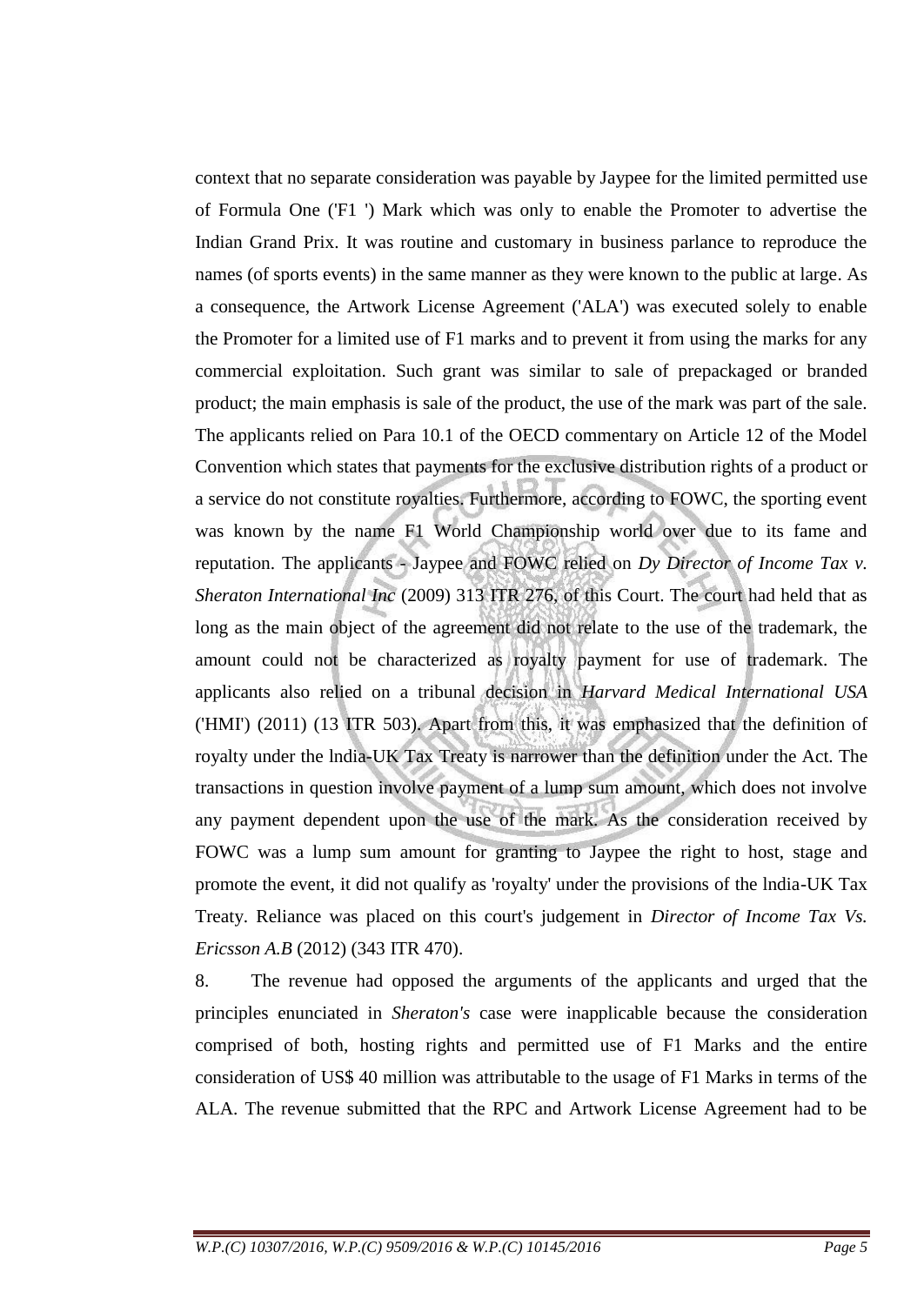read together for a comprehensive view of the matter. The applicants deliberately did not make reference to the ALA in question though it was also entered into between the parties on the same day i.e. 13.09.2011.

9. There was no agreement between FOWC and Formula One Licensing B.V., proprietor of the trade marks, for transfer or licensing of such rights in favour of FOWC. The license was given by FOWC to Jaypee for the permitted use, in the territory, of the licensed marks and materials. The licensed marks and materials are defined to include marks stated above. The "permitted use" is defined to mean incidental use of the licensed marks strictly for the purpose of hosting, staging and promoting the event. It was furthermore argued that from a combined reading of Concorde and other agreements what emerged was that Jaypee did not have to make any payment to FOWC for hosting, staging and promoting any motor racing event. The payment became necessary for one and the only reason that the mark of "Formula One World Championship" or "Grand Prix of India" was to be used to make the event a part of the calendar of F1 World Championship. It was also asserted that the marks were not used in a secondary manner, or incidentally, rather, Jaypee used the marks prominently because of their fame and reputation. Licensing of the mark gave Jaypee the right to hold the F1 championship or Grand Prix of India event. This position was also supported by the fact that the promoter's rights stipulated in the Concorde agreement clearly list out as being (i) right to promote the event. (ii) right to designate the event as Formula One Championship event. Given the relative lack of knowledge of the F1 sporting event, use of the mark became crucial and necessary. The crowds visiting the circuit or watching from home were drawn towards the name F1, which they were familiar with and not the car or circuit specifications that the event associates itself with. The revenue arising from the commercial rights, be it sale of tickets, advertisement rights or broadcasting rights are, therefore, all attributable to the name of the event more than anything else.

10. The revenue also urged that the definition of royalty both under the Indian Income-tax Act as well as the DTAA encompasses within its ambit the use of trademark among other things. It may be noted that there is no qualification to suggest that the use must be incidental, primary, permitted or registered. As regards the issue of its taxability,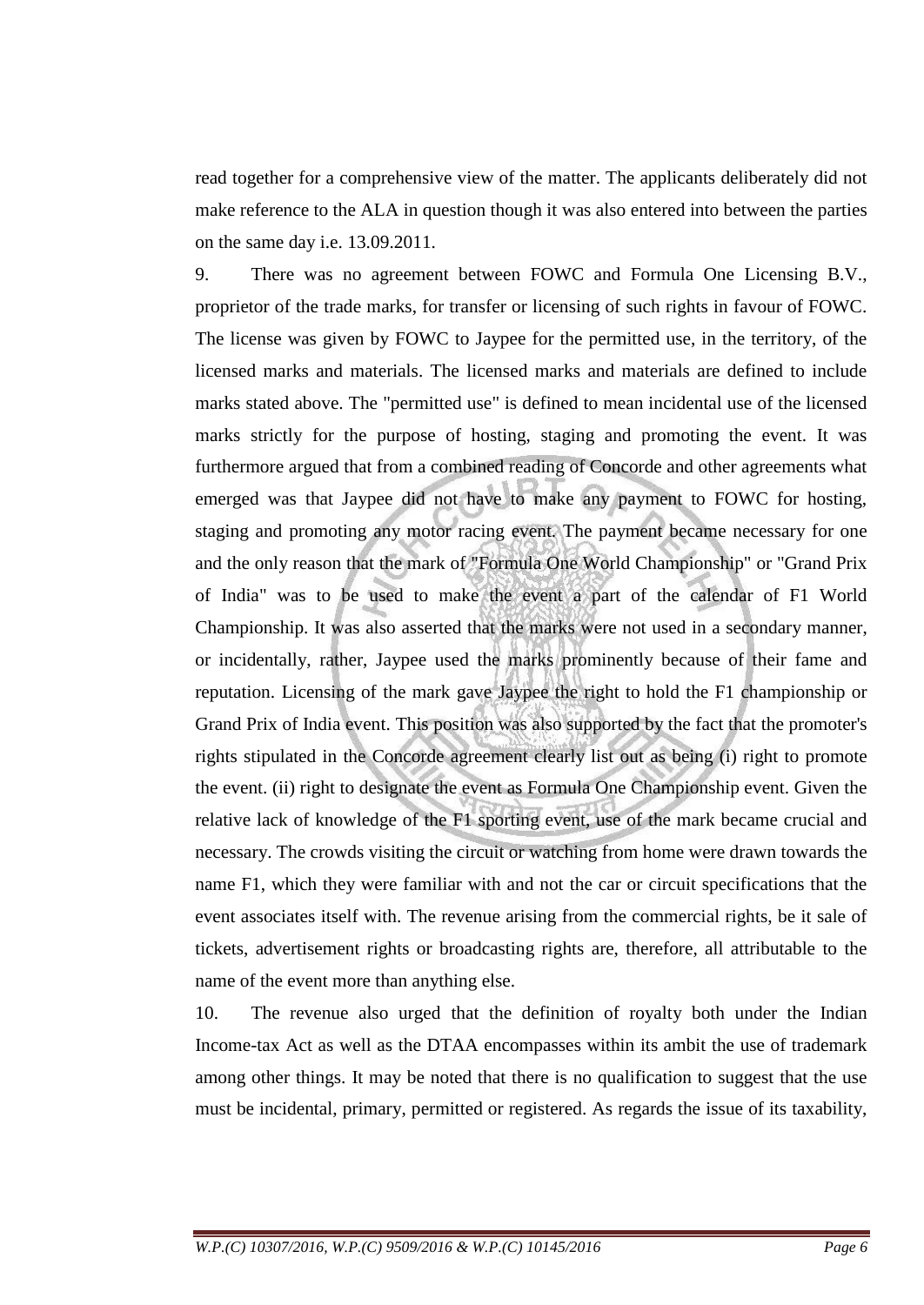it was submitted that the subject income is taxable in India under the Act under Section  $9(1)(vi)(b)$  since it was paid by a resident (Jaypee) to a non-resident as a consideration for the utilization of the intellectual property for the purpose of carrying on business in India or for the purpose of earning any income from any source in India. The property here is a trademark of a sporting event. When the sporting event is held and the mark is used to attract people with that mark, it is nothing but the commercial exploitation leading to generation of revenue.

11. The AAR, after hearing the parties and considering the materials on record, concluded that the amounts paid were "royalty" on the basis of the following findings:

*"27. The first question in both applications relate to characterization of consideration of USD 40 million received by FOWC in the first year under the terms of RPC from Jaypee, i.e. whether it is in the nature of royalty under Article 13 of lndia-UK Tax Treaty. Jaypee had constructed a racing circuit in Yamuna Expressway Industrial Development Authority. Jaypee signed the RPC on 13.9.2011 with FOWC and on the same day Jaypee also entered into an Art Work License (ALA) agreement with FOWC. We have reproduced some relevant clauses of RPC and ALA earlier and wherever necessary we will reproduce again the relevant clauses at appropriate place to understand the issue in proper perspective. The RPC mentions that FOWC has the exclusive right to enter into contracts solely for the 'hosting, staging and promoting' of 'Formula One Grand Prix' events. FOWC has the exclusive right to exploit the commercial right in the championship, including the exclusive right to propose the championship calendars and to award to promoters the right to host, stage and promote Formula One Grand Prix events ............ The RPC gives right to Jaypee to host, stage and promote the 'event' as per clause 4.1 of RPC. The event has been defined in clause 1 (t) of RPC saying that 'event shall mean the Formula One Grand Prix of India'. RPC itself envisages signing of a separate AlA for incidental use of certain of the marks and intellectual property belonging to FOWC in Clause 23.2.*

*28. It is relevant to point out that as per ALA, FOWC is providing Jaypee several of its intellectual property like event programme covers, templates for posters, official stationery, media kits etc. and licenced marks including FORMULA ONE GRAND PRIX of INDIA which is the name of event organized (host, stage and promote) by Jaypee.*

*29. It may be mentioned that the consideration as per RPC is USD \$ 40 m and consideration as per ALA is USD \$ 1 , though both agreements were signed on the same date and relate to the same event promoted by*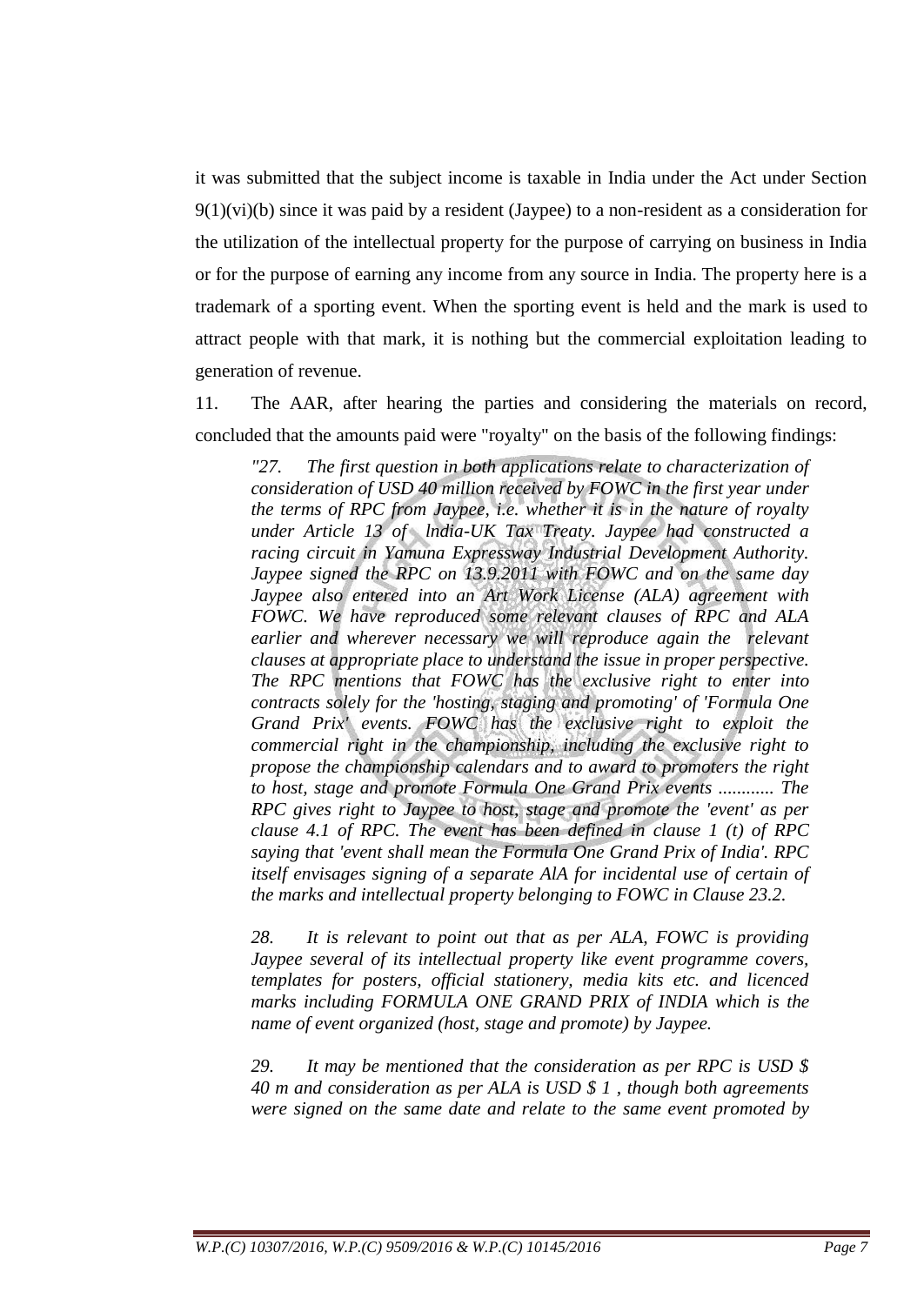*Jaypee. It is only on the basis of ALA that Jaypee is able to organize the event which is called Formula One Grand Prix of India and is able to use all intellectual properties belonging to FOWC necessarily required to stage, host & promote the event. It is unthinkable that the event called Formula One Grand Prix of India can be organized in the absence of ALA. Use of this mark is sine qua non for organizing this event otherwise the event will not be known as 'event' in terms of RPC.*

*30. The above mentioned facts clearly establish that art work license agreement, though signed separately, is integral to RPC. It was not a standalone agreement. Clause 23.2 of RPC stipulated that Jaypee & FOWC shall enter into art work agreement permitting incidental use of certain of the marks and other intellectual property belonging to FOWC. Insufficiency of consideration in ALC cannot diminish its prime importance and relevance in the context of use of marks and intellectual property of Jaypee. In such a situation the stand of the applicants that the use of the marks permitted by the art works agreement is purely incidental to the RPC as mentioned in clause 23.2 is not a correct description of the facts. The nomenclature in the agreement cannot decide the main purpose of the contract. The settled position of law is that the dominant intention of the parties is to be seen as decided by the apex Court in the case of Sundaram Finance Ltd. v/s State of Kerala 1977 13 SCC 17. The Court ruled in para 24 that "The true effect of a transaction may be determined from the terms of the agreement considered in the light of the surrounding circumstances. In each case, the Court has, unless prohibited by statute, power to go behind the documents and to determine the nature of the transaction whatever may be the form of the documents'. The important point is to ascertain the dominant intention of the parties to RPC and art work license agreement. FOWC has tried to project that the promoter's intention is to host various sports events, as part of the sports city developed by it and to keep the circuit occupied by hosting various such events and attract people to buy real estate around the sports city. This is completely imaginary and is nowhere reflected in RPC or ALC. We cannot import such imagination in RPC or ALA in order to know the intention of the parties to the agreement. The intention has to come out from the agreement and purpose of the agreement. FOWC has further submitted that the promoter is 'hosting, staging and promoting the 'Indian GP'. There is nothing like Indian GP. The only event as per the agreement is Formula One Grade Prix of India. We cannot accept any other name for the event. The use of words 'Indian GP' has been done by FOWC only to show that Jaypee's intention was to host various events. This does not come out from RPC or ALC. The fact remains that Jaypee is staging an event which is called Formula One Grand Prix of India which, in turn is the licensed mark of FOWC as per Art work license agreement. RPC clearly and conclusively show that FOWC granted licence to Jaypee for*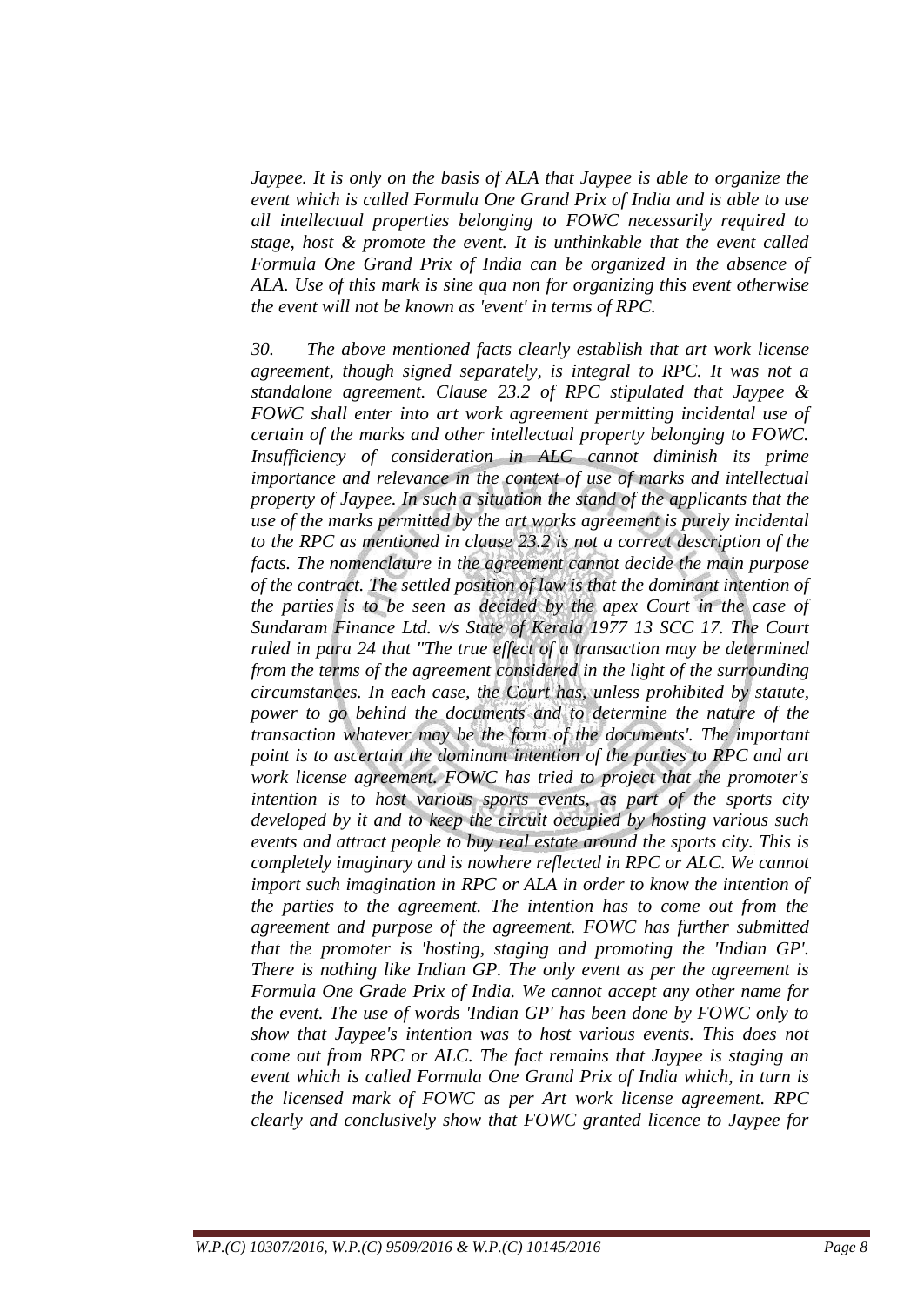*limited purpose of organizing Formula Grand Prix of India event only and for no other event. Therefore, irrespective of other limitations imposed by clause 23.2 & 23.3 of RPC the licensed mark of Formula One Grand Prix of India and other intellectual property has been actually used by Jaypee. In these circumstances the creation of a separate agreement known as art work license agreement with a nominal and insignificant consideration of US \$ 1 is purely artificial. Similarly, the use of words like 'incidental use' in these agreements will also not hide the dominant purpose. The definition of royalty in the lndo-UK DTAA covers 'payments of any kind received as a consideration for the use of .......... trade mark'. Section 9(1)(VI) of the Income-tax Act also covers use of trade mark under royalty. Therefore, the payments.made by Jaypee for use of trade mark called Formula One Grand Prix of India in the event hosted by them is in the nature of royalty." \*\*\*\*\*\*\*\*\*\*\*\*\*\*\*\*\**

*\*\*\*\*\*\*\*\*\*\*\*\*\*\*\*\*\*\*\*\**

*37. We have given serious thought to the proposition formulated as above. The art work agreement also mentions that Formula One licensing BV, Netherlands, is the owner of trademarks as mentioned in clause 3.3. There is no written agreement between FOWC and Formula One licensing BV for transfer of such rights in favour of FOWC. It is also relevant to point out that there is no written agreement between Jaypee and the proprietor of trademarks i.e. Formula one licencing BV for use of trade marks. These facts were confirmed repeatedly by Shri Pardiwala, the counsel of FOWC during the course of hearing and confirmed by him in the letter dated 19.7.2016. Mr. Datar presumes that because the artwork agreement mentions the words "permitted use" in clause 2.1 and defines "permitted use" as incidental use of the licenced mark solely as part of the artwork and the licenced material in clause 1.1, Jaypee is a permitted user under section 48(2) of the trademarks Act, 1999. We are afraid this is not a correct proposition. The trademarks act defines 'permitted use' in section 2(1 )(r), reproduced earlier, and this definition must be read in conjunction with section 48(2). The definition of 'permitted use' in this Act of 1999 is different from the definition given in section 2(1)(m) of the 1958 Act. The 1999 Act enlarges the scope of permitted use to commercial use of a mark not only by the registered user, but also by an unregistered licencee who becomes entitled to use the mark by virtue of a written agreement with the registered proprietor. The law makes it clear that such use by a unregistered licencee should comply with the conditions or limitations to which such use is subject to in terms of the agreement, besides conditions or limitations to which the registration of a trademark itself is a subject with JPSIL As a matter of fact, the applicant has submitted that Formula One Licensing BV has only entered into an oral arrangement with FOWC for the transfer of trademark. As per the above provisions, since the user (Jaypee) has not entered into any agreement*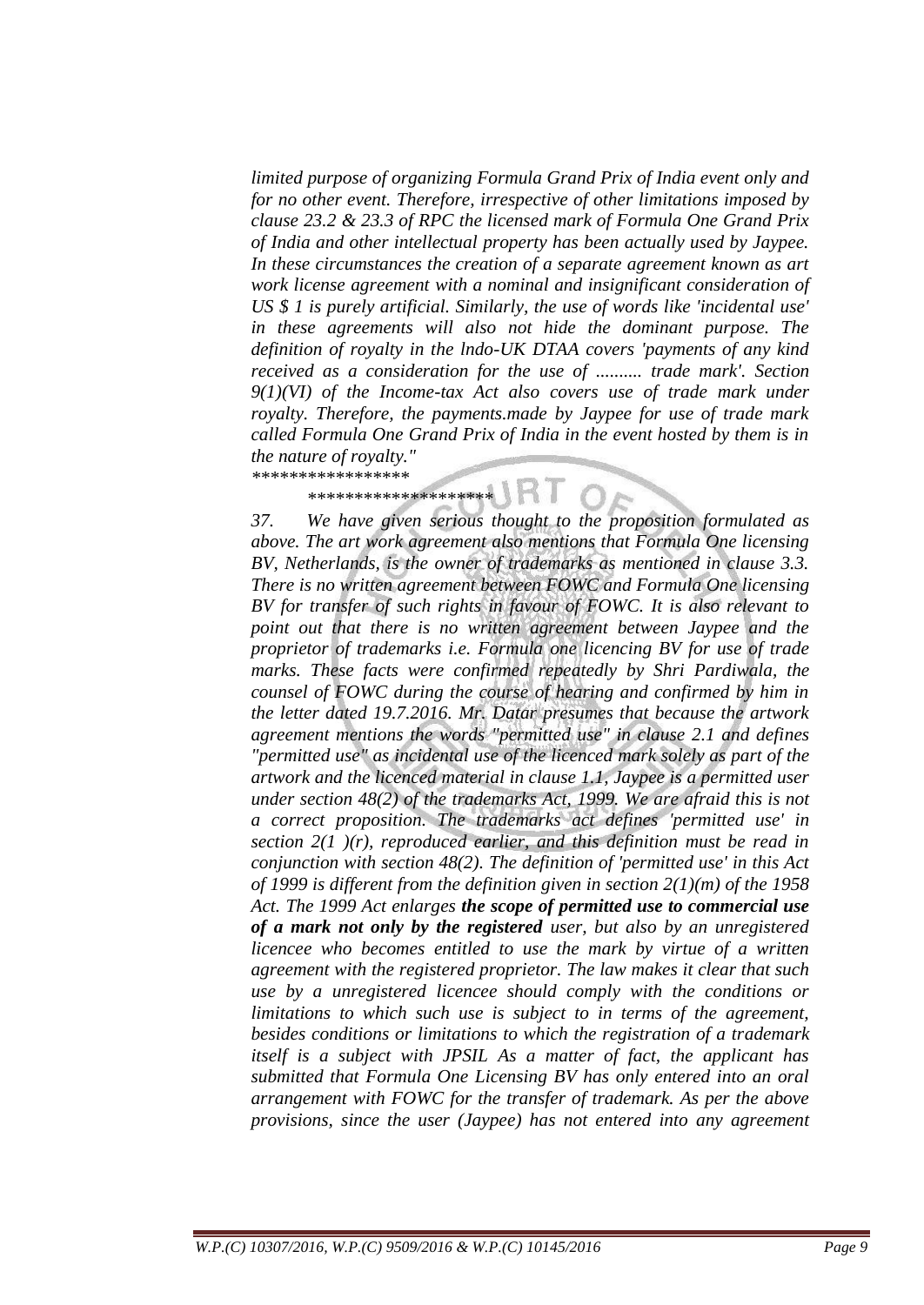*with the registered proprietor, the condition of 'permitted use' is not met and consequently Jaypee cannot be regarded as a permitted user within the meaning of section 2 (r)(ii) of the TM Act. The provisions of section 48(2) cannot be invoked in the case of an entity which is not a permitted user within the meaning of that Act. The deeming fiction of section 48 (2) cannot be pressed into service into cases of this nature.*

*b. The deeming fiction of section 48(2) can also not be extended to the provisions contained in section 9(1)(vi) for the reason that Explanation 5 to section 9(1)(vi) introduced by the Finance Act of 2012 provides that Royalty shall be deemed to arise whether the property is used directly or not. The implication of the Explanation would be that even if the property is deemed to be used by the proprietor and not by the licensee, it can still be regarded as indirect use of the property as the benefits of such use are flowing to the licensee and he has agreed to pay consideration to the licensor in lieu of the 'indirect' use of the property. If the interpretation of the applicant is accepted and the deeming fiction under section 48(2) is to be read in all circumstances and for the purposes of all existing laws irrespective of the context and purpose of enactment of this provision in the TM Act, the consequences would be that the use by the licensee would be of no consequence as the licensee, by the legal fiction so provided , would be deemed to have never used it, though in fact he may have actually used it. The definition of royalty under the Income Tax Act specifically includes the 'granting of a license' to use the IPR. If the fiction is imported under the IT Act, it would mean that the use by the licensee is the use by the proprietor. Such an interpretation leads to manifestly absurd results. It hits at the very root of the relationship between the licensor and the licensee in the context of IPRs and destroys the very concept of Royalty in this context. Such an interpretation is impermissible.* भत्यमेव जय

*c. The object of law relating to Trade Marks is to protect the intellectual properties and the rights of the owner/proprietor thereof. Section 48(2) also enacts the deeming fiction to protect such rights and to regulate the relationship between different parties in law The reference to 'other law' comes with the same object in The definition is in two parts. The first part is in respect of the use of a trademark by a registered user. The second part is in respect of the use of trademark by a person other than the registered proprietor and registered user by consent of such registered proprietor in a written agreement and complies with any conditions or limitations to which such user is subject and to which the registration of the trademark is subject. It is relevant to point out that the 'consent' envisaged in section 2(1)(r) signed is not oral, but by a written agreement. Against this backdrop we may consider the facts of this case. The proprietor of the trademark in this case is Formula One licensing BV*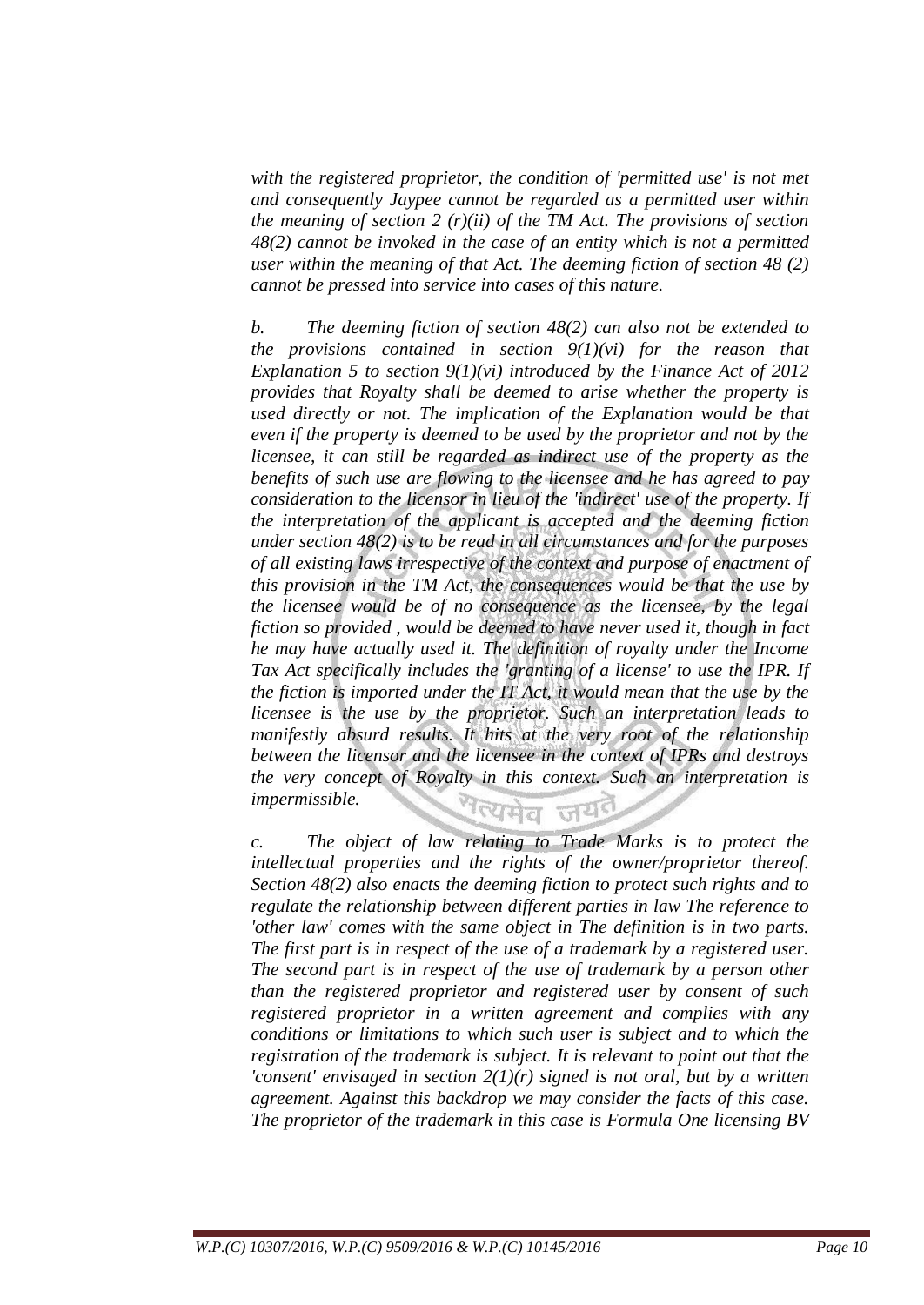*which has admittedly not entered into any written agreement with Jaypee. In fact, it has not entered any kind of agreement with Jaypee, not even oral. Even FOWC has not entered into any written agreement with the proprietor and during the course of hearing Mr. Pardiwala confirmed that there is no written agreement in respect of use of trademark between the proprietor and FOWC and/or between the proprietor and Jaypee. Therefore, in terms of provisions of the section Jaypee would not be a permitted user under the trademark Act. In view of this legal position we cannot agree with Mr. Datar that section 48(2) of the Trademark Act will apply only on the basis of artwork agreement where Jaypee has been mentioned as the permitted user. This cannot be accepted because if the benefit of section 48(2) of the Trade Marks Act is to be obtained, Jaypee has to be a permitted user as per the provisions of this Act and admittedly it is not. Once such a conclusion is reached, there is no need to deal with other objections raised by the Department of Revenue i.e., the definition of royalty as given in Explanation 5 to section 9(1)(vi) of the Income Tax Act and the context in which 'any other law' came to be used in the Trademarks Act. The fact is that Jaypee is not the permitted user under the law and therefore, it is not entitled to take recourse to provisions relating to permitted user in section 48(2) of the Trademarks Act."*

12. On the second question, i.e whether FOWC had a PE in India under any of the paragraphs of Article 5 of the DTAA, the applicants (FOWC and Jaypee) asserted that no such PE existed because the revenue had to first establish that under Article 5(1) of the lndia-UK DTAA, FOWC had a fixed place of business in India and that it carried on business in India through such fixed place. FOWC stated that its only place of business is its office in UK and it did not have any fixed place of business or office in India. By granting the right to host, stage and promote the race, to Jaypee it did 'business with a party that is a resident of India'. It did not undertake any business operations (or part thereof) in India. FOWC stated that its business was limited to a grant outside India of the right to Jaypee and after such grant of right, it could host, stage and promote the F1 event in accordance with the FIA regulations. *Arguendo* if the limited access at the circuit granted to FOWC by Jaypee amounted a fixed place it would come into existence only at the time when the race is held which is after grant of right by FOWC. In this context, it was argued that a mere provision in the RPC for Jaypee to allow access to FOWC and its affiliates to the circuit prior to and during the F1 event could not make the circuit (which belongs to the Promoter) as a place at the FOWC'S disposal. Added to this was the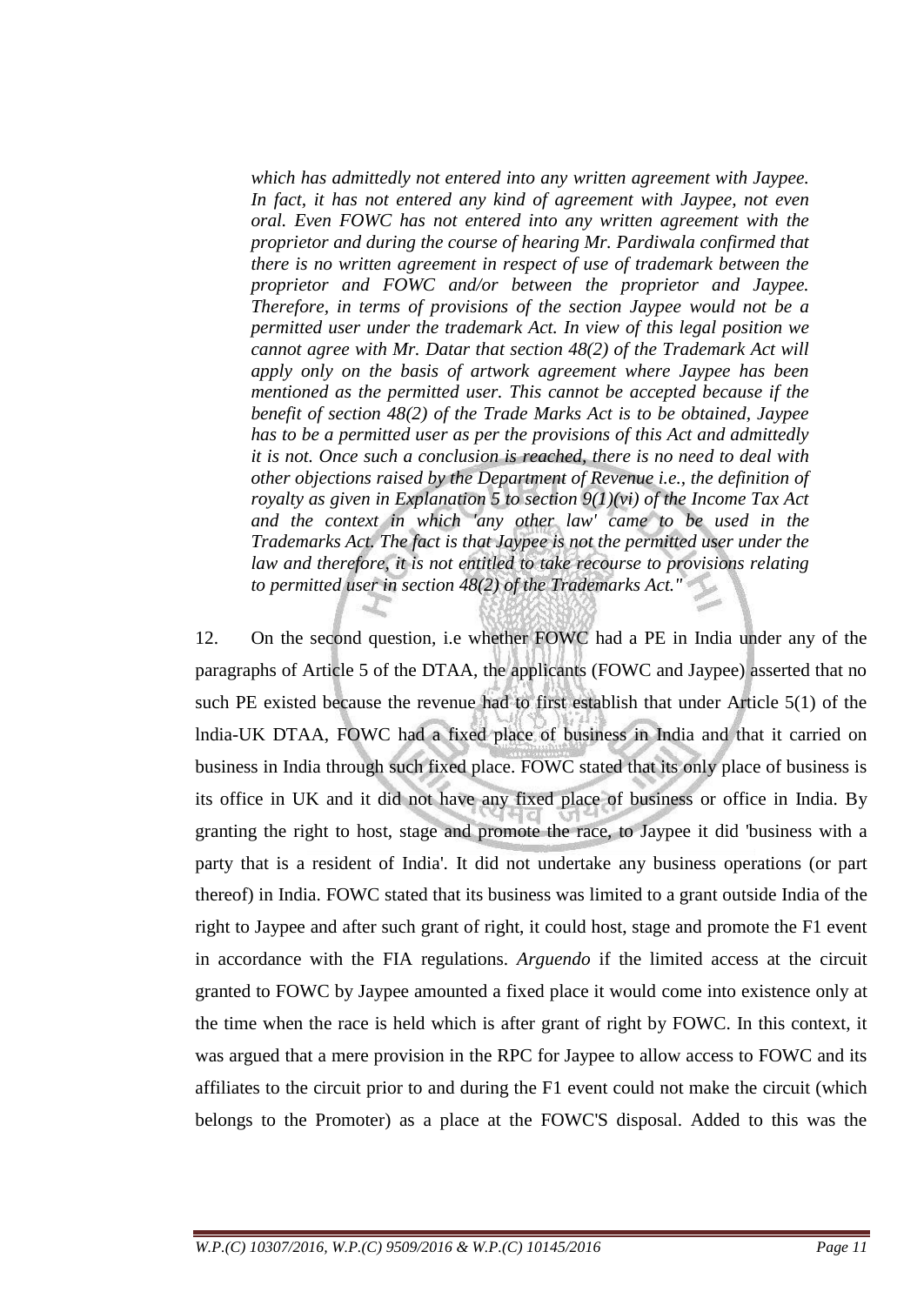uncertainty as to the staging of the event on a regular basis, which could not result in bringing into existence, a fixed place PE of FOWC. The permanence test is with respect to both place of business (i.e. permanence of location) and duration (i.e. the business activities must be more than temporary in nature). FOWC also argued that it did not have any agent dependent or otherwise in India engaged in habitually concluding any contracts on its behalf in India. Therefore, Article 5(4) of the DTAA also did not apply. Likewise, the threshold conditions for applicability of Article 5(2)(i) of the DTAA were unmet and, hence, the 'Service PE' test too failed.

13. FOWC argued that merely because Jaypee entered into contractual arrangements with FOWC"s affiliates, which were conditions precedent to the RPC, it did not extend the scope of its role nor did it result in its possessing, or operating from a fixed place of business in India. Each affiliate entered into independent commercial arrangements with Jaypee and no rights flowed from FOWC to 'BP2' or Allsport either under the FIA-FOAM-FOWC agreements or under the Concorde Agreement in relation to revenues earned by BP2 and Allsport with respect to the Indian GP. Circuit and other rights (which BP2 and Allsport exploited) arose by virtue of the ownership of the circuit, which was that of Jaypee; those rights could be exploited only when granted by it. They were neither Championship rights (emanating from the FIA) nor were they covered by the abovementioned Agreements. Jaypee"s grant of rights to BP2 and Allsport was a legitimate independent transaction consistent with the legal ownership of those rights. Jaypee and FOWC engaged FOM independently for the production of feed and data and other support services. For these reasons, FOWC urged that activities undertaken by each of the affiliates independently and on their own account and did not constitute its PE. It was also argued that even if they were dependent agents of FOWC their place of business could not be a PE of the principal i.e. FOWC.

14. The revenue argued that for deciding fixed place of business in terms of Article 5 it is adequate if the place is at the disposal of the enterprise to be used in business. He has referred to paragraph 4 of OECD commentary as under:-

*"4. It* is *immaterial whether the premises, facilities or installations are owned or rented by or are otherwise at the disposal of the enterprise....*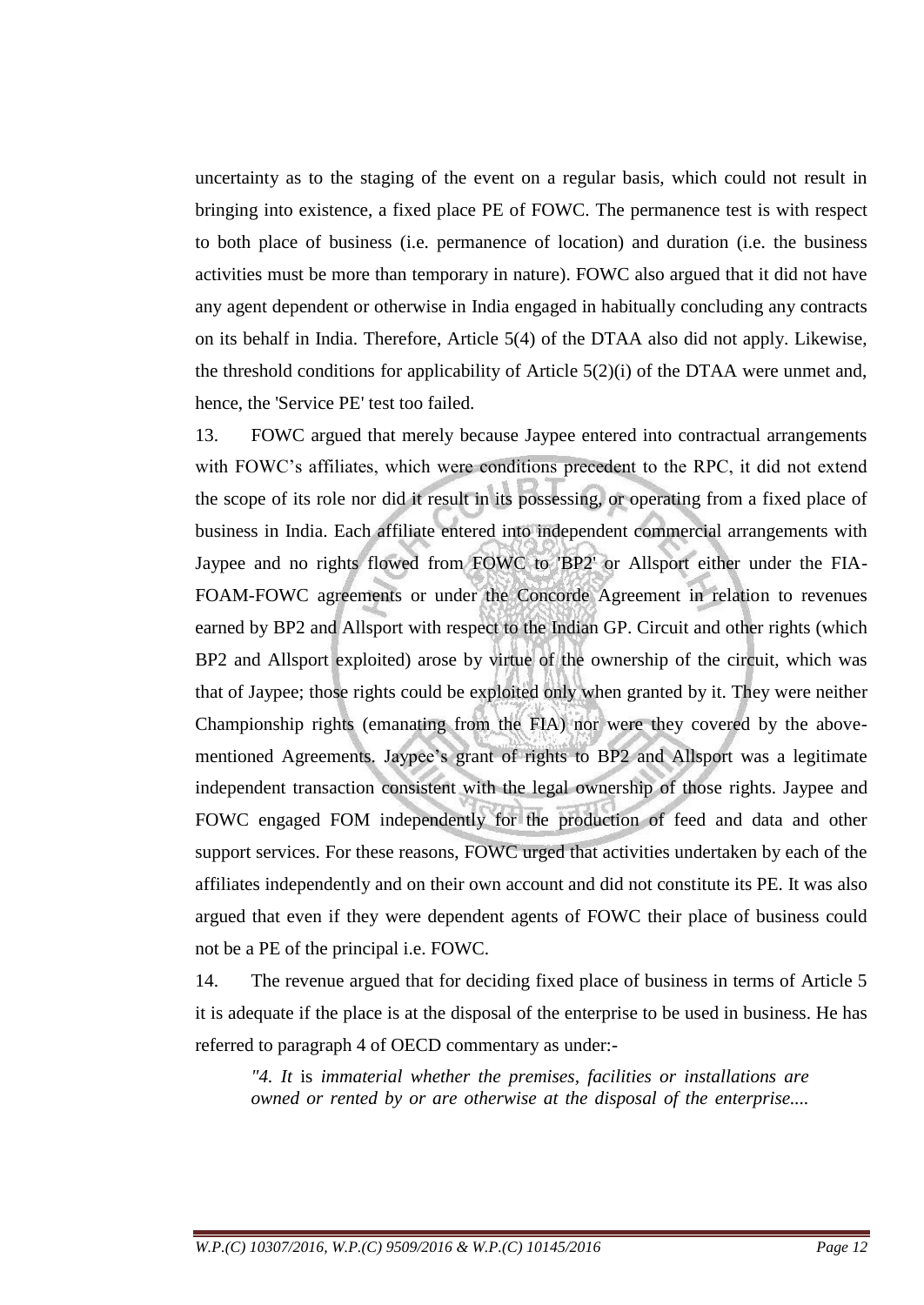*Again the place of business may be situated in the business facilities of another enterprise.*

*4. 1* As *noted above, the mere fact that an enterprise* has a *certain amount of space at its disposal which is used for business activities* is *sufficient to constitute* a *place of business. No formal/legal right to* use *that place* is *therefore required."*

15. It was further argued that a fixed place PE may also be constituted if dependant agents work for and on behalf of the enterprise from the place made available to the enterprise and in such a situation it may not be necessary to examine the PE under para 4 or 5 of Article 5 and to apply more stringent conditions of having authority to conclude contracts. Reference was made to para 10 of OECD commentary; it reads as follows:

*"The business of an enterprise is carried on mainly by the entrepreneur or persons who are in a paid-employment relationship with the enterprise personnel. This personnel includes employees and other persons receiving instructions from the enterprise (e.g. dependent agents). The powers of such personnel in its relationship with third parties are irrelevant. It makes no difference whether or not the dependent agent is authorised to conclude contracts if he works at the fixed place of business (see paragraph 35 below).*

*"35. Under paragraph* 5, *only those persons who meet the specific conditions may create a permanent establishment; all other persons are excluded. It should be borne in mind, however, that paragraph 5 simply provides an alternative test of whether an enterprise has a permanent establishment in a State. If it can be shown that the enterprise has a permanent establishment within the meaning of paragraphs 1 and 2 (subject to the provisions of paragraph 4), it is not necessary to show that the person in charge is one who would fall under paragraph* 5."

16. With regard to duration of the business reliance on Para 6 of the OECD commentary was placed; it reads as follows:

"*A place of business may, however, constitute a permanent establishment even though it exists, in practice, only for a very short period of time because the nature of the business is such that it will only be carried on for that short period of time."*

17. According to the revenue, FOWC"s business is to exploit commercial rights arising from races and this business is carried on through exploitation of these commercial rights either by itself or through any one or more members of CRH group as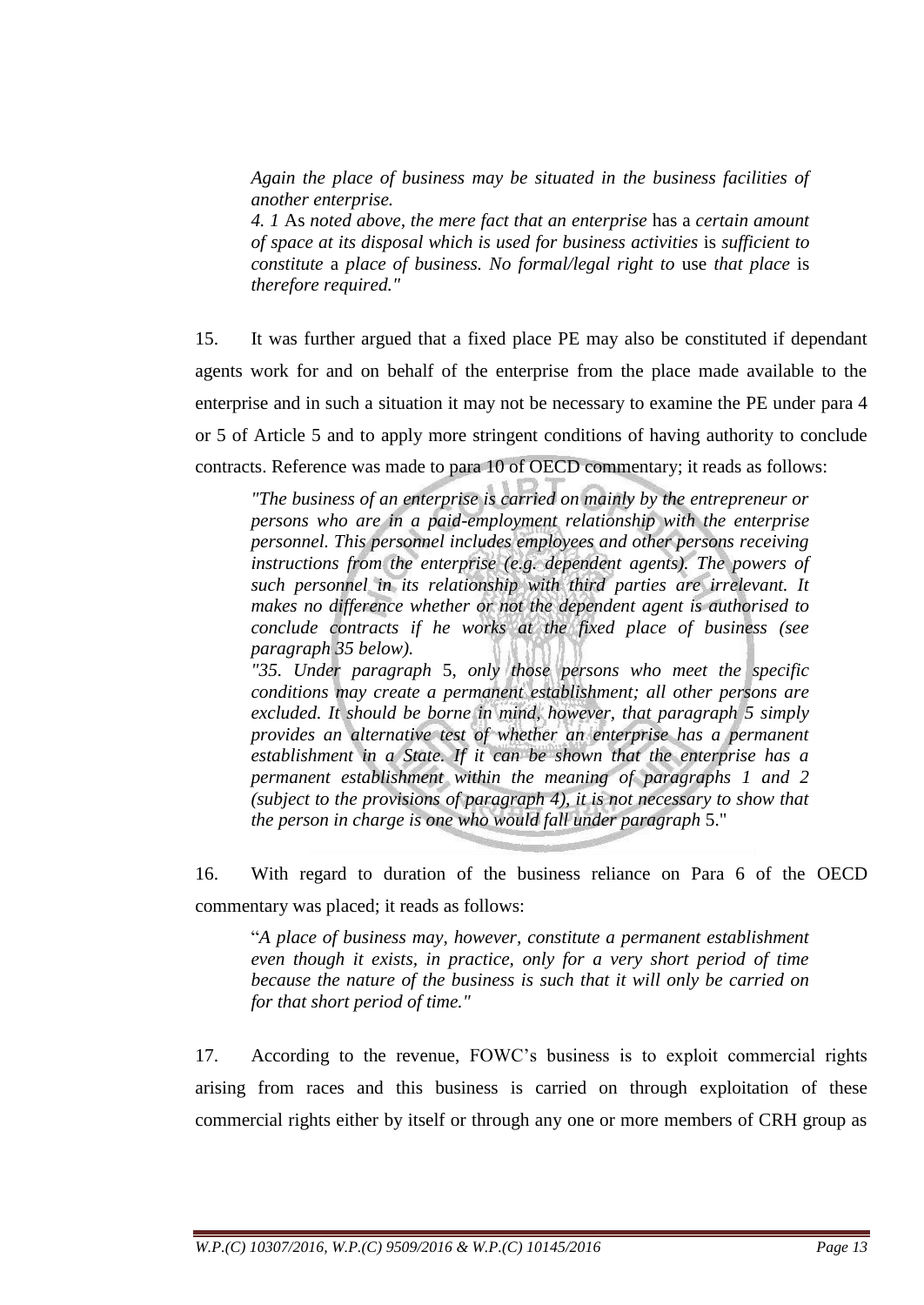mentioned in the Concorde Agreement to say that FOWC is obligated to propose consolidated accounts incorporating profits of all entities forming part of CRH group. Reference was made to the fact that commercial rights were originally owned by FIA, transferred in 2001 to SLEC Holding Company (parent company of FOWC) for a consideration, then given to FOAM and w.e.f. 1.1.2011 transferred to FOWC. It was pointed out that on the one hand, the organization Agreement between FINFMSCI was entered into on 20.01.2011, the RPC and the Artworks License Agreement are dated 13.09.2011 Going by RPC dated ·13.09.2011, it is evident that GP contract did not exist on the date of the signing of the Organization Agreement in January 2011. The recital (B) in the Organization Agreement reads as under:

# *"The Promoter has entered into an agreement with the Commercial Rights Holder to promote the event."*

18. The revenue asserted that FOWC"s stand that its agreement (RPC) was entered into with Jaypee on 13.09.2011 is inexplicable, having regard to the above Recital in the Organization Agreement in January 2011 by reference to the RPC of September 2011. Secondly, on lines similar to the RPC of September 2011, was an agreement dated 25.10.2007, between FOAL and JPSK Sports Pvt., Ltd. This agreement is in tune with the Format provided under Schedule 4 of the Concorde Agreement. It is plain that FIA could sign the Organization Agreement in January 2011 only on the basis that the Promoter had already entered into GP contract with FOAM (predecessor of FOWC) in 2007. Thirdly, discrepancies and omissions in the RPC of 2011 as opposed to the RPC of 2007 were pointed out. The revenue, to say that FOWC had a PE in India underlined all these facts. The fixed place- according to the revenue is the Buddha circuit in Greater Noida and owned by Jaypee which was designed and constructed in terms of RPC dated 25.10.2007 and RPC dated 13.9.2011 is only continuation of earlier arrangement. The revenue also stated that clause 11 of the RPC dated 13.9.2011 makes available to FOWC and other entities access to circuit, clause 8.1 obliges Jaypee to allocate promotional area in such a manner as FOWC shall specify, access to restricted area is regulated by passes and tabards issued by FOWC. He has also submitted that International Broadcast is one of the major commercial rights which vests in FOWC and because the promoter has set up a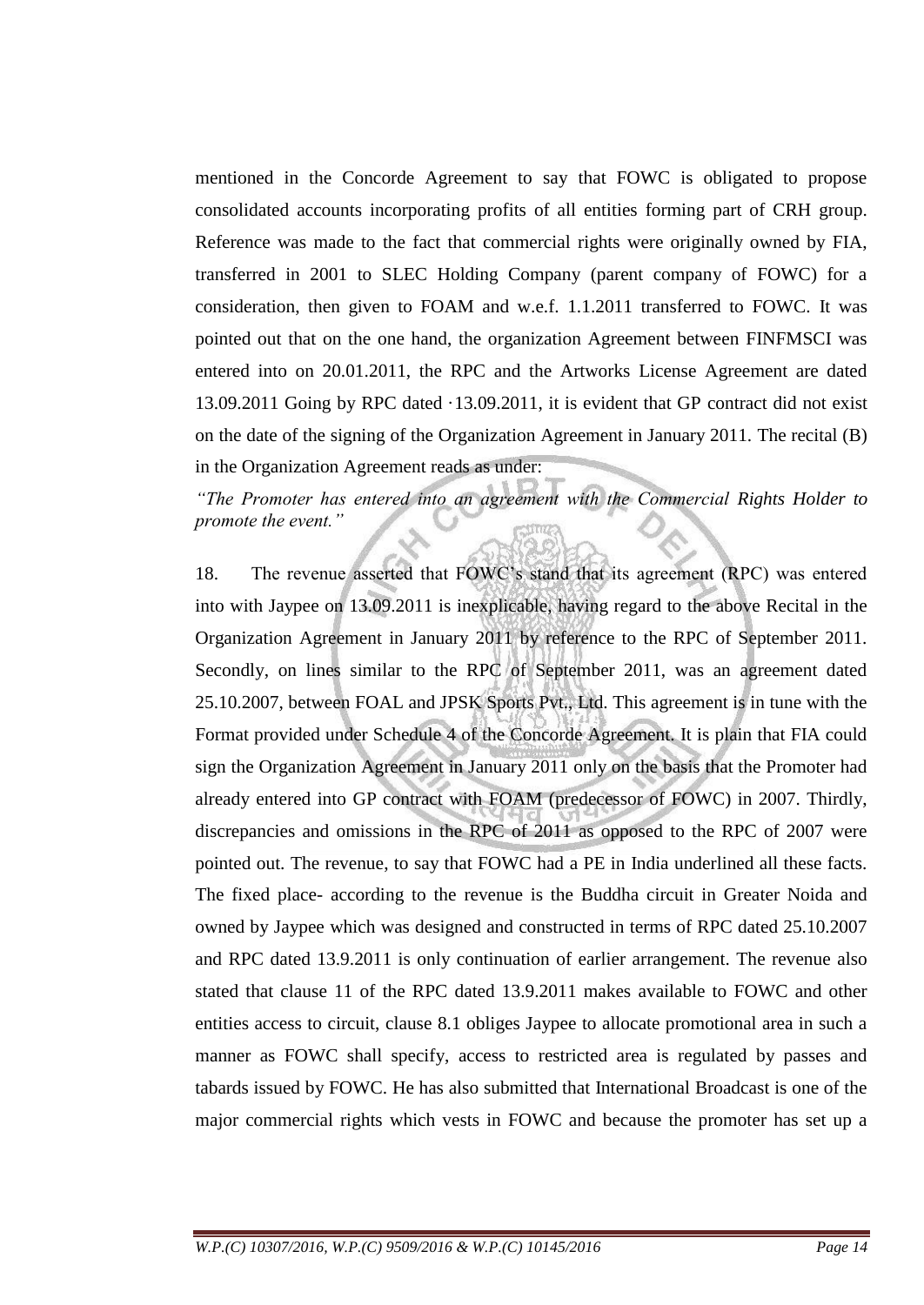media compound and installations necessary for national and international commentators, such business is also made available to FOWC at the circuit.

19. The revenue further stated that that the three affiliates of FOWC, i.e. Formula One Management Ltd. ('FOM'), Allsports Management SA and Beta Prema 2 Ltd. are its three agents who had carried on business of FOWC on its behalf, through the fixed place. It was contended that that all commercial rights originally vested and were granted to only FOWC under the Concorde agreement, with a stipulation that FOWC may transfer or assign such rights only to other group entities. It has further said that the commercial rights could only stay within the Commercial Rights Holder group (CRH group), which included FOWC, its affiliates and other entities. These three group entities have acted for and on behalf of Jaypee, which did not get anything from these arrangements and these entities were not holders of commercial rights. Therefore, these entities acted for and on behalf of FOWC. According to the revenue, FOM was business manager of FOWC, it had a business management agreement with FOWC, 146 employees of FOM were in India for 40 days and based on these facts Revenue's counsel has concluded that FOM managed the entire business of FOWC in lndia. As regards All Sports too, which carried out sale of tickets it acted on behalf of FOWC because no commercial rights were transferred to it. A like inference had to be drawn in case of Beta Prema 2 because it exploited certain commercial rights available only with FOWC. The revenue submitted that a PE gets constituted under Article 5(4) of DTAA also for the reason that FOM is agent and business manager of FOWC and Beta Prema 2 and All Sports have no independent status. 15. The AAR"s findings on the question of existence of a PE in India, of the FOWC,

are as follows:

*"47. Determination of PE is question of fact and the provisions of Article 5 of DTAA lay down several tests. If an enterprise qualifies to be PE on these laid down tests then only it can be considered to have a PE and in that case only that portion of income will be taxable in the country of PE which is attributable to PE. Under Article 5(1) the first test is place of business test. Its concept in terms of PE can be seen as any substantial, physical object which is commercially suitable to serve as the basis of business activity. It also encompasses separate part of an enterprise, foreign branches or place of management or office etc. Revenue's contention that mere access to the racing circuit owned by JP amounts to*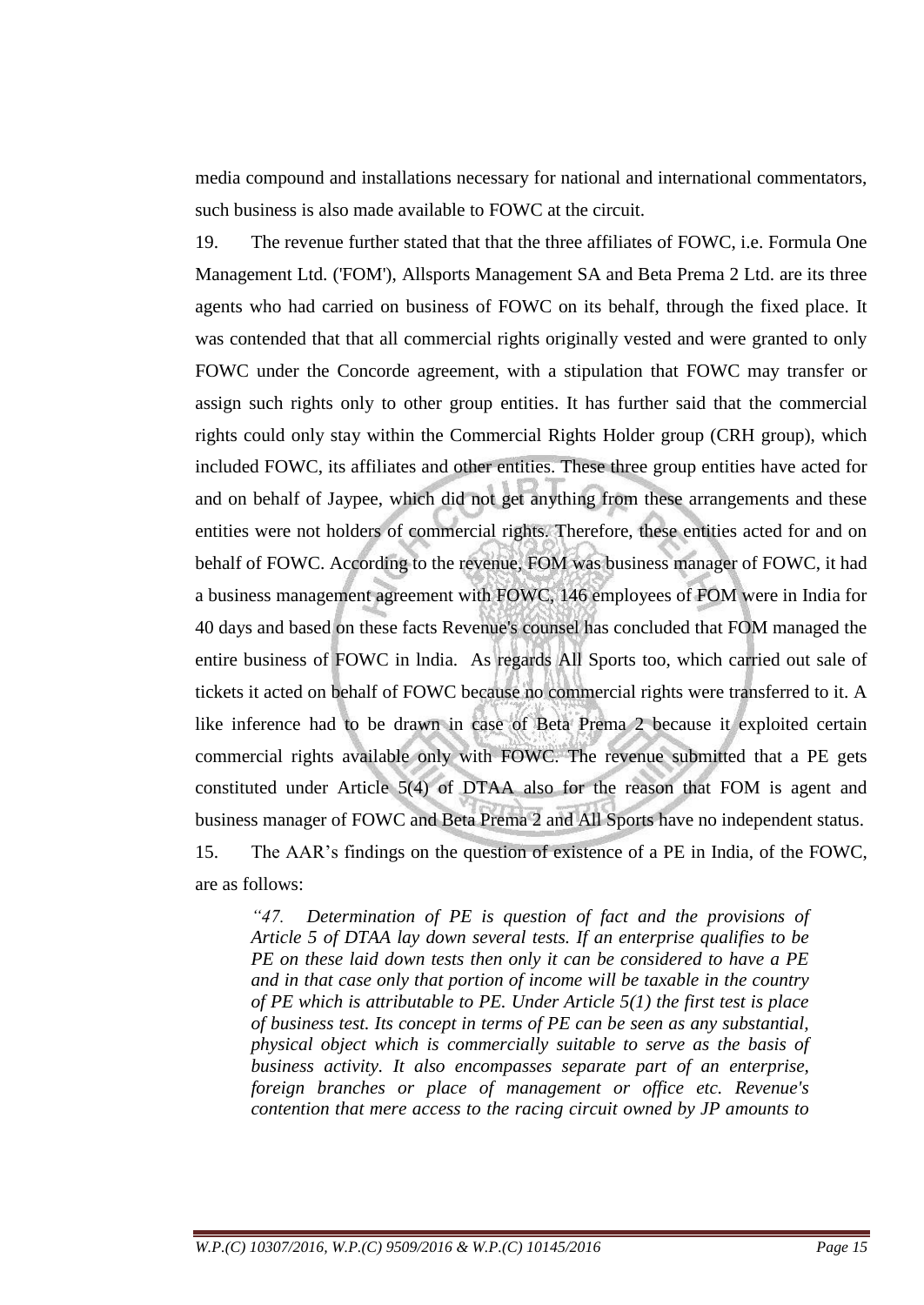*place of business through which business activity of FOWC is carried out is completely misleading. FOWC is commercial rights holder and has to be necessarily involved in design of the circuit and other related activates from the beginning so that required specifications for Formula One Grand Prix events are maintained in design and build of the circuit. Equating such access with the place of business is not at all appropriate. Moreover, as per RPC the promoter is to ensure that the pit and paddock buildings and surrounding areas with circuit and land are open to receive competitors, FOWC, Affiliates of FOWC, FOWC's contractors and licensees and their respective personnel and equipment. This is to facilitate the work relating to event. This does not mean that all entities getting access to the circuit have PE. Such an inference will be completely misleading.*

*48. The second test in respect of deciding PE is location test and a movable activity like a concert tour or circus or racing event meets this test if the activity is regularly repeated at the same spots, or the work is commercially integrated as one project performed for one client For example travelling circus. ice skating shows and similar business enterprises which carry on their business on a itinerant basis do not create a PE at the places where they perform for no more than a short period, as mentioned by Vogel K. in his authoritative book on Double Taxation Conventions, third edition. In the US also dancing and music groups who come to the source state only once in a year or a repeated entry of a horse in race within the source state have not been treated as PE. Both the applicant and the Department have cited the rulings given in the case of 'Golf in Dubai' wherein the observation was made that if a short term activity is carried out even once a year but on a regular basis if it is repeated, the same may constitute a PE provided the same place is kept at the disposal of the enterprise and there is certainty that the event will be repeated. Mere intention to repeat is not sufficient. We do not think this ruling is appropriate in this case because even if there is an event for a short period and there is intention to repeat it in future but not certainty, the main ingredient is missing, i.e., whether FOWC is carrying on any business activity through the circuit. The definition of PE presupposes that the business of the enterprise must be carried on through this fixed place of business. FOWC is not carrying on any business activity here unless we accept the theory of Revenue that all three entities Beta Prema, Allsports, FOM are acting on behalf of FOWC. Unfortunately, this is not true and we have rejected such presumption in the section on tax avoidance. Therefore, the business activity test also fails because we have already concluded in the section of issue of tax avoidance that there is no evidence to suggest that Beta Prema 2, All Sports and FOM are acting on behalf of the FOWC and all arrangements and agreements in relation to activities performed by these 3 entities are sham. It is also relevant that USD 40 m*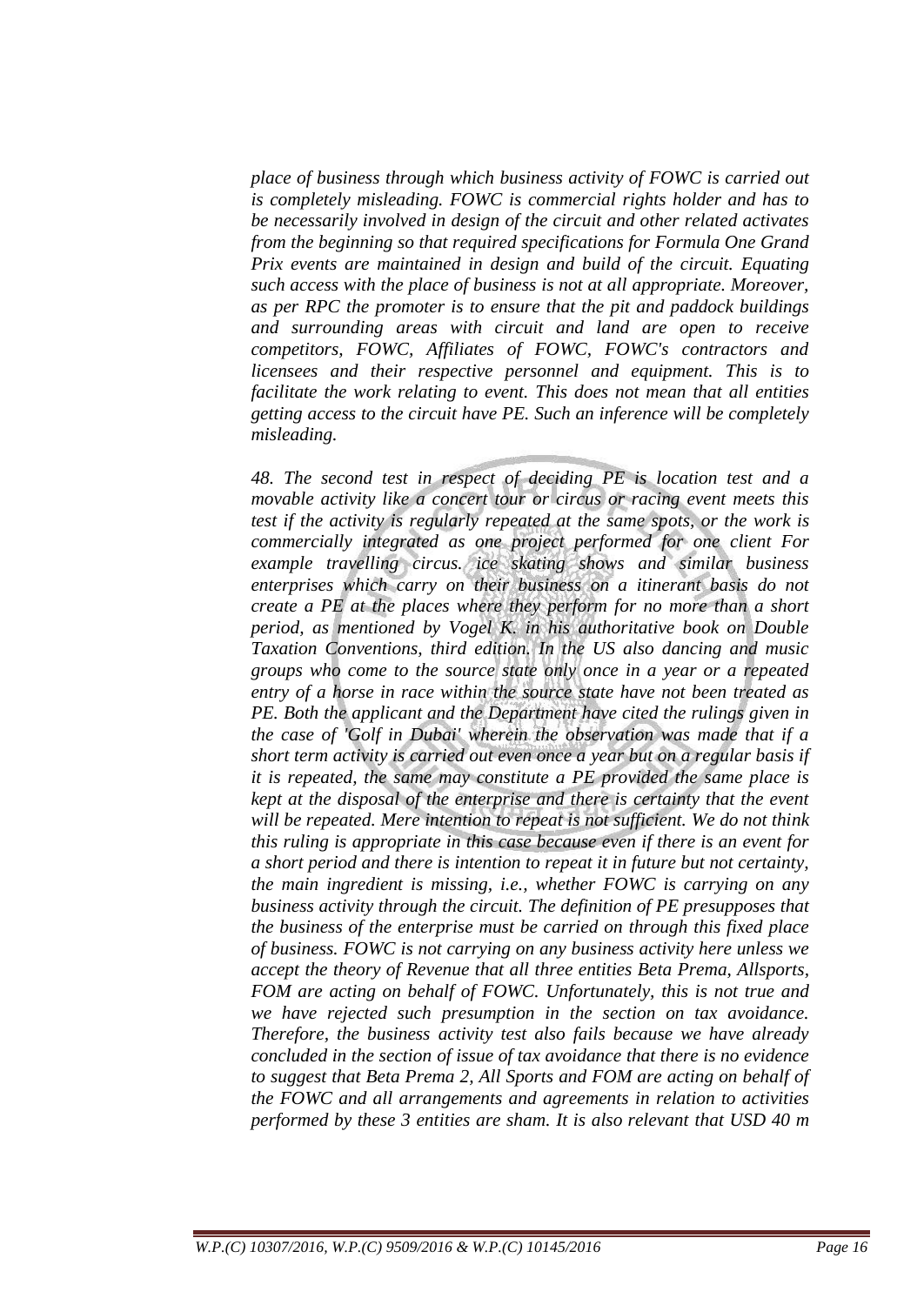*has been paid for use of certain marks and intellectual property of FOWC and this use cannot be equated with business activity in India.*

*49. Article 5(5) has several pre-requisites if an entity has to be treated as dependent agent. The agent must have the authority to conclude contracts which bind the represented enterprise and it habitually exercises such authority. If these positive preconditions are met, then only an enterprise shall be deemed to have a PE in that state in respect of any activities, which that person undertakes for the enterprise. Here again Shri Srivastava has given same argument that because the 3 entities were acting on behalf of FOWC they become dependent agents. Such insinuations made by Revenue are based only on selective reading of some clauses in agreements and making facetious presumptions based on that. We are of the firm view that FOWC had no fixed place of business, is not doing any business activity in India and has not authorized any organization or entity to conclude contracts on their behalf and therefore has no PE in India."* RIVER

## *Contentions of parties: FOWC and Jaypee*

16. Arguing first on the issue of royalty, both FOWC and Jaypee contend, through their Senior Counsel, Mr. S. Ganesh and Mr. Arvind Datar, that AAR's order is premised on a fallacious premise, i.e that FOWC"s grant to the promoter (Jaypee) under the RPC is a permission given to the latter to use F1 trademarks, logos and other intellectual property rights ("I.P. rights"). The AAR assumed that if Jaypee described or advertised any racing event as "Indian Formula One Grand Prix", *ipso facto* that was sufficient to make the race an F1 event; the premise was unfounded. It was this erroneous assumption which prompted the AAR to record that "royalty" within the meaning of Article 12 of the DTAA comprehended the amounts paid by Jaypee. Here it is argued that the IP rights given to Jaypee were only for the purpose of facilitating the event that was to be held in terms of the RPC, and for no other purpose whatsoever. If the RPC were to be terminated under any of the circumstances set out in Clause 28.1 of the RPC, then too Jaypee continued to be liable to pay the contracted amounts in the year of termination and in the next year; but the user of all I.P. rights ceased the moment the RPC was terminated. This clearly established that the amounts paid under the RPC were for the rights and privilege of hosting and staging the event and not for IP rights.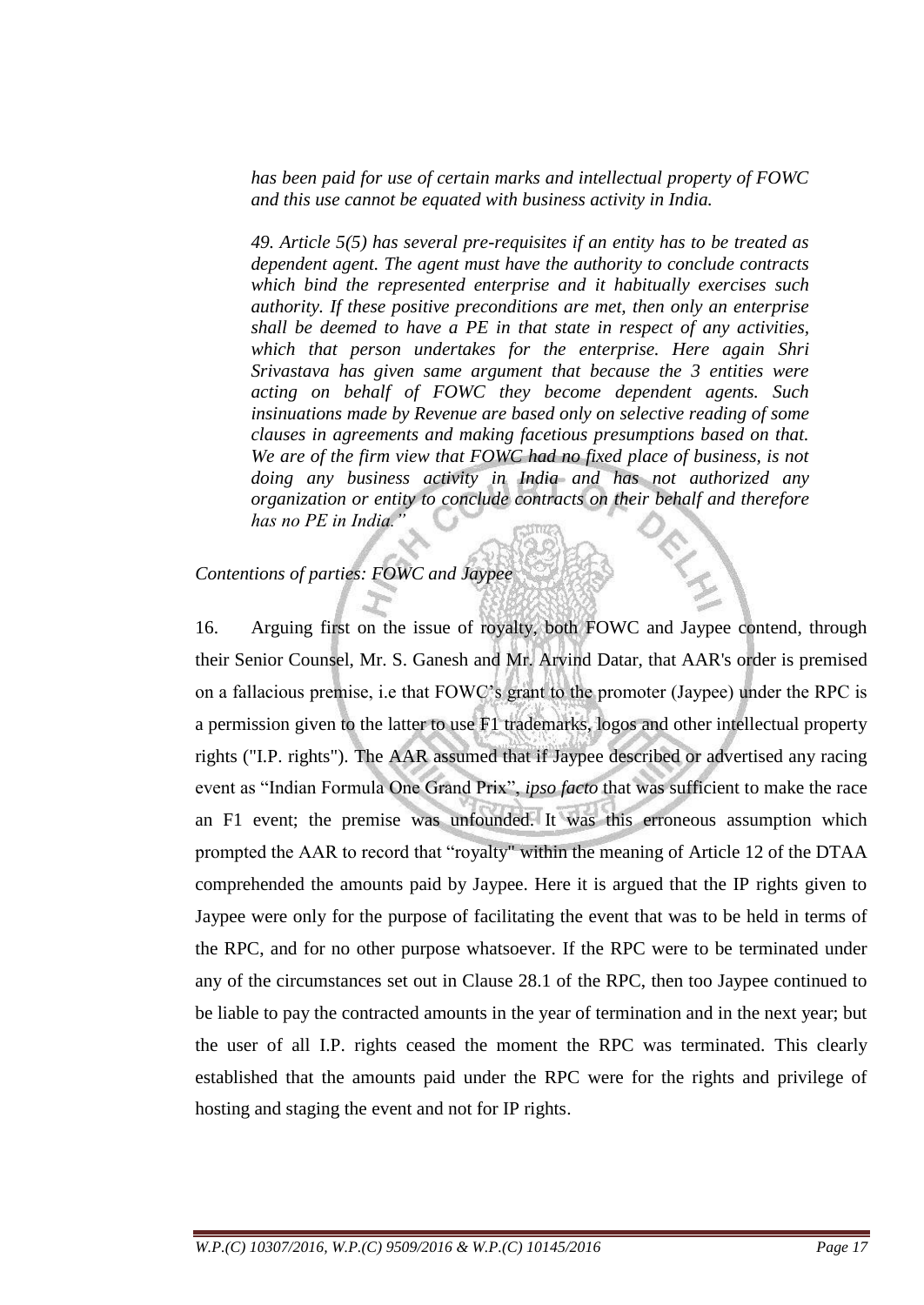17. The relevant clauses of the RPC relied on by FOWC and Jaypee are discussed as follows. (a) Recital 'B', which states that the FOWC has the exclusive right to exploit the commercial rights in the championship and to award Jaypee the right to host, stage and promote Formula One Grand Prix events; (b) Recital 'D', which states that the RPC sets out the terms and conditions on which FOWC has granted to Jaypee the privilege of hosting, staging and promoting the event at the motor racing circuit owned by Jaypee situated in N.C.R (National Capital Region). Reliance is also placed on Clause l (t), which defines "Event" to mean the Formula One Grand Prix of India designated as a round of the FIA Formula One World Championship. (d) Clause 4, which set out the grant by FOWC to Jaypee of the right to host, stage and promote the 'Event' and clarified that the right was limited to the event. (e) Clause 17, which stated that FOWC would use its reasonable endeavors to ensure that at least sixteen cars participate in the Event. (f) Clause 18, which forbids Jaypee from making any audio or visual image of the event. (g) Clause 23.2, permits FOWC to make incidental use of I.P. rights solely for the limited purpose of facilitating Jaypee to promote the event and (h) Clause 28.2 refers to termination of the RPC on the declaration by FOWC that an "event of default" has occurred, upon which the RPC stood terminated forthwith. However, it is of importance to note that Jaypee's liability to make payments under the RPC continues, not only in respect of the year in which the termination has taken place but also in the immediate subsequent year. Therefore, even though FOWC remained liable to pay the full contractual amount in the year of termination and in the subsequent year, the right to use trademarks, logos and IP Rights ceases instantly, the moment the termination takes place. This was a clear indication that the amounts payable by Jaypee to FOWC under the RPC are really for the privilege of hosting and staging the championship race and not for the IP rights, which in any event, could be utilized by it only to promote the race and for no other purpose. It was also urged that by virtue of the Artwork License Agreement (ALA), clauses 23.3 and 23.4 of the RPC had to be read in conjunction with the ALA. Mr. Ganesh emphasized that the said Artwork agreement did not confer any additional rights, nor could too much significance be attached on its provisions beyond what was actually said and that in the circumstances of the case, neither was a license nor any form of right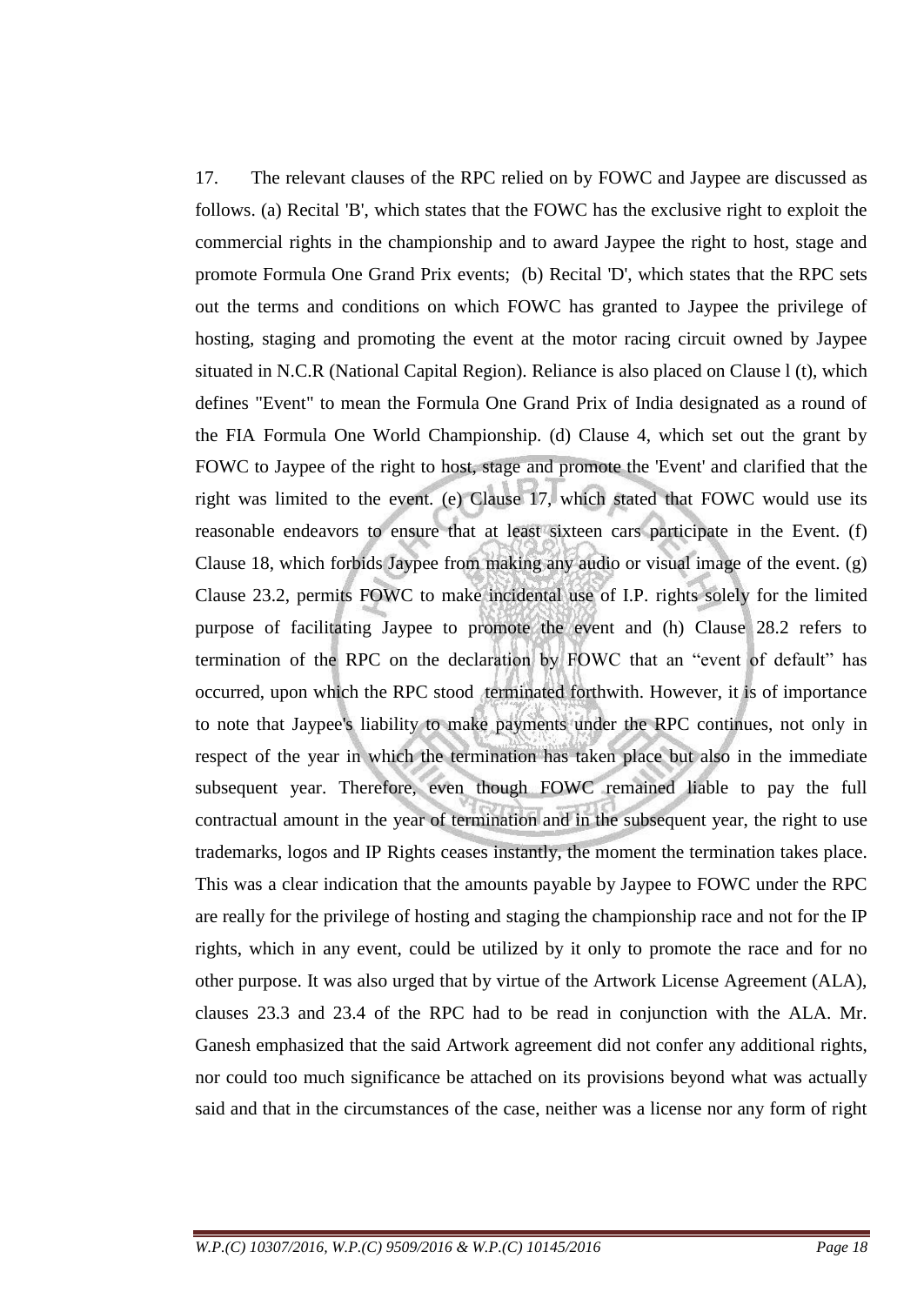to use the trademark given to Jaypee by FOWC which resulted in royalty payment within the meaning of Article 13 of the DTAA.

18. It was argued on behalf of FOWC that the judgment in *Director of Income Tax v. Ericsson A.B.* [2012] 343 ITR 470 (Del), which held that a lump-sum payment which is not based on or connected with the extent of the user of the IP rights would not constitute "royalties" within the meaning of the DTAA. In the present case, the payments made under the RPC were separate lump-sum amounts in respect of the three separate race events held in each of the three (3) years 2011 to 2013. It is not a payment, which is based on either the number of tickets, sold or the total amount of revenue earned by Jaypee in each of the said years or indeed on any other measure. It is submitted that such a lumpsum payment is squarely covered by the *Ericsson*(supra) case.

19. It was next highlighted by Mr. Datar that recital (B) of the ALA specifically stated that FOWC wished to grant a license to Jaypee permitting only the incidental use of certain IP rights and artwork *"solely for the limited purpose of facilitating the hosting, staging and promotion of the event"*. The definition of "permitted use" in clause 1.1 of the ALA again states that it means only the incidental use of the licensed marks and materials *"for the purpose of hosting, staging or promoting the event, but for the avoidance of doubt, not to include use for any merchandising or other products or services whatsoever, whether distributed free of charge or for sale".* It was argued that Clauses 2.2 and 6.2 of the ALA provide that the ALA will continue only until the RPC terminates or expires; Clause 2.3 of the ALA prohibit Jaypee from using any of the licensed marks, or as part of the name of the circuit, any corporate name, any domain name, website address or other URL identification or equivalent used in association with Jaypee. Jaypee thus has no IP rights whatsoever independently of the staging and hosting of the Event. To the same effect are the undertakings given by Jaypee, set out in Clauses 3.1(e) and 3.6 of the ALA. Counsel also argued that the definition of *"royalty"* as set out in Explanation 2 to Section  $9(1)(vi)$  of the Act, is significantly broader than the definition of "royalties" set out in Article 13(3) of the India-UK DTAA. The definition in the Act specifically covers and includes lumpsum payments, whereas Article 13(3) of the DTAA only refers to payments. The impugned order neither contains any discussion nor finding whatsoever on this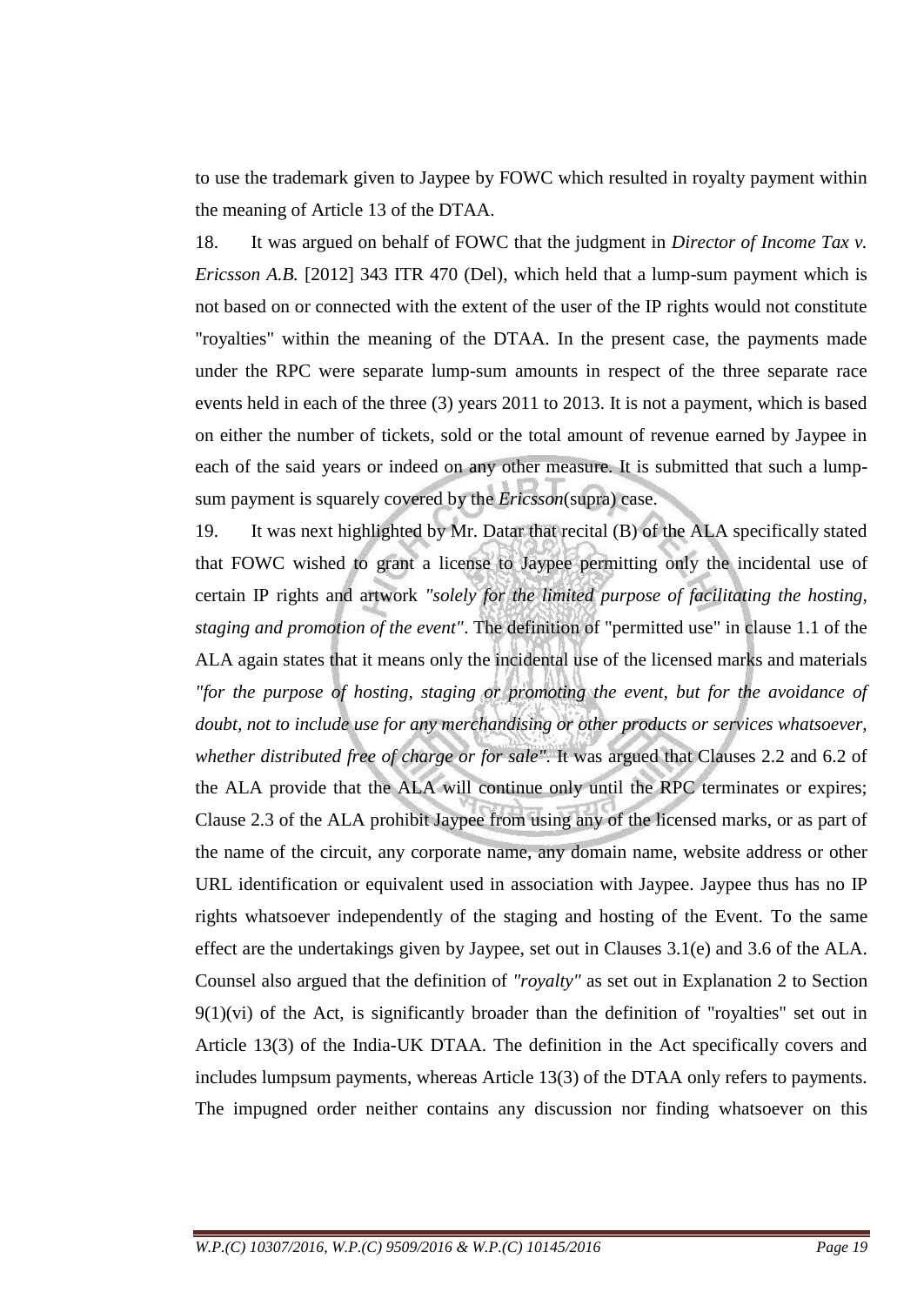crucial issue even though it goes to the root of the entire case. It is argued that the payments made to it under the RPC are not "royalty" either under the Act or the DTAA, these payments are in reality not for the use of trademarks or IP rights, but rather for the grant of the privilege of staging, hosting and promoting the Event at the promoter's racing circuit in Noida(NCR). FOWC under the RPC, made available to Jaypee all of the elements which constitute the event. In particular, this includes nominating (to FIA) the promoter's event for inclusion in the official Formula One racing calendar; after such inclusion the Formula One racing teams with their Formula One cars and drivers were bound to participate in Jaypee's event held at the Promoter's racing circuit, strictly in conformity with the requirements of the F1 Sporting and Technical Regulations and the FIA Sporting Code. Therefore, the grant of Formula One rights by the FOWC to Jaypee is merely incidental to the hosting and staging of the event by the Promoter, and this is clear from the fact that the use of rightsby Jaypee has been strictly confined and limited to use only for the promotion of the event, and for no other purpose and in no other manner whatsoever.

20. Reliance is placed on the decision in *Director of Income Tax v. Sheraton International Inc.*[2009] 313 ITR 267, which held that if a contract for the supply of goods and services also permits *"incidental use"* of trademarks, logos and other I.P. rights, only in connection with such supply of goods and services and not for any independent purpose, then in such a case the payments made under the contract cannot be considered to be "royalty" either under the Act or the DTAA. In the *Sheraton* case (supra), this Court had used the said term "incidental" only in the sense of "ancillary to" or "connected with" the supply of goods and services under the Agreement. This Court did not use the term "incidental" to convey the idea that trademarks and IP rights were of reduced value or importance as compared to the supply of goods and services under the contract. In other words, the use of the word "incidental" by this Court in *Sheraton* (supra) is not based on any value judgment regarding the relative importance of the supply of goods and services as compared to permitting the use of the trademarks and I.P. rights. This used the term "incidental" only to connote the close and immediate connection between the supply of goods and services and the user of the trademarks/ I.P.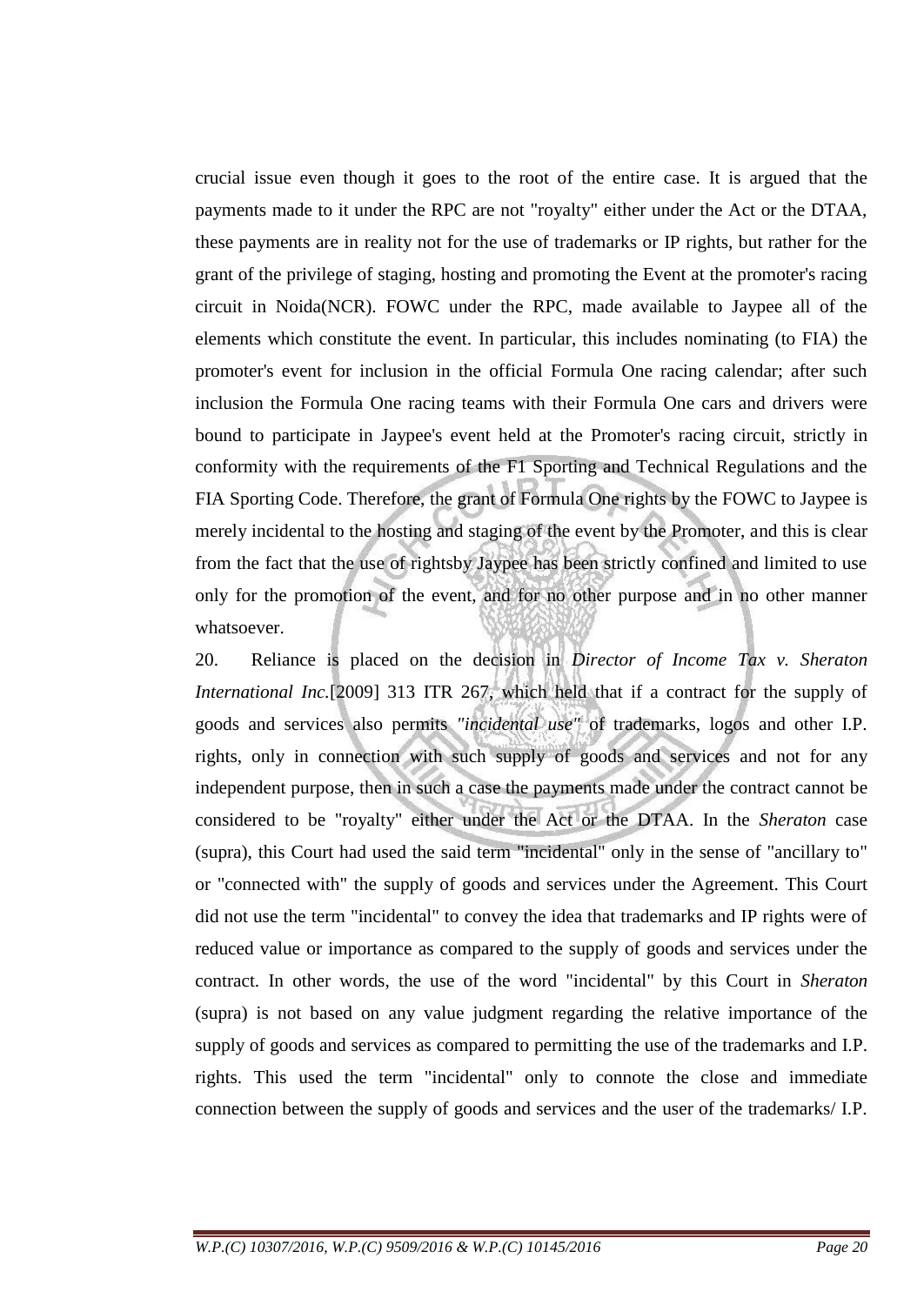rights that are inextricably interconnected with such supply. Thus, when no autonomous I.P. rights are created that are *de hors* or independent of the supply of the goods and services, then the payments under the contract cannot be regarded as consideration for the user of the trademarks / I.P. rights and, therefore, would only constitute 'business income' and not "royalty" in the hands of the recipient. It is argued that the judgment fully covers the present case in favor of FOWC, and the AAR committed an egregious and patent error of law in not following the binding principles of law laid down. It is further argued that the term *"incidental* "used by this court in *Sheraton* is in conformity with the sense in which the Supreme Court has understood the said term. Learned senior counsel relied on *Works Manager Central Railway vs. Vishwanath & Ors.* (1969) 3 SCC 95,*State of Orissa vs. Chakobhai* [1961] 1 SCR 719 and *Shroff & Covs Municipal Corporation of Greater Bombay* (1989) Supp. 1 SCC 347. It is urged that the AAR fell into error in interpreting the expression "incidental" in a completely different sense than what was held in *Sheraton* thereby in effect re-writing it. Furthermore, the impugned order is flawed because it holds that the dominant purpose of the RPC is to grant I.P. rights because the Promoter has been given the right to use the F1 name and marks, overlooking that this was exclusively so that the F1 racing event could be staged and hosted by the Promoter in full accordance with the F1 rules and regulations. Mr. Datar lastly relied on Section 48 of the Trademarks Act and said that use of the mark by a permitted user is not considered to be grant of any property right and in fact, such use inures to the benefit of the I.P <sup>1्</sup>पयेव जय proprietor.

21. It is argued, next, on the issue of existence of PE in India, that the preconditions for creation of a permanent establishment where, or through which business is earned in India, have not been proved. Learned counsel relied on the OECD Model Tax Convention on Income and on Capital, Para 10, which reads as follows:

*"10. The business of an enterprise is carried on mainly by the entrepreneur or persons who are in a paid-employment relationship with the enterprise (personnel). This personnel includes employees and other persons receiving instructions from the enterprise (e.g. dependent agents). The powers of such personnel in its relationship with third parties are irrelevant. It makes no difference whether or not the dependent agent is authorized to conclude contracts if he works at the fixed place of business*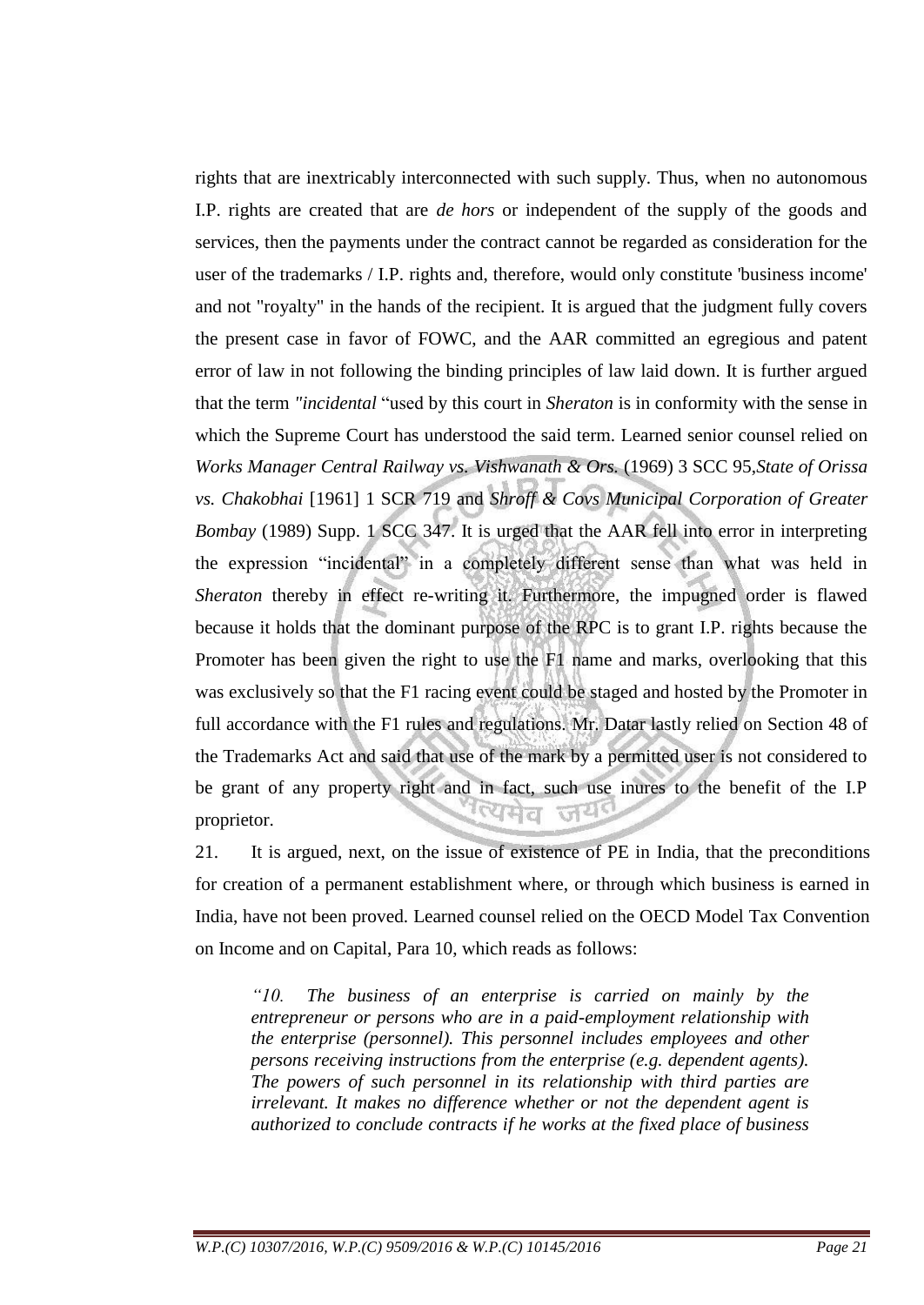*(see paragraph 35 below). But a permanent establishment may nevertheless exist if the business of the enterprise is carried on mainly through automatic equipment, the activities of the personnel being restricted to setting up, operating, controlling and maintaining such equipment. Whether or not gaming and vending machines and the like set up by an enterprise of a State in the other State constitute a permanent establishment thus depends on whether or not the enterprise carries on a business activity besides the initial setting up of the machines. A permanent establishment does not exist if the enterprise merely sets up the machines and then leases the machines to other enterprises. A permanent establishment may exist, however, if the enterprise, which sets up the machines also operates and maintains them for its own account. This also applies if the machines are operated and maintained by an agent dependent on the enterprise."*

22. Mr. Ganesh learned senior counsel argued that under Article 5.1 of the DTAA, a permanent establishment is said to exist in relation to a business and income is said to be earned in India, if it has a "fixed" place of business "through" which income is earned by means of an economic activity. It is argued that the limitation and framework within which tax incidence can be said to arise, if at all, is that of the need for an enterprise to have a fixed place. The OECD commentary states that the premises need not be owned or even rented by the enterprise. What is however, essential is that the premises or place should be at the disposal of the enterprise. Mr. Ganesh submitted that there was nothing in the RPC or any agreement with FOWC whereby a fixed place was ever placed at its exclusive disposal. Thus, a place of business, which houses the fixed "place" would not imply mere empty space, available for some such purpose, but existence of objects in that place, such as furniture, equipment, etc which facilitate business, needed for the concerned commercial activity. The place of management, though considered a PE, requires existence of an office or similar facility in order to constitute a PE and the management activities should be conducted through such fixed place. Counsel relied on the decision reported as *Director of Income Tax v. E Funds Corporation* [2014] 364 ITR 256 (Delhi) which, after quoting from various authors, states that *"The term 'through' postulates that the taxpayer should have the power or liberty to control the place and, hence, the right to determine the conditions according to its needs".* It is urged that Jaypee neither leased the stadium, or its premises or any part thereof to FOWC or granted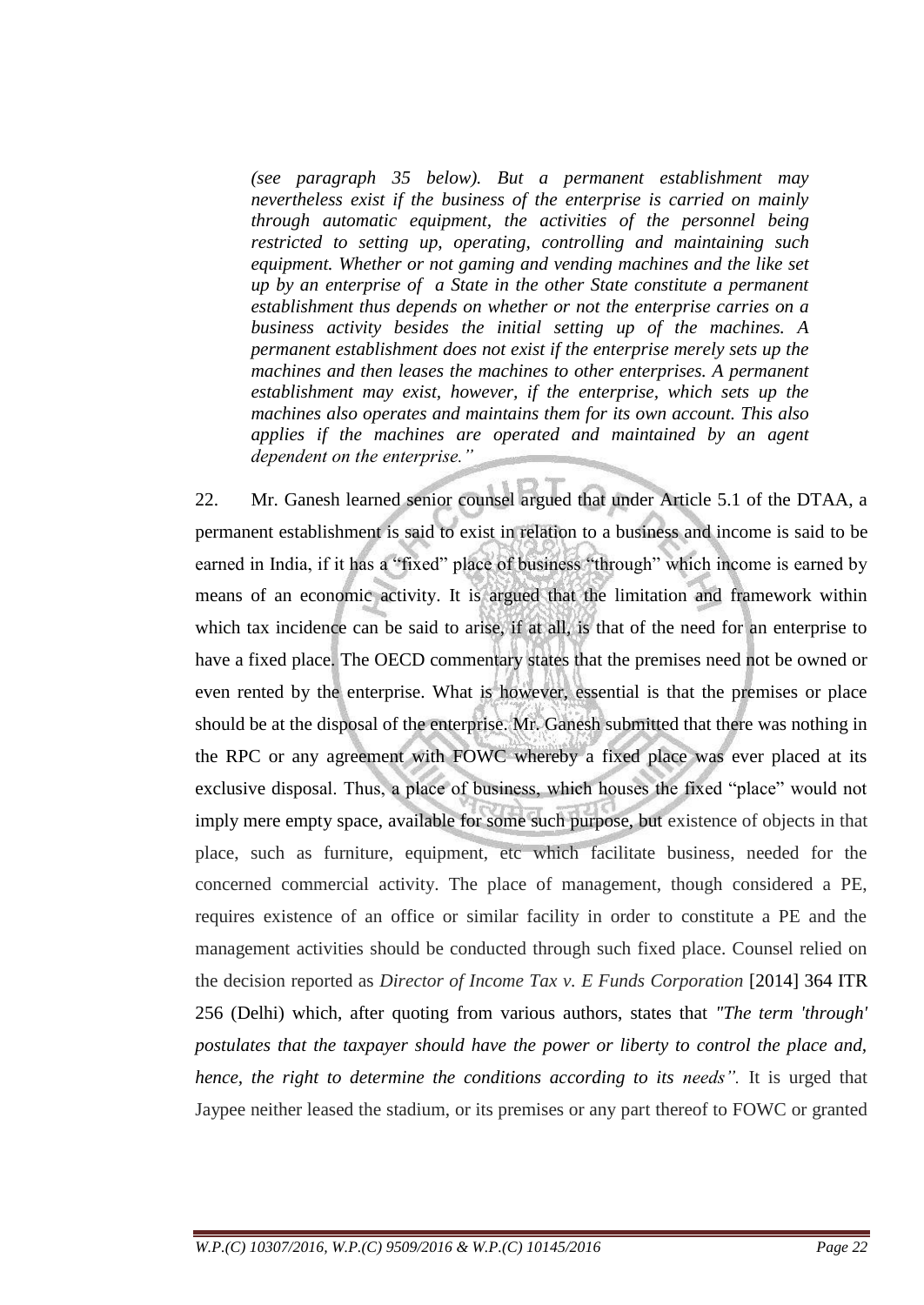license to FOWC. That FOWC facilitated the drivers and constructors to use them did not further the revenue's case in any manner, because they were professionals, and had independent contracts. The access provided to them, or that provided to Allsports, or FOM, or Beta Prema2 did not mean that they, or FOWC had a fixed place of business. No part of the income generating activity of FOWC actually arose in India.

23. It is submitted that the entire right to promote, stage, host and endorse the event, i.e the F1 Grand Prix race, vested with Jaypee; FOWC only got the fee for assuring participation of the teams and constructors, in the agreed manner. That it was entitled to the live feed from the event, which it used, did not mean that any part of its business was transacted in India. The agreement, i.e the RPC, nor any other agreement containing any significant stipulation conferring it with a right to set up office in India, in relation to the F1 event, ever entered in the country; it did not have or set up even a liaison office for the purpose of its F1 event work or transaction. Therefore, the question of FOWC having a fixed place of business, even for a transient place, did not arise.

24. It was next argued that the question of any PE existing through Articles 5 (4) or (5) also could not have arisen, in the circumstances of the case. It is highlighted by Mr. Ganesh that none of the three companies, which entered into agreements with Jaypee, has or had any office in India; though they were subsidiaries of FOWC, such status arose because of acquisition of their shares in 2006. The transactions by them with Jaypee were independent. Moreover, the three companies did not act on behalf of FOWC, nor could they ever be said to have acted "habitually" in that regard, because the contract with Jaypee was a "one off" transaction. Thus, none of the ingredients of Article 5(4) of the DTAA applied. Equally, provisions of Article 5 (5) of the DTAA had no application because, none of the subsidiaries' activities were *"carried out wholly or almost wholly for*" FOWC. It was submitted that there was, nor could there have been, any finding that the said subsidiaries (Allsports, Beta Prema2 or FOM) acted "wholly" in the course of their business for FOWC or for its benefit. There was no material or evidence shown by the revenue in support of its contention. It is submitted that the business contracts therefore, entered into between FOWC"s subsidiaries were independent bargains and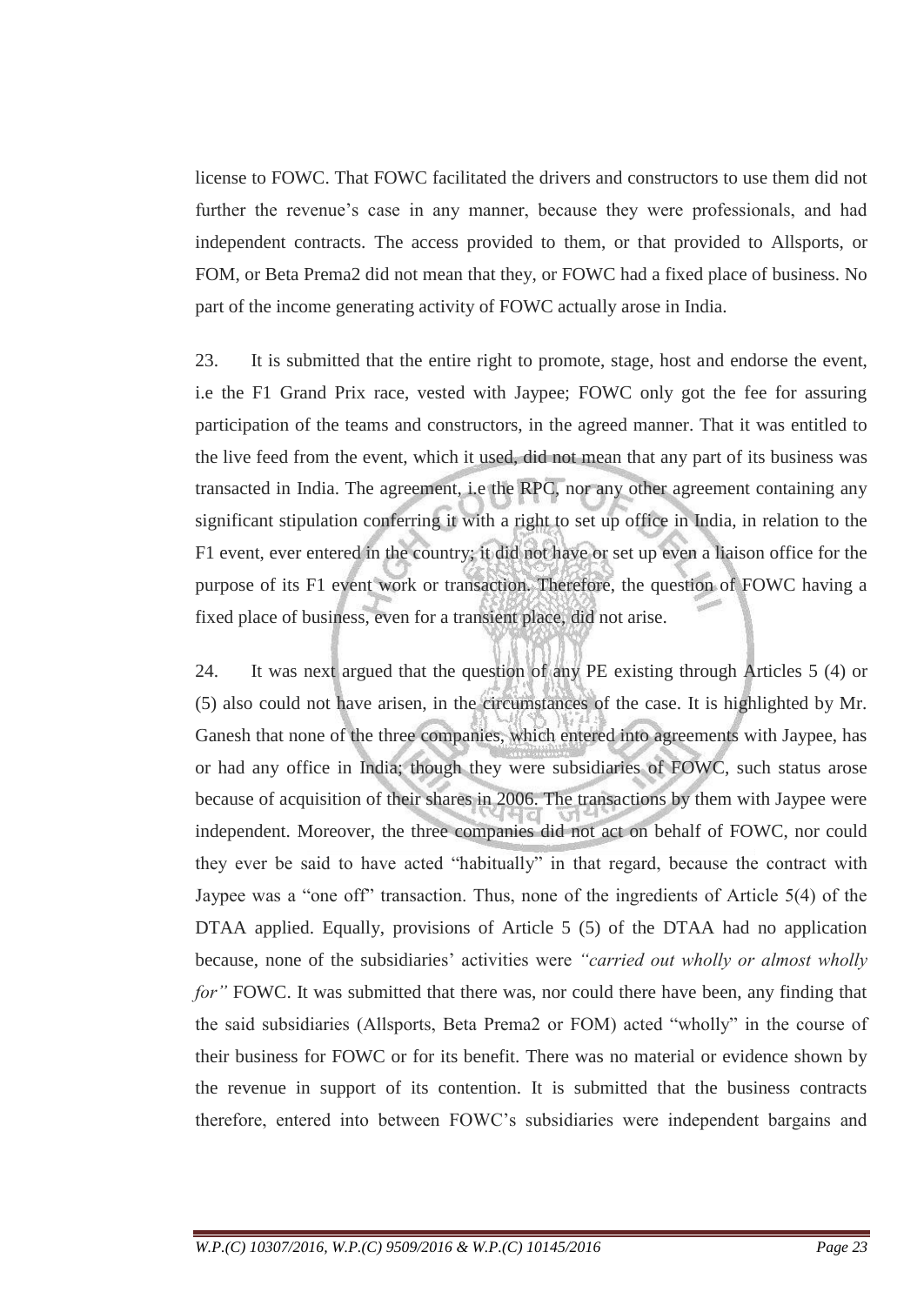concluded on principal to principal basis. The benefit or amounts derived from those contracts did not flow back to FOWC. Lastly, learned counsel submitted that the reliance placed by the revenue on the AAR"s ruling in the case of *Re Golf in Dubai* 2008 (306) ITR 374 is inappropriate, because in that case, the arrangement was such that the premises were in fact leased for a period for use. In the present case, no space for work or commercial activity was offered to or taken by FOWC.

#### *Revenue's contentions*

25. The revenue argues that a (PE) defined under Article 5 of the may exist under Para (1) of Article 5, if there is a fixed place of business available to the enterprise through which its business is wholly or partly earned on. A PE may also get constituted under Para (4) of the said Article, if the enterprise carries on its business functions through a dependent agent who has an authority to conclude contracts on behalf of the enterprise. If the agent works wholly or almost wholly for the enterprise, he shall be deemed to be a dependent agent under Para (5) of Article 5, subject to other conditions. Relying on its Director's report, Mr. Srivastava, learned counsel argues that FOWC's business is to exploit commercial rights arising from the conduct of FIA Formula One World Championships in various parts of the world, including India in the relevant years.

26. It is argued that FIA, the international regulatory body, organizes and controls motor races in various parts of the world. For the F-1 championship, it enters into an 'Organization Agreement' with the local Promoter. The format of such 'Organization Agreement' is contained in Schedule 6 to the Concorde Agreement (the mother agreement). The Concorde Agreement provides that the 'Organization Agreement' would be entered into only after the Promoter has entered into an agreement with the Commercial Rights Holder. The Organization Agreement makes it explicit that FIA is the sole and exclusive owner of the Formula One World Championship event

27. FIA entered into an agreement with FOAM (predecessor of FOWC) under which FOAM was given the right to exploit commercial rights and it became the Commercial Rights Holder (CRH). On the back of the above agreement, FOAM (CRH) entered into an RPC with JPSK (Jaypee's predecessor) in 2007. The promoter (JPSIL), entered into an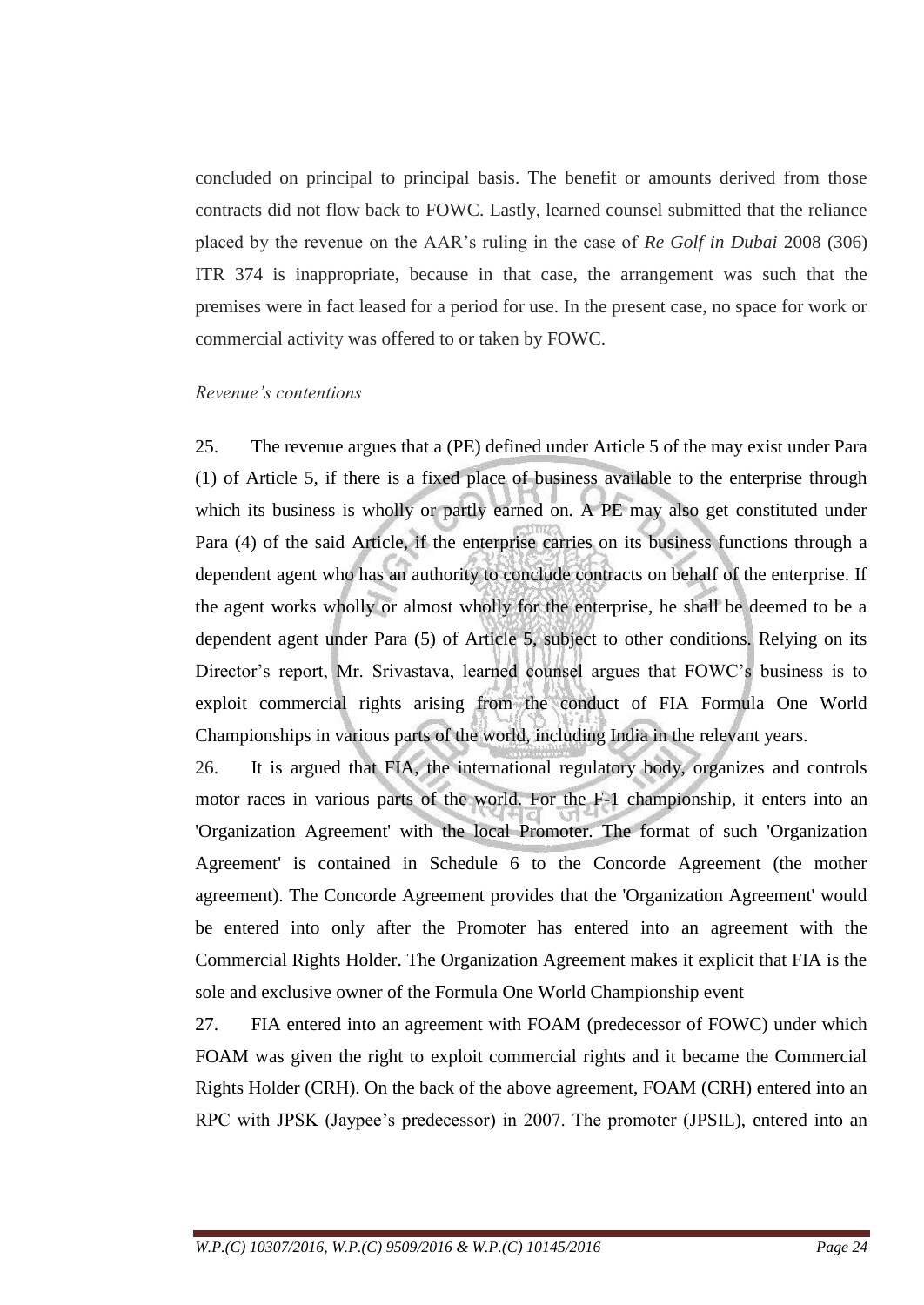'Organization Agreement' with FIA and obtained the right to organize the FIA Formula One World Championship in India. In the meanwhile, by a new 'Concorde Agreement' of 2009, FOWC became the new commercial rights holder (CRH). As per the stipulation in the 'Concorde Agreement', the commercial rights could not be assigned/transferred by the commercial rights holder (CRH) to any entity other than its affiliates. Under the terms of such Concorde Agreement, FOWC could exploit such rights either directly or through its affiliates.

28. It is argued that the Buddh International Circuit (Noida), which includes not only the racing circuit but all the attached buildings in the complex, including vending areas, hosting and broadcasting facilities, media centres, administrative offices etc. as widely defined in the Race Promotion Contract itself was available to FOWC and its affiliates (including their employees and third party contractors appointed by them) for carrying on their business operations. This circuit along with all the facilities was constructed in a form and manner approved by both FOWC and FIA. (Clause 5(e) of RPC). FOWC and its affiliates have complete access to the circuit in all its dimensions for a period beginning 14 days prior to the event and ending 7 days after the event. The place is available not only to FOWC but to its contractors, licensees, FOWC's affiliates, their personnel etc. (Clause 11 of RPC). Further, access to the restricted area is regulated by passes and tickets issued by FOWC. In effect, FOWC had complete control over the entire area during the term of the event. (Clause 14 of RPC) The fixed place is available to FOWC under the terms of the RPC for carrying out its business functions for a period of 5 years, extendable by another 5 years.

29. It is argued that consistent with the stipulations of the Concorde Agreement, FOWC exploited certain commercial rights directly (such as media rights) and certain other commercial rights indirectly through other group entities, namely Allsports Management SA ('Allsports') and Beta Prema 2 Ltd. The business functions were given to the affiliates by interposing the promoter, Jaypee being oblivious of the fact that under the Concorde Agreement, FOWC could not have transferred such rights to JPSIL. The effect of such interposition was that while the terms of Concorde Agreement were not violated, the exposure of FOWC to a PE in India was sought to be avoided. Despite the fact that the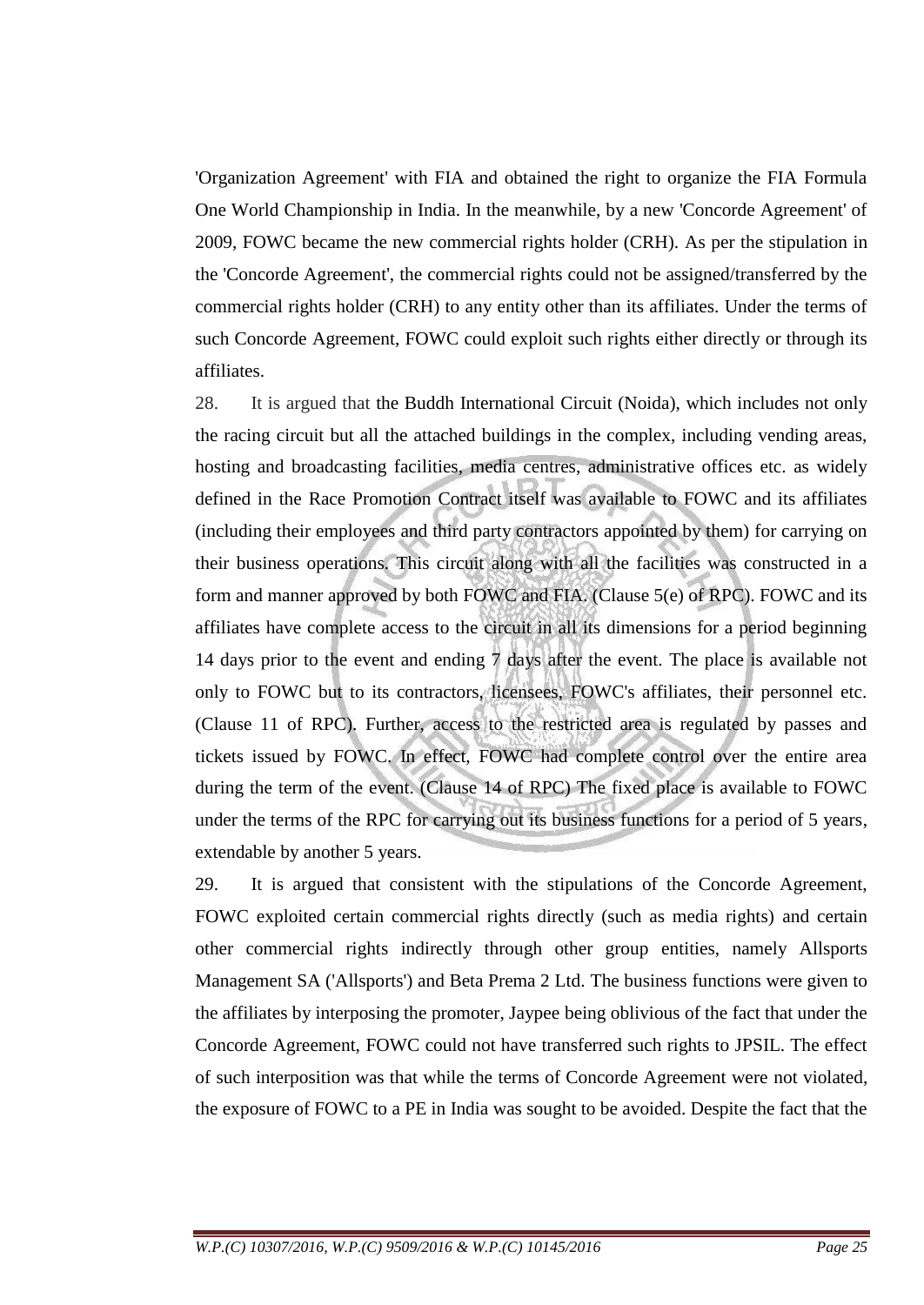RPC of 2007 was not rescinded, FOWC entered into a fresh Race Promotion Contract with JPSIL(successor of Jaypee) in departure from the RPC of2007 on 13.09.2011. (both agreements were signed by Mr. B. Eccelstone for EGA and FOWC). Some of the changes made in the latter agreement were:

• Under RPC of 2007, the promoter was given only the right to 'promote' the event but in the RPC. of 2011, the words 'host' and 'stage' were inserted before the word 'promote' solely with a view to escape the tax incidence.

• As a condition precedent, JPSIL (R 2) was mandated to transfer the commercial rights back to the group entities of FOWC (R I), namelyAllsports Management SA and Beta Prema 2 Ltd. and to obtain the services of FOAM for executing certain obligations pertaining to the exploitation of media rights, which FOWC had undertaken directly.

• The declaration in the RPC of 2007 that FOAM acted as a Business Manager and agent of FOWC was deliberately dropped, without the business model undergoing any change.

• Clause 18.3 was introduced, casting an obligation on JPSIL to engage FOAM to carry out services for the origination of international television feed, to be provided to telecasting companies with which FOWC had already made agreements.

30. It is argued that Beta Prema 2 had transferred title Sponsorship rights to Bharti Airtel Ltd. on 16.08.2011 for a consideration of USD \$ 8 million, long before it acquired these rights from Jaypee on13.09.2011. On 16.08.2011, when such rights existed only with FOWC, Beta Prema 2 could have concluded an agreement with Bharti Airtel only on behalf of FOWC or as an agent of FOWC and not otherwise. It is argued thus by Mr. Srivastava that a holistic reading of these agreements particularly the five agreements executed simultaneously on 13.09.2011 leads to the following irresistible inferences:

(i) FOWC alone was the commercial rights holder (CRH) for the championship under the Concorde Agreement.

(ii)FOWC could exploit the commercial rights either itself or through its group entities only and the same could not have been transferred to a third party, outside the group, including JPSIL.

(iii) The entire arrangement of showing that the rights moved from FOWC to JPSIL and then from Jaypee to Allsports and Beta Prema 2 is wholly artificial and far removed from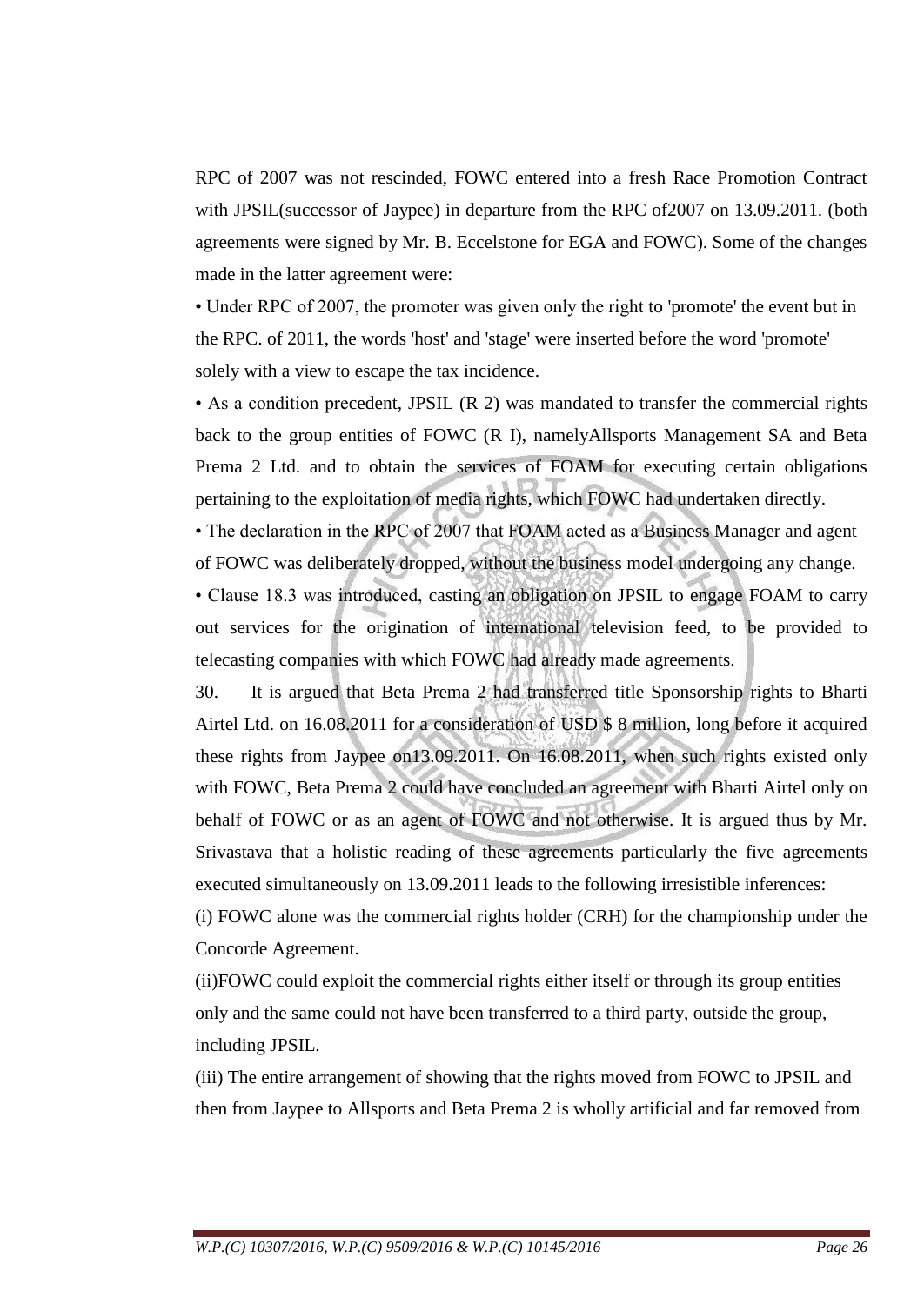the true state of affairs and intent of the parties.

(iv) Jaypee was interposed in the above arrangement only to avoid the exposure of FOWC to a PE in India. The commercial rights, in effect and for all intent and purposes, remained only with FOWC or its affiliates.

(v) The transfer of commercial rights to Jaypee on 13.09.2011 and its further transfer to the affiliates of FOWC on the same day shows that the rights did not rest with Jaypee for any period of time and the entire arrangement was pre-ordained.

31. The revenue argues that the agreements entered into by Jaypee with Beta Prema 2 and Allsports stipulate that entire revenues from exploitation of commercial rights arose only to Beta Prema 2 and Allsports, as the case be, and Jaypee would not have any share in the same. The agreements also provide that there does not exist any agency relationship between the affiliates and Jaypee (clause 26 of the Beta Prema 2 agreement and clause 19 of the Allsports agreement). Seen from this backdrop, the stipulations in the agreements to the effect that these entities acted on behalf of Jaypee are misleading and made only to project a wholly unreal state of affairs. The transfer of such valuable rights which yielded revenues worth US \$ several millions (exact amount of revenues not provided) to these entities was made for a pittance (USD 1 million each),making the whole arrangement commercially unrealistic and wholly artificial.

32. It is argued that the AAR had correctly understood and enunciated the test, in the *Golf in Dubai*(supra) decision, but failed to apply it correctly in the facts of the present case. FOWC was responsible for inclusion of the F1 event in the Budh Circuit, which was built according to specifications suited for F1 Formula One championship. The circuit was made available to FOWC as the entity which guaranteed the participation of a minimum number of teams; the circuit itself constituted a fixed place of business for FOWC. No other event could or was staged for the duration the event was held; moreover, the RPC stipulated that the circuit had to be kept free only for the F1 racing event in which FOWC chosen and contracted teams participated. The promoter, Jaypee only had the privilege of being called "event promoter" in reality, the entire ownership of the event and the economic advantages, in the form of media and television rights, were exclusively owned by FOWC. Even though the promoter was obliged to get in equipment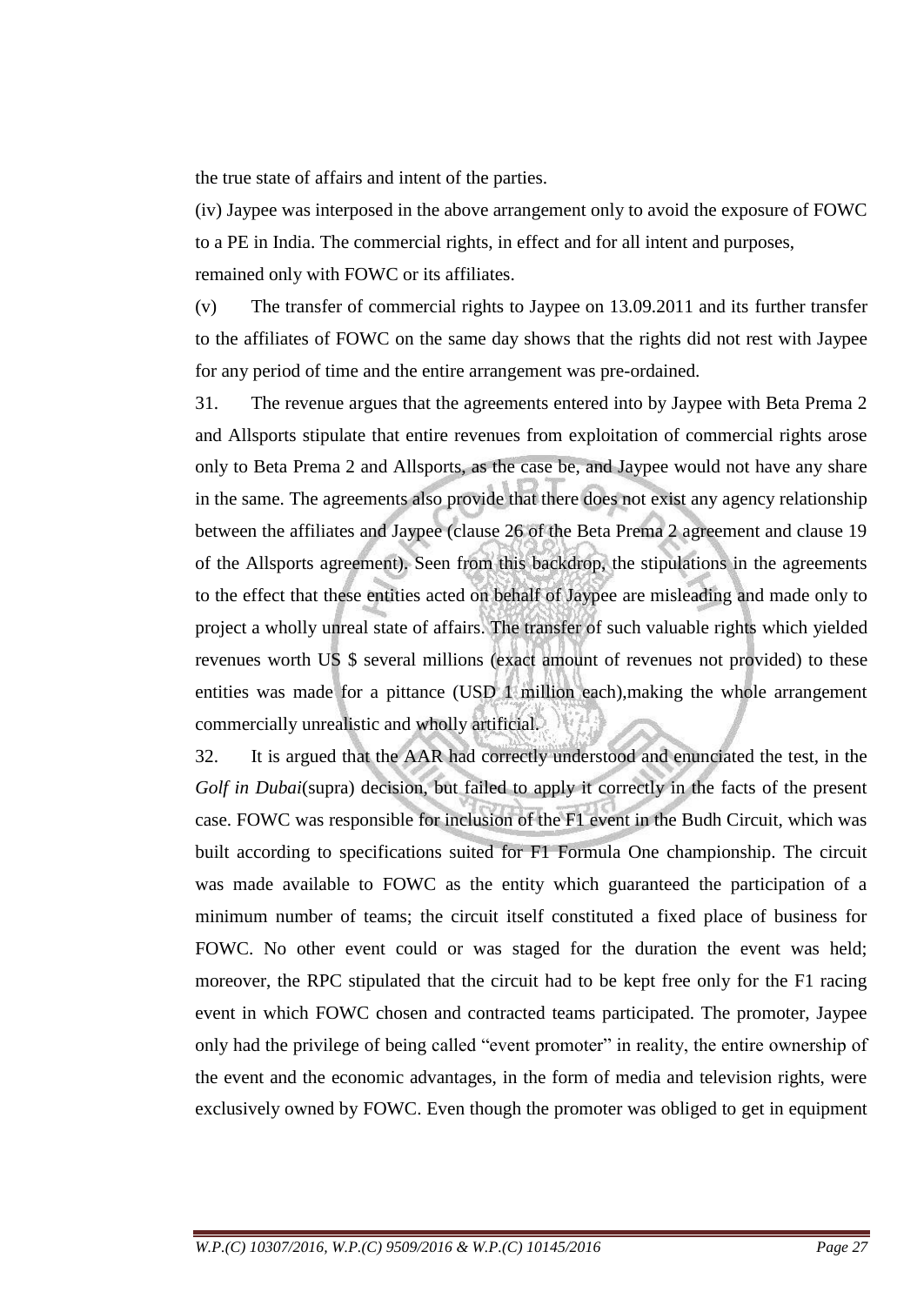and infrastructure to enable feed creation and transmission, it could not avail any benefit from it: that belonged, in every sense of the term, to FOWC and none else.

33. FOWC's business is the exploitation of commercial rights arising from races which is carried on through exploitation of these commercial rights either by itself or through any one or more members of CRH group mentioned in the Concorde Agreement. Counsel urged that commercial rights were originally owned by FIA, transferred in 2001 to SLEC Holding Company (parent company of FOWC) for a consideration, then given to FOAM and w.e.f. 1.1.2011 transferred to FOWC. He also pointed out certain inconsistencies as under:-

(a) The Organization Agreement between FINFMSCI was entered into on 20.01.2011. The RPC and the Artworks License Agreement are dated 13.09.2011 Going by RPC dated ·13.09.2011, it is evident that GP contract did not exist on the date of the signing of the Organisation Agreement in January 2011. It would be relevant to refer to recital (B) in the Organization Agreement which reads as under:

*"The Promoter has entered into an agreement with the Commercial Rights Holder to promote the event."*

According to FOWC, its agreement with Jaypee was entered into on 13.09.2011. It would be difficult to explain the Recital in the Organization Agreement in January 2011 by reference to the RPC of September 2011.

(b) The agreement, dated 25.10.2007, between FOAL and Jaypee, is on the same lines as RPC of September 2011. This agreement is in tune with the Format provided under Schedule 4 of the Concorde Agreement. It is obvious that FIA could sign the Organization Agreement in January 2011 only on the basis that the Promoter had already entered into GP contract with FOAM (predecessor of FOWC) in 2007.

(c) The RPC of 2007 has the following distinguishing features:

i) The right given to the Promoter is only to promote the event under clause 4(1) thereof.

ii) Clause 18.3 appearing in RPC of 2011 is not there in the RPC of 2007.

iii) The conditions precedent in Clause 2 are limited to obligating the Promoter to enter into an agreement with APM (Ireland) Ltd. (APM). Nothing is known about this entity or the role to be played by it in the exploitation of commercial rights. In fact, nothing is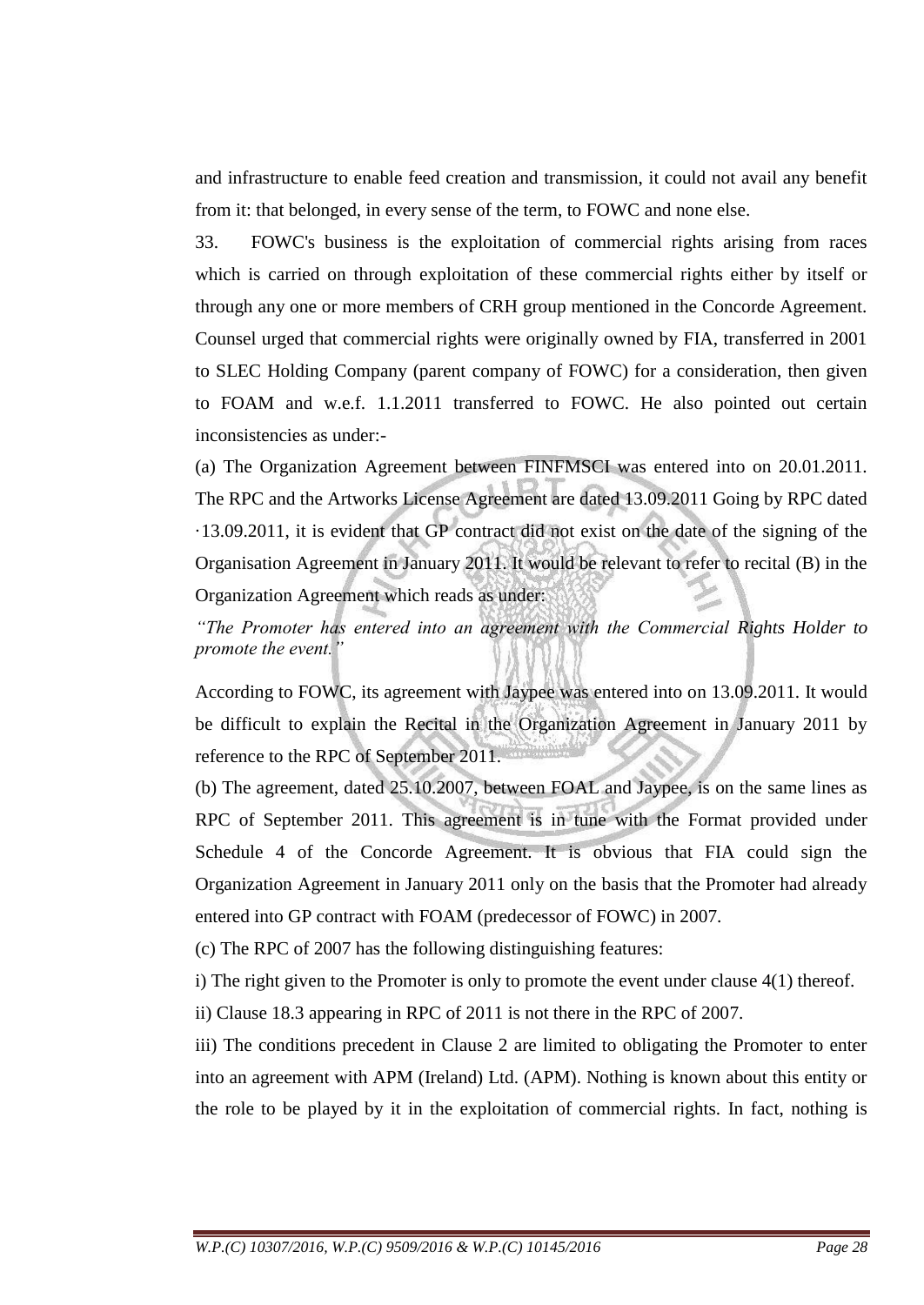known to Revenue about the ownership of this entity or its business nature or the functions performed by it. There is no reference of any agreement with Beta Prema 2, Allsports or FOAM in this RPC.

d) Recital (D) clearly records as under:

*"FOA has appointed its subsidiary, Formula One Management Limited ("FOM') as its agent and business manager to conclude contracts on its behalf and to exercise its rights and perform its obligations under such contracts."*

34. The revenue urges that FOWC's contention that the 2007 agreement was not acted upon is incorrect. Mr. Srivastava, therefore, argues that FOWC has a PE in India. The fixed place is Buddha circuit located in Greater Noida and owned by Jaypee which was being designed and constructed in terms of RPC dated 25.10.2007 and RPC dated 13.9.2011 is only continuation of earlier arrangement. He further urges that clause 11 of the RPC dated 13.9.2011 makes available to FOWC and other entities access to circuit, clause 8.1 obliges the promoter to allocate promotional area in such a manner as FOWC shall specify, access to restricted area is regulated by passes and tickets issued by FOWC. He has also submitted that International Broadcast is one of the major commercial rights which vests in FOWC and because the promoter has set up a media compound and installations necessary for national and international commentators, such business is also made available to FOWC at the circuit.

35. The revenue further argued that that the three affiliates of FOWC, i.e. Formula One Management Ltd. ('FOM'), Allsports Management SA and Beta Prema 2 Ltd. are FOWC's agents who carried on its business and on its behalf, through the fixed place. It has submitted that that all commercial rights originally vested and were granted to only FOWC under the Concorde agreement, with a stipulation that FOWC may transfer or assign such rights only to other group entities. It is argued that each of FOWC's affiliates acted on its behalf; the rights they exploited were ostensibly that of Jaypee; however, a close reading of the agreements with that concern showed that their own rights originated in effect from the arrangements entered into FOWC; the contracts with Jaypee were mandated by the RPC between FOWC and Jaypee, where the latter was bound to enter into agreements and contracts with these affiliates. Given the admitted relationship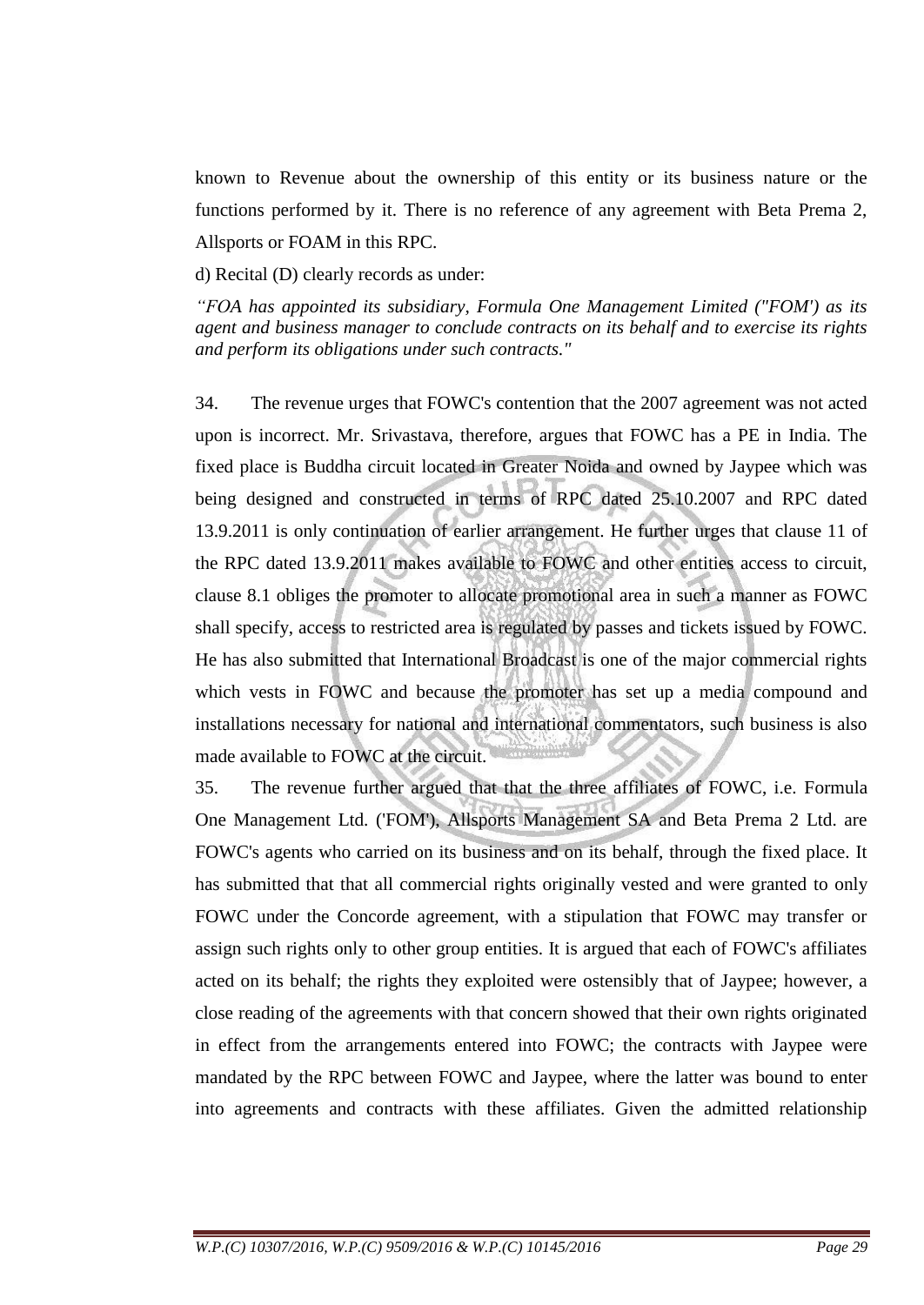between FOWC and each affiliate and the fact that they collected huge sums of money through the contract, in lieu of which Jaypee was given US \$ 1 million in each contract, the only inference that could reasonably be drawn was that they entered into contracts on behalf of FOWC.

36. On the issue of whether the payment by Jaypee was royalty, the revenue argued that the RPC and Artwork License Agreement had to be read together for a comprehensive view. It is argued that there is no agreement between FOWC and Formula One Licensing B.V., proprietor of the trademarks for transfer or licensing of such rights in favour of FOWC. The latter stated this in its letter, dated 19.07.2016. What FOWC licensed to Jaypee was the permitted use, in the territory, of the licensed marks and materials. The licensed marks and materials are defined to include marks stated above. The "permitted use" is defined to mean incidental use of the licensed marks strictly for the purpose of hosting, staging and promoting the event.

37. Mr. Srivastava urges that a combined reading of Concorde Agreement and other agreements reveals that Jaypee was not required to make any payment to FOWC for hosting, staging and promoting any motor racing event. The payment was for only the reason that the mark of "Formula One World Championship" or "Grand Prix of India" had to be used to make the event a part of the calendar of F1 World Championship. Thus, it is the staging of Formula One World Championship which is an event involving use of the FOWC's marks and this factor impelled payment of USD 40 million by Jaypee to FOWC. Thus, the right given by FOWC entailed the right to use the mark and licensed material to characterize the event as Formula One World Championship event. FOWC could only grant Jaypee, the right to use the mark to identify it as Formula One World Championship and/or Grand Prix of India. Jaypee could have entered into Artworks license Agreement with FOWC and the Organization Agreement with FIA and could have acquired the rights necessary for hosting, staging or promoting the event (Formula One World Championship). FOWC's attempt to show a consideration of US \$ 1 was an attempt to show the consideration of USD \$40 million for rights different from what it was actually paid.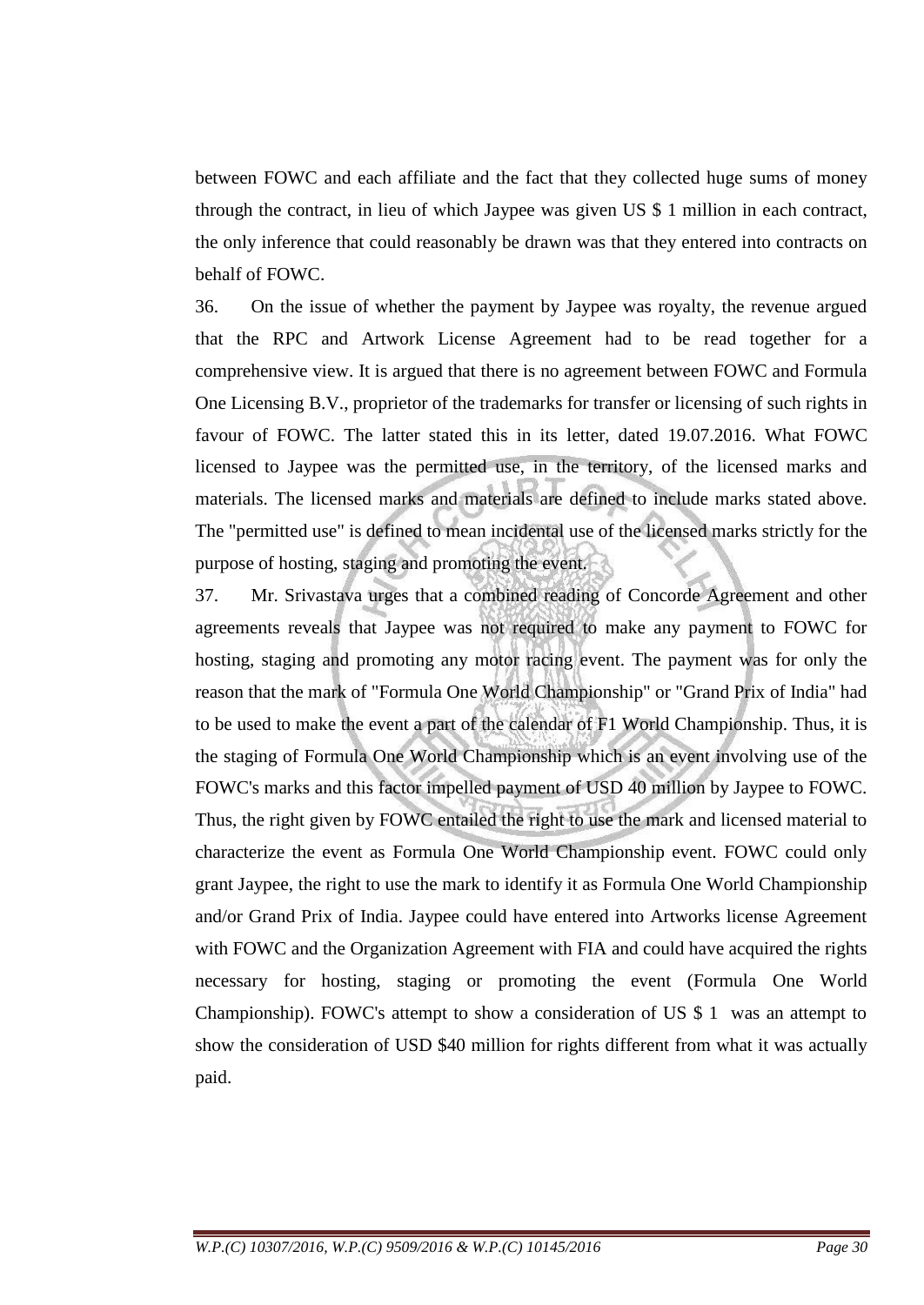38. The revenue resists the argument that there was an incidental use of the mark in these circumstances. The use was in fact, primary and the only use. The mark's licensing gave Jaypee the right to hold the F1 championship or Grand Prix of India event. This fact is supported by the circumstances that Jaypee's rights as stipulated in the Concorde agreement are clearly listed as (i) right to promote the event. (ii) right to designate the event as Formula One Championship event.

39. The revenue argues that the SLEC group (of which FOWC is a part)had acquired the 'Formula One' trademark for a substantial consideration from FlA. It is unrealistic that a mark acquired for a hefty consideration, would be licensed to a third party (Jaypee) without consideration. Counsel argues that the trademark's significance is evidenced by the fact that there are several other motor sport racing events held in India such as 'Honda 1 Make Race', 'JK National Tyre Racing Championship', 'MRF 1600 Championship', 'Maruti Suzuki National Superleague' etc. Yet these events hardly come in the public eye; and saying that the revenues from such events are miniscule as compared to that of FOWC would be an understatement. Given the relative ignorance of motor sports in India, crowds, visiting the circuit or watching from home are thus drawn towards the name 'Formula One', that they are familiar with and not the car or circuit specifications that the event associates itself with. The revenue arising from the commercial rights, be it sale of tickets, advertisement rights or broadcasting rights are, therefore, all attributable to the name of the event more than anything else.

#### *Analysis and Conclusions*

## *Re question no. 1: whether FOWC had a fixed place permanent establishment (PE) under Article 5(1) of the DTAA in the facts of the present case -*

जयः

40. Article 5(1) defines the term "PE" as "a fixed place of business through which the business of an enterprise is wholly or partly carried on". Article 5(2) enumerates - by way of an inclusion "especially various places such as place of management; a branch; office; a factory; a workshop; premises used as sales outlet or for receiving or soliciting order; the ware house in relation to a person providing store facilities for others; a mine; an oil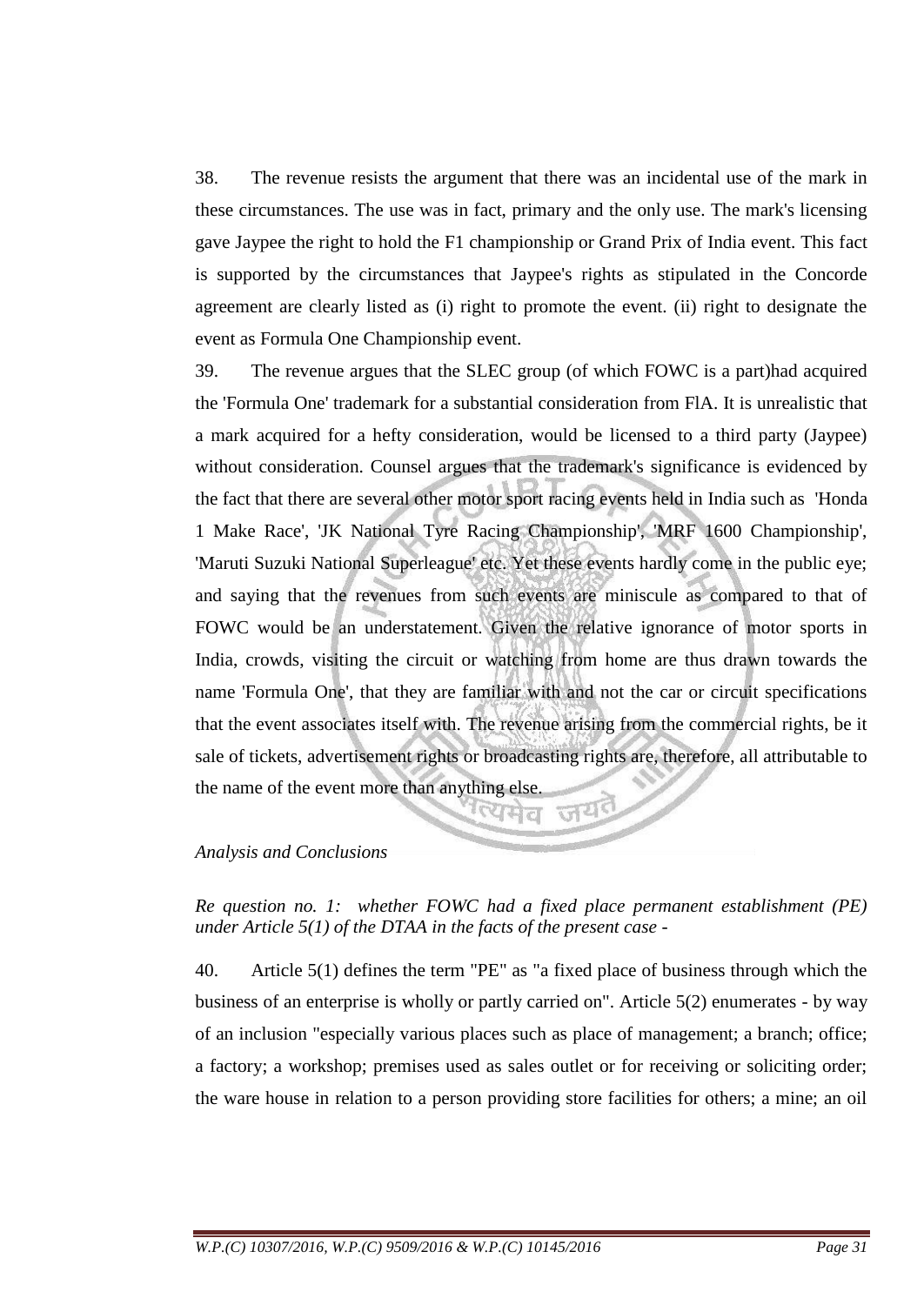or gas well etc. used for extraction of natural resources; an installation/structure used for exploration or exploitation of natural resources; a building, site or construction; installation or assembly, project or supervisory activities in connection therewith where the site, project or supervisory activity continues for more than six months etc; furnishing services including managerial services other than those taxable under Article 13 within a contracting state by an enterprise through employees or other personnel subject to specific conditions etc. Article 5(3) contains a "negative list", enumerating what is not deemed to be a PE.

41. FOWC and Jaypee argue that there is no "fixed place PE" in the sense of the term under Article 5(1). It is emphasized that FOWC merely sought right to exploit commercial rights in the championship and is awarded the permission and right to hold and promote Formula One Grand Prix events and that the RPC sets out the terms and conditions for the grant of privilege of hosting, staging and promoting the event to Jaypee. FOWC only assures that it would use its reasonable endeavor to ensure that at least 16 cars participate in the event. It is stated that no part of the RPC or artwork license or indeed any contract between other entities which assures specific services to Jaypee (All Sports, Beta Prema 2 and FOM) ever mentioned that FOWC had any place at its disposal for any point of time. It neither had any office nor any place of business in the sense as is commercially understood, from where its personnel were allowed to operate. At all relevant and material times, the ownership and exclusive possession of the stadium and all the premises therein vested and continued with Jaypee. Since the concept of a fixed place PE is entirely dependent upon functioning of a company or commercial entity within a physical place provided for that purpose (not necessarily for whole year but at least a substantial period thereof), the question of FOWC ever having functioned in any premises or even licensed to do by Jaypee did not arise. It is furthermore urged that the revenue's argument that the AAR fell into error is baseless because the impugned order correctly concluded that there was no fixed place of business from where FOWC operated. Furthermore, it was argued that each participating team was under a contract and none of its members were engaged as employees of FOWC in the sense that they were performers whom the FOWC assured, would participate. Moreover, there was no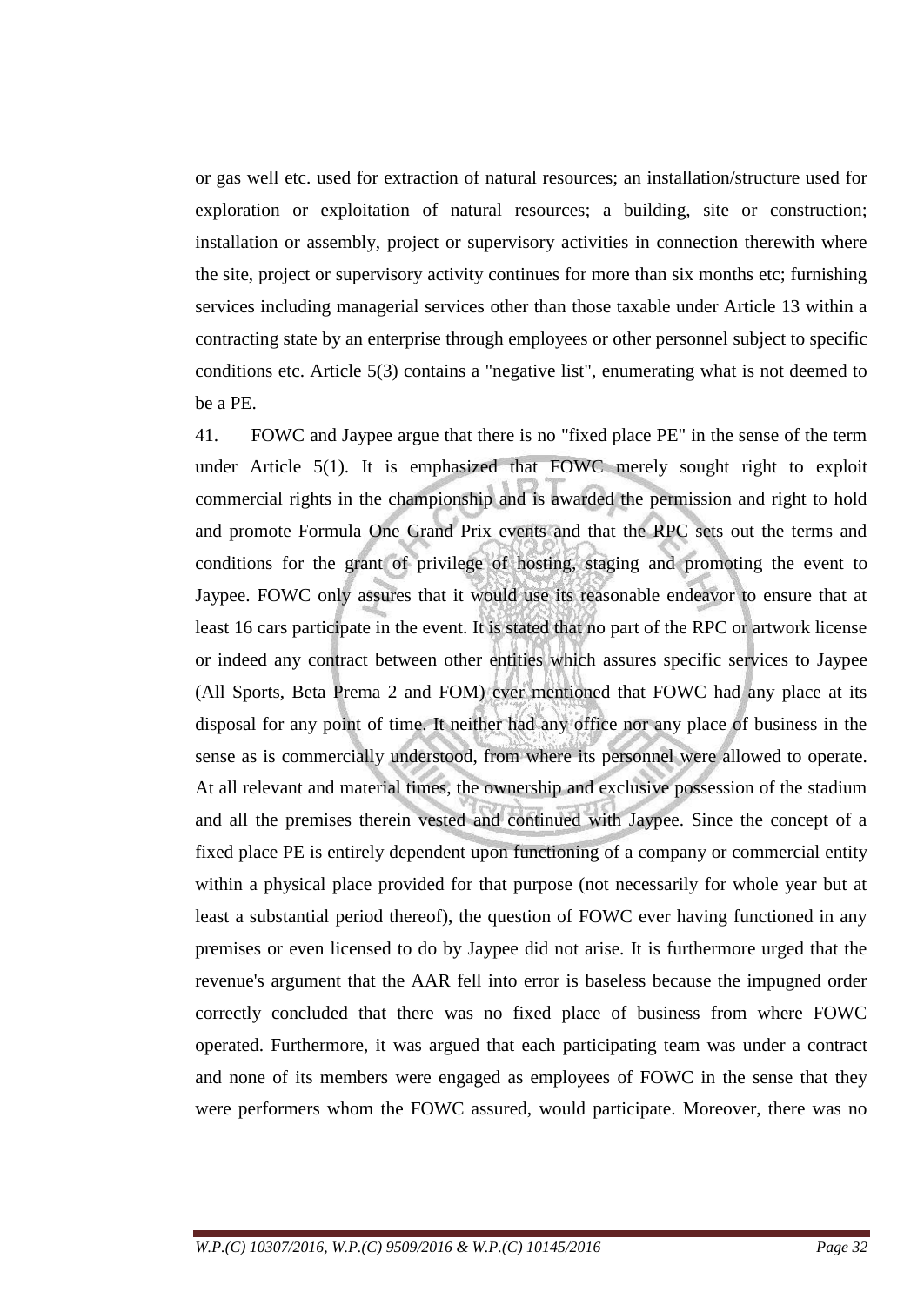activity on part of the FOWC within such fixed place that yielded income in India. It is emphasized that the relationship between the fixed place and the business carried on through it has to be established in any case to say that income arising from such activity is taxable in India. Reliance is placed upon the OECD Model Convention on Income and Capital, 2010, para 10, which elaborates that mainly the enterprises or persons who are in paid employment relationship with it carry on the business of an enterprise. Such personnel would include employers and other persons receiving directions from the enterprise, learned counsel relied upon the decision reported as *E Funds (supra).* The revenue argues that the entire event is the creation of FOWC, which is an extension of FIA. Elaborating on this submission, it is stated by the revenue that inclusion of any circuit in the FIA's calendar of events is through the FOWC. Therefore, from the inception, i.e. inclusion of event in a circuit till the conclusion of the event itself, (i.e. Formula One Grand Prix Championship race in any circuit), the FOWC's role dominates. Elaborating on this, it is argued that the Buddh Circuit was built to suit the specifications needed for a Formula One race, including the Grand Prix Championship. For three weeks before the event and a week after it, the entire circuit or any part thereof was exclusively meant for the event; FOWC or its personnel or agent had access to every part of the circuit. Moreover, every team that participated in the event was under contract with FOWC and had to do so as a condition precedent for the payment of consideration and importantly prize money and share of its prize money. In other words, though seemingly independent contractors of FOWC, in reality, the teams were bound to honor the commitment of FOWC. This was the business model adopted by it and in any given year, FOWC's mandate bound each team to participate in a certain preordained manner, in events stipulated by it. Furthermore, even though the right to promote, host and endorse the event ostensibly was that of the Jaypee, it could not in real sense of the term exploit its rights. Under the RPC, it was bound to contract out those rights to three sport entities; what is even more important is that it did not even possess any copyright or intellectual property right in respect of the media and television recordings created of the event. The ownership and exploitation of those rights exclusively vested with the FOWC. Most crucially, the revenue argues that the entire ownership of the live feed and the right to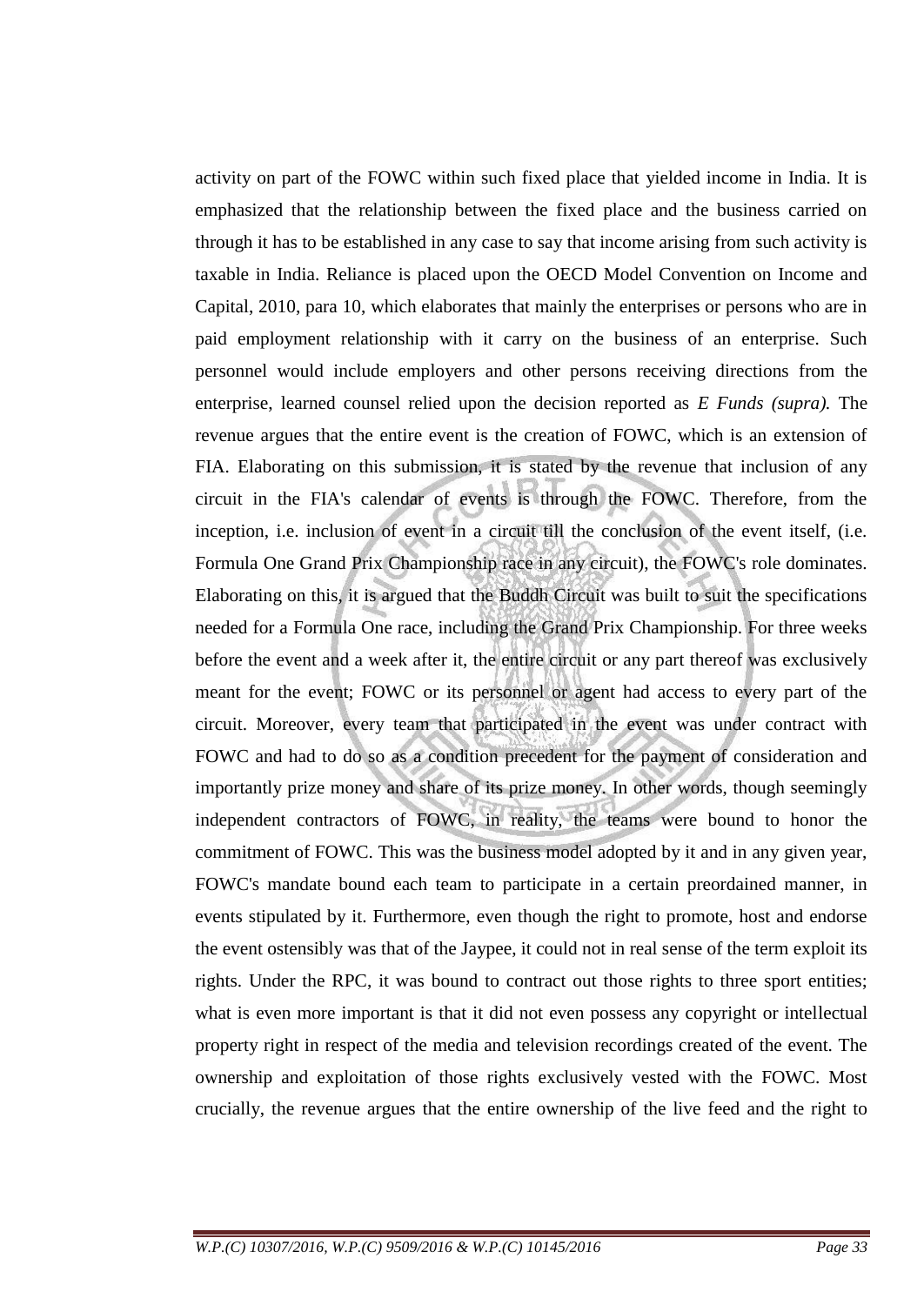exploit it through sport contracts for media, television network, gaming, rights etc. were exclusively that of FOWC. In the real sense of the term, therefore, FOWC was the commercial owner which yielded income - in the form of consideration for facilitating the event, its inclusion in the FIA calendar and the revenues derived from the contracts, especially media, television network contracts.

42. Since both the parties relied on the provisions of the RPC, it would be useful to extract some of its relevant conditions. They are reproduced below:

#### *"WHEREAS*

*(A) The Federation Internationale de l'Automobile (FIA) is the governing body of world motor sport. The FIA is responsible for the sporting organization and regulation of the FIA Formula One World Championship (the Championship), and has the right to supervise the sporting organization of individual rounds of the Championship.*

*(B) Pursuant to various agreements between the FIA, POWC and its Affiliates (as defined in Clause I(p) etc. FOWC has the exclusive right to exploit the commercial rights in the Championship, including the exclusive right to propose the Championship calendar and to award, to promoters the right to host, stage and promote Formula One Grand Prix events that count towards the Championship, exclusive media rights (including all use of audio-visual material and data in the media space).*

*(C) FOWC has the exclusive right to enter into contracts solely for the hosting, standing and promotion of Formula One Grand Prix events entered on the FIA International Sporting Calendar and counting towards the Championship, it being understood that such a contract will govern exclusively the commercial and financial management of the Event (as defined in Clause 3.1(xx not legible).*

*(D) The Promoter is the owner of a motor racing circuit in the National Capital Region of India which is capable of hosting various motor racing events. The Promoter wishes to host various motor racing events at such circuit, to include the hosting of Formula One Grand Prix events. The Promoter had secured the privilege to host such events and is no executing this agreement with FOWC to set out the terms and conditions on which it will host, stage and promote Formula One Grand Prix events at such circuit.*

*XXXXXX XXXXXX XXXXXX*

*Definitions and Interpretation*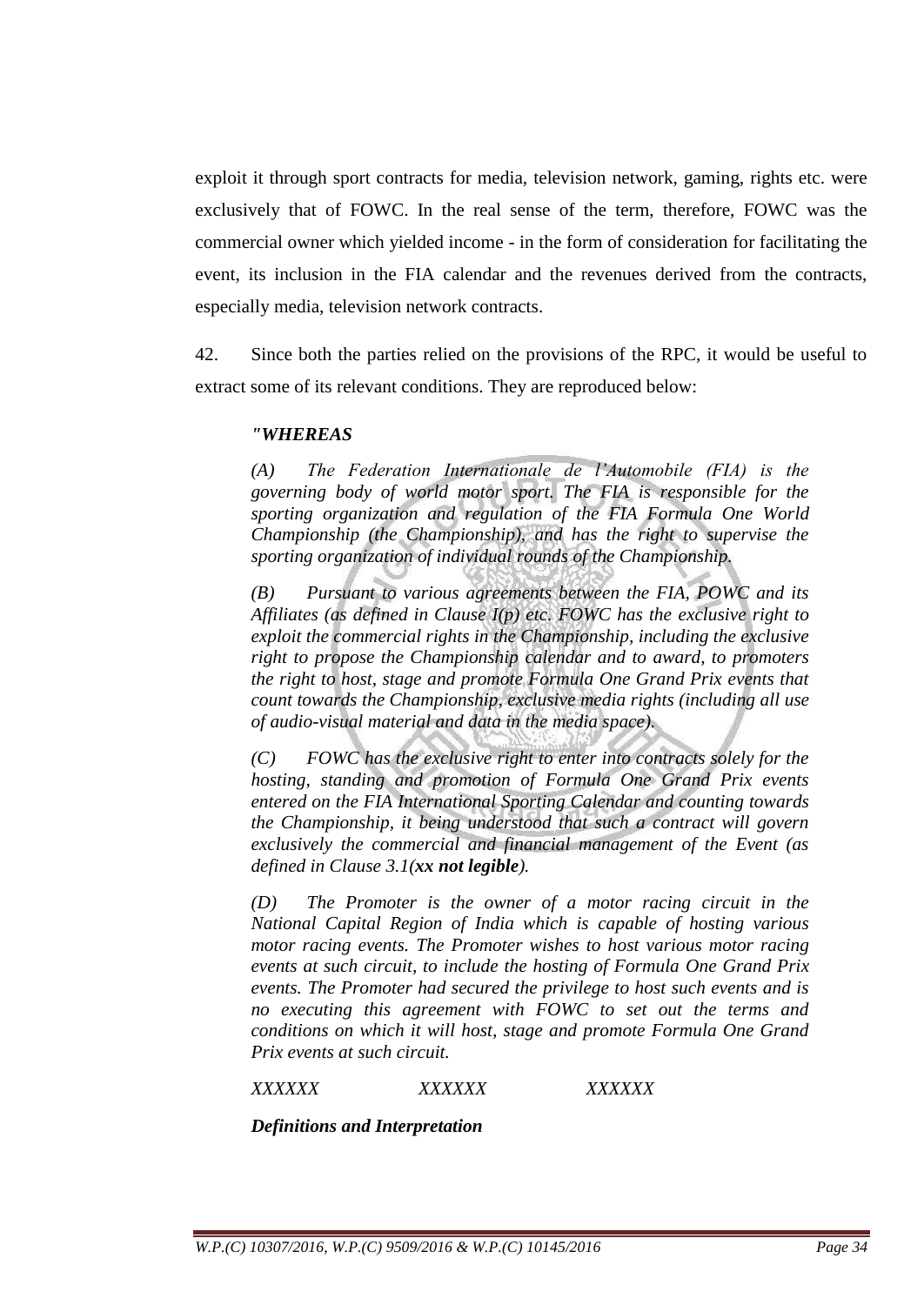*1. In this Agreement unless the context requires otherwise:*

### *XXXXXX XXXXXX XXXXXX*

*(q) Circuit shall mean a motor racing circuit suitable in every respect for the staging of the Event (including permanent buildings, permanent infrastructure, track layout, amenities, spectator viewing facilities, the pit/paddock, building, media centre, car parks, helipads, garages, race control and administration, office administration, fuel and tyre storage, utilities (including back up power supplies), concrete based areas suitable to host the Competitors and sponsors, vending and exhibition areas, international TV compounds, host and broadcast facilities and medical centre);*

### *XXXXXX XXXXXX XXXXXX*

*(t) Event shall mean the FORMULA 1 GRAND PRIX OF INDIA (including all support events therein and peripheral entertainment), designated and endorsed as a round of the FIA Formula One World Championship, which shall commence at the Circuit at the time scheduled by the FIA for Scrutinizing and Sporting Checks and including all Practice and the Race itself and ending at the later of the time for the lodging of a Protest under the terms of the Sporting Code and the time when a technical or sporting verification has been carried out under the terms of the Sporting Code; and*

*XXXXXX XXXXXX XXXXXX*

### *Conditions Precedent*

*2.1 The grant of rights by FOWC to the Promoter under this Agreement is conditional on the Conditions having been fulfilled or waived in accordance with this Agreement and the Promoter shall use its best endeavour to satisfy the Conditions in accordance with this Clause 2.*

*XXXXXX XXXXXX XXXXXX*

### *Term*

*3.1 This Agreement shall commence and become operative when it is signed by the parties and dated.*

*3.2 Subject to Clause 2 the rights granted to the Promoter under this Agreement shall be exercisable from the Unconditional Date. Accordingly, the initial term of this Agreement (*the *Initial Term)shall begin on the Unconditional Date and shall expire on 31 December 2015 and shall apply to the Championship for the calendar years 2011 to 2015 (inclusive).*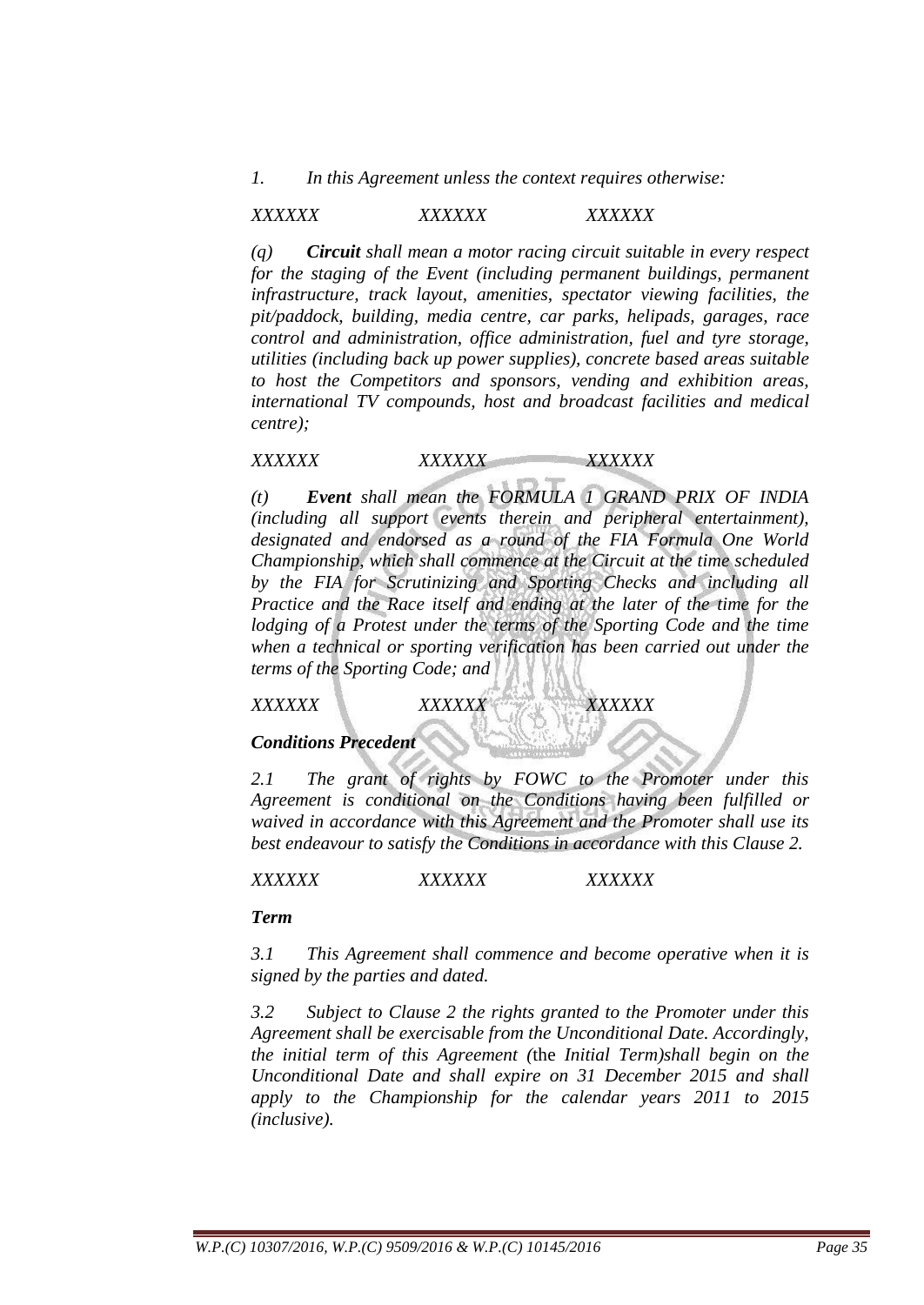*3.3 On or before 30 June 2015, FOWC shall in its absolute discretion be entitled to give notice to the Promoter which, if given, shall be effective to extend the Term for a further period of up to five calendar years (the Extended Term). The terms of this Agreement shall apply to the Extended Term save for this Clause 3.3.*

*3.4 The term of this Agreement as prescribed in this Clause 3 shall be referred to as the Term and shall include the initial Term and (if applicable) the Extended Term.*

*3.5 Subject to the performance by FOWC of its obligations contained in Clause 4, the Promoter agrees to host, stage and promote the Event as the FORMULA 1 GRAND PRIX OF INDIA or [Year] GRAND PRIX OF INDIA in accordance with this Agreement once in every calendar year of the Term commencing 2011 at the Circuit on the date approved and announced by the FIA on and subject to the terms of the Regulations and the Sporting Code.*

*FOWC's Obligations and Warranties*

*XXXXXX XXXXXX XXXXXX*

### *Promoter's Warranties*

*(e) On the area of land, the outer perimeter of which is edged in red, depicted on the document attached to this Agreement as the Annex and initialed by the Parties for identification, the Circuit shall be constructed, laid out and prepared in accordance with this Agreement, in a form and manner approved by both FOWC and the FIA, meeting all requirements of the Regulations (including as to timing of inspections) and completed in good time for final inspection by the FIA not later than 12 October 2011;*

*XXXXXX XXXXXX XXXXXX*

### *Access to Circuit Prior to Event*

*11. The Promoter shall take whatever action is necessary to ensure that the pit and paddock buildings and surrounding areas within Circuit and the Land are open to receive the competitors, FOWC, Affiliates of FOWC, FOWC's contractors and licensees and their respective personnel and equipment (if any) at all times during the period commencing fourteen days before the day of the race and ending seven days after the Race (the Access Period) and the security of the paddock and garage area is properly safeguarded at all times during the Access Period.*

*XXXXXX XXXXXX XXXXXX*

*Competitor/Media Facilities*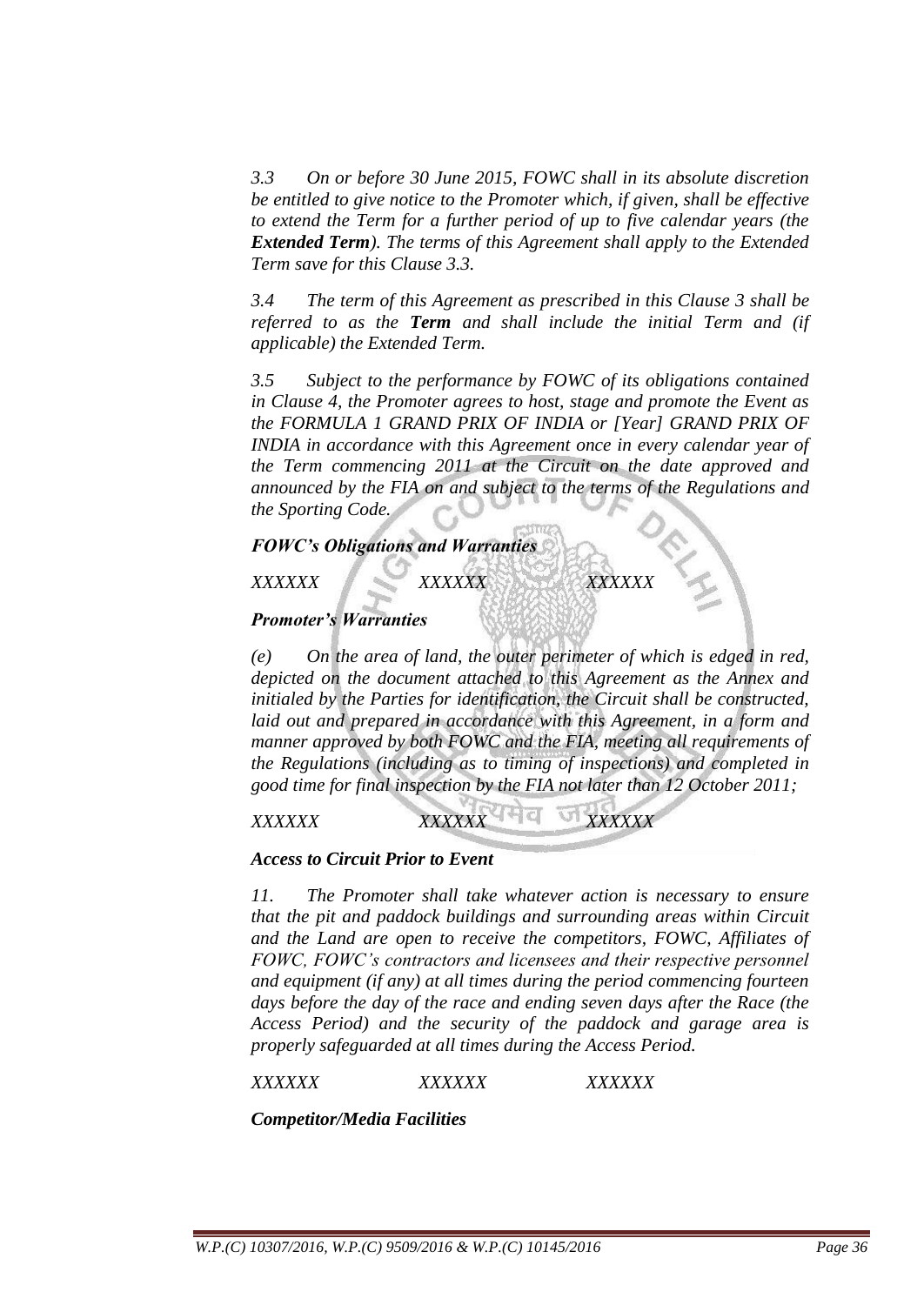*13.1 The Promoter will in so far as the same is practicable provide an entrance for the Competitor personnel and for Officials separate from the public entrance to the Circuit.*

*13.2 The Promoter will provide free of charge a zone measuring whichever is the greater of that which has last been provided in respect of a round of the FIA Formula One World Championship at that Circuit and 140 metres by 100 metres or 15,0000 square metres within or adjoining the paddock for the promotional facilities of the Competitors and/or their sponsors.*

*13.3 The Promoter undertakes to set up a media compound and telephones and facsimile equipment, Press Room plus the installations and premises necessary for national and international television commentators and journalists (such premises and installations to meet the prestige of a World Championship) and to grant professional accredited journalists use of all facilities for the exercise of their profession as well as the organization of a Press Conference with the winner of the Race immediately after the Podium Ceremony.*

*13.4 Upon the arrival of the Formula One cars and their spares and ancillary equipment at nearest suitable International airport (as such is determined by FOWC) (the Landing) the Promoter will transport them free of charge from the Landing to the Circuit and from the Circuit back to the Landing. The Promoter shall procure that transportation from the Circuit to the Landing shall take place on the day following the Race. All ancillary costs including airport taxes customs clearance handling, loading and unloading both at the Landing and at the Circuit shall be paid by the Promoter. The Parties agree to liaise with each other throughout the Term with a view to discussing and implementing all reasonable measures which may reduce such ancillary cots.*

*13.5 The Promoter undertakes to provide all such other facilities as specified in the Circuit General Specifications Manual.*

### *Access to Restricted Areas*

*14. The Promoter undertakes to ensure that:*

*(a) only Passes and tabards issued by FOWC under the authorization of the FIA will authorize access to parts of the Circuit not open to the paying public;*

*(b) notwithstanding Clause 14(a) above, the public do not have access to the cars in any of the places where any Competitor's mechanics may be called upon to work on them and without prejudice to the generality of the*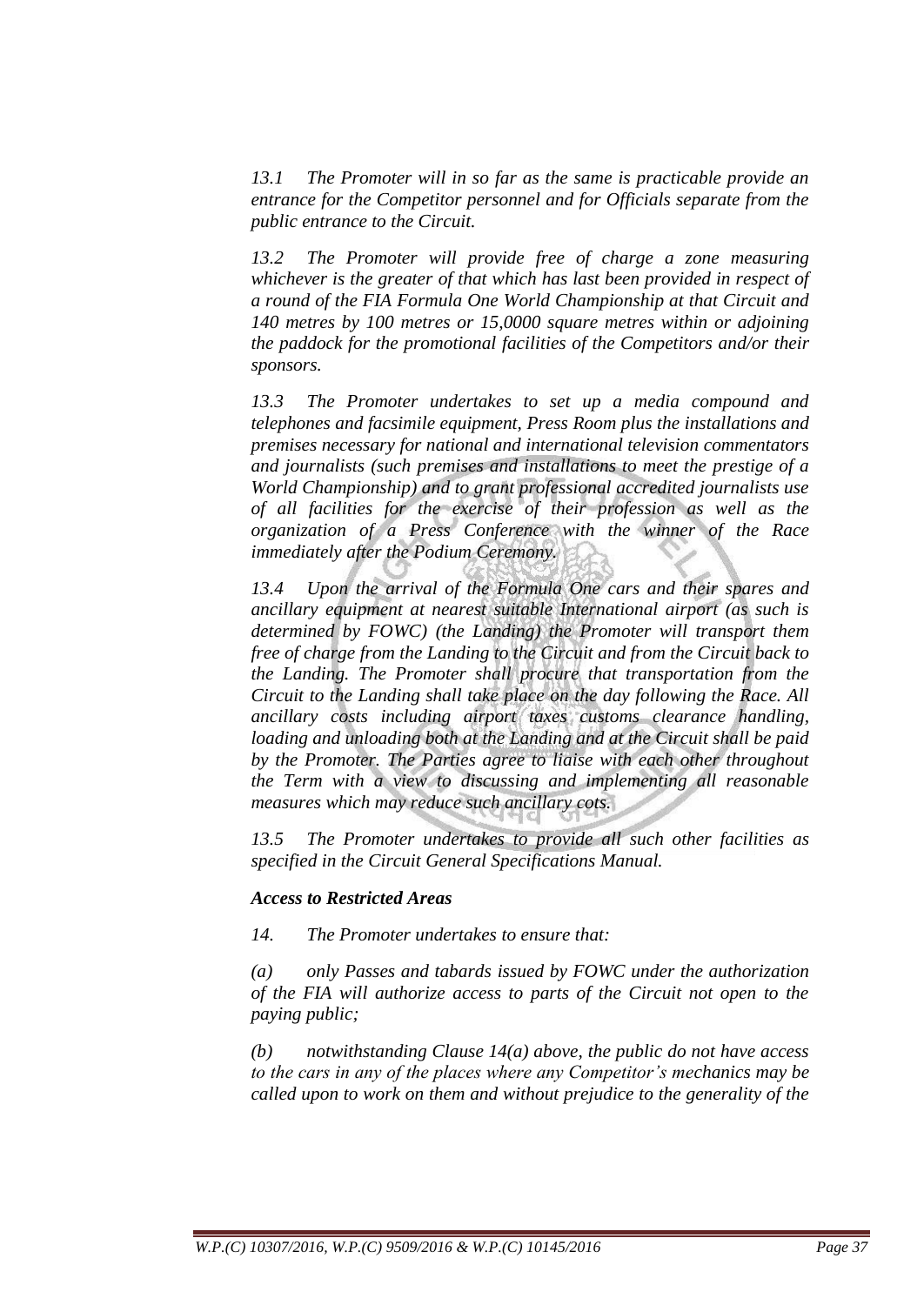*foregoing there is at no time any obstruction to the free passage of the cars and Competitor personnel in the paddock or pit area;*

*(c) the validity of any Passes and tabards issued by FOWC under the authorization of the FIA is upheld; and*

*(d) the necessary steps are taken to ensure that all police and Circuit officials are familiar with the Passes and tabards and uphold their validity.*

#### *Insurance*

*15.1 The Promoter shall provide at its expense third party liability insurance (in a form approved by FOWC and the FIA insuring FOWC and all its Affiliates, Beta Prema 2 Limited and all its Affiliates, the Competitors, Drivers and guests of any of the above mentioned parties (such parties to include where relevant all directors, officers, employees, agents and contractors) and such other persons involved in the organization of the Event (including officials, marshals, rescue and medical staff) as the FIA or FOWC may from time to time advise the Promoter (the Insured Parties) against all risks (including death of or bodily or mental injury to any person) relating to (i) the event (ii) support races and (iii) peripheral entertainment organized as part of the Event, for the Access Period. If such insurance is not permitted under the law of the country in which the Event takes place or the FIA is satisfied that such insurance is not commercially viable then the insurance shall be the maximum permitted by that law or the market conditions. The insurers must be a company recognized by Standard and Poor's and/or AM. Best and must be of first class international standing with sufficient resources to honour and discharge in full the insurance requirements prescribed in this agreement. A copy of the relevant policy will be given to FOWC by the Promoter at least 60 days before the start of the first practice session (with the exception of the year 2011, when such copy will be given to FOWC at least 30 days before the start of the first Practice session of the Event in 2011). If the language of the relevant policy is in a language other than English, FOWC shall obtain a translation of the policy at the expense of the Promoter.*

#### *XXXXXX XXXXXX XXXXXX*

#### *Filming/Recording at the Event*

*18.1 Save with the prior written consent of the FOWC and save for the Promoter's obligation in Clause 18.3, throughout the Term during the Access Period (and any test session held at the Circuit in which more than one Competitor is participating (Non-Private F1 Test Series) the Promoter shall not (nor shall the Promoter permit, enable, assist, procure*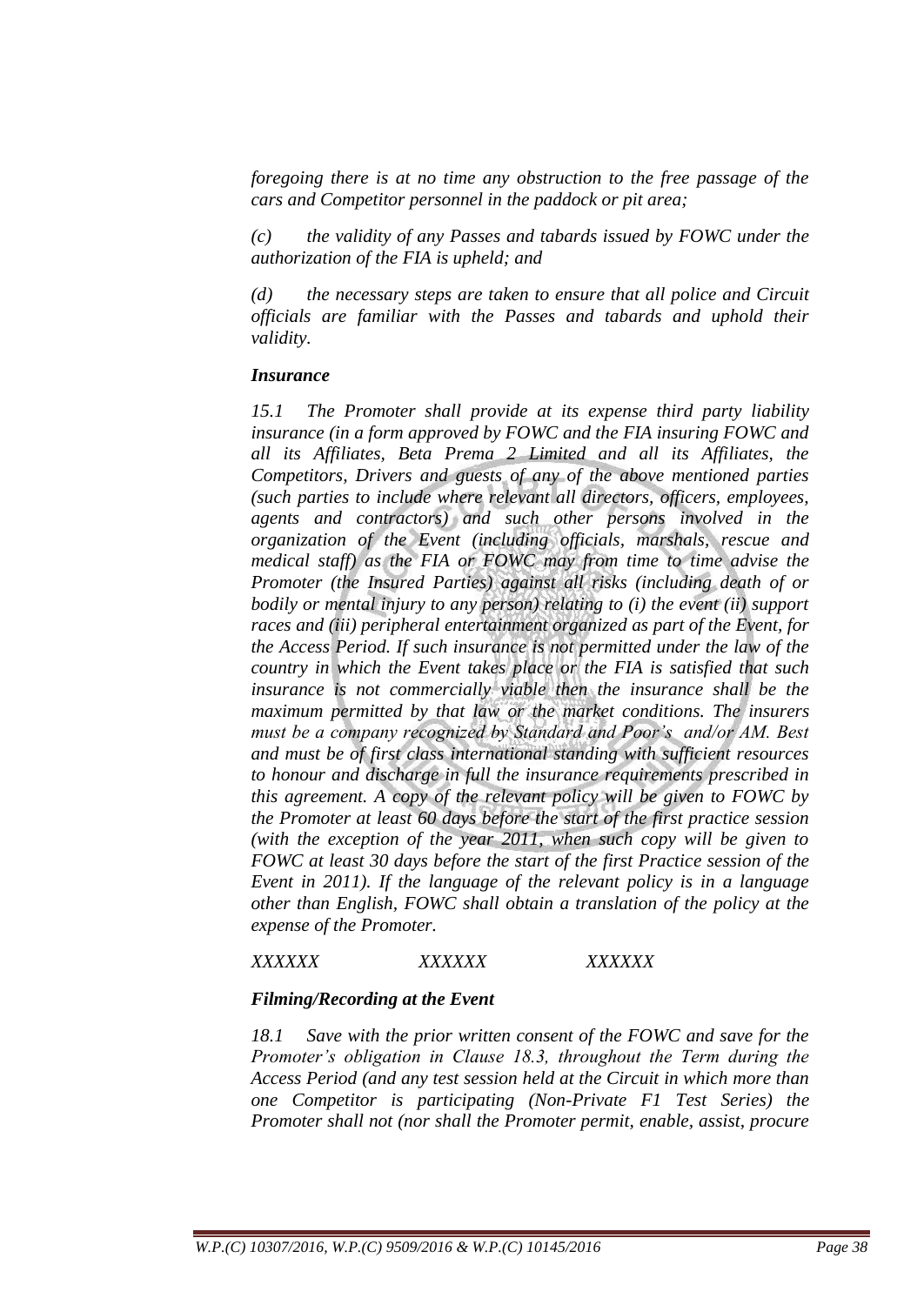*or encourage others to) make, create, store, record or transmit an kind of sound recording or visual or audio-visual footage (Recording) whatsoever, whether for broadcast or any other purpose.*

*(a) of at or pertaining to the Event (including cars, Drivers, Competitors), any Non-Private F1 Test Session or any aspect of them; or*

*(b) within the confines of the Circuit or the Land (or any other part of its surroundings over which the Promoter has control).*

*18.2 Without prejudice to the generality of Clause 18.1, the Promoter shall ensure that the terms of sale of tickets giving admittance to an Event include acceptance by a ticket holder:*

*(a) that he shall not make, create, store, record or transmit any Recording of the Event (including cars, Drivers, Competitors) or any aspect of it, and shall not take into the Circuit any equipment that may enable him to do the aforementioned acts (other than mobile telephones use of which is subject to this Clause 18 and Clause 19.1 below);*

*(b) that as a spectator he may be filmed and sound made by him may be recorded for broadcast (or similar transmission); and*

*(c) of such other terms and conditions as FOWC(acting reasonably) may request the Promoter to include from time to time provided that the Promoter is notified in due time and that such terms and conditions are compatible with applicable local laws.*

*18.3 The Promoter shall engage a third party (the Identity of which shall be approved by FOWC in its sole discretion) to carry out and perform on behalf of the Promoter all services relating to the origination of the international television feed and host broadcasting for each Event during the Term as are specified in guidelines published annually by FOWC and provided to the Promoter from time to time.*

### *Intellectual Property*

*XXXXXX XXXXXX XXXXXX*

*19.2 The Promoter hereby irrevocably and unconditionally;-*

*(a) assigns to FOWC with full title guarantee all copyright and other intellectual property rights and all other rights, titles and interests (if any) which it may now or in the future have in any Image or Recording or any other representation or recording in any media whether now known or hereafter invented or developed in, of or pertaining to the Event, any Non-Private F1 Test Session or any aspect of them (irrespective of who*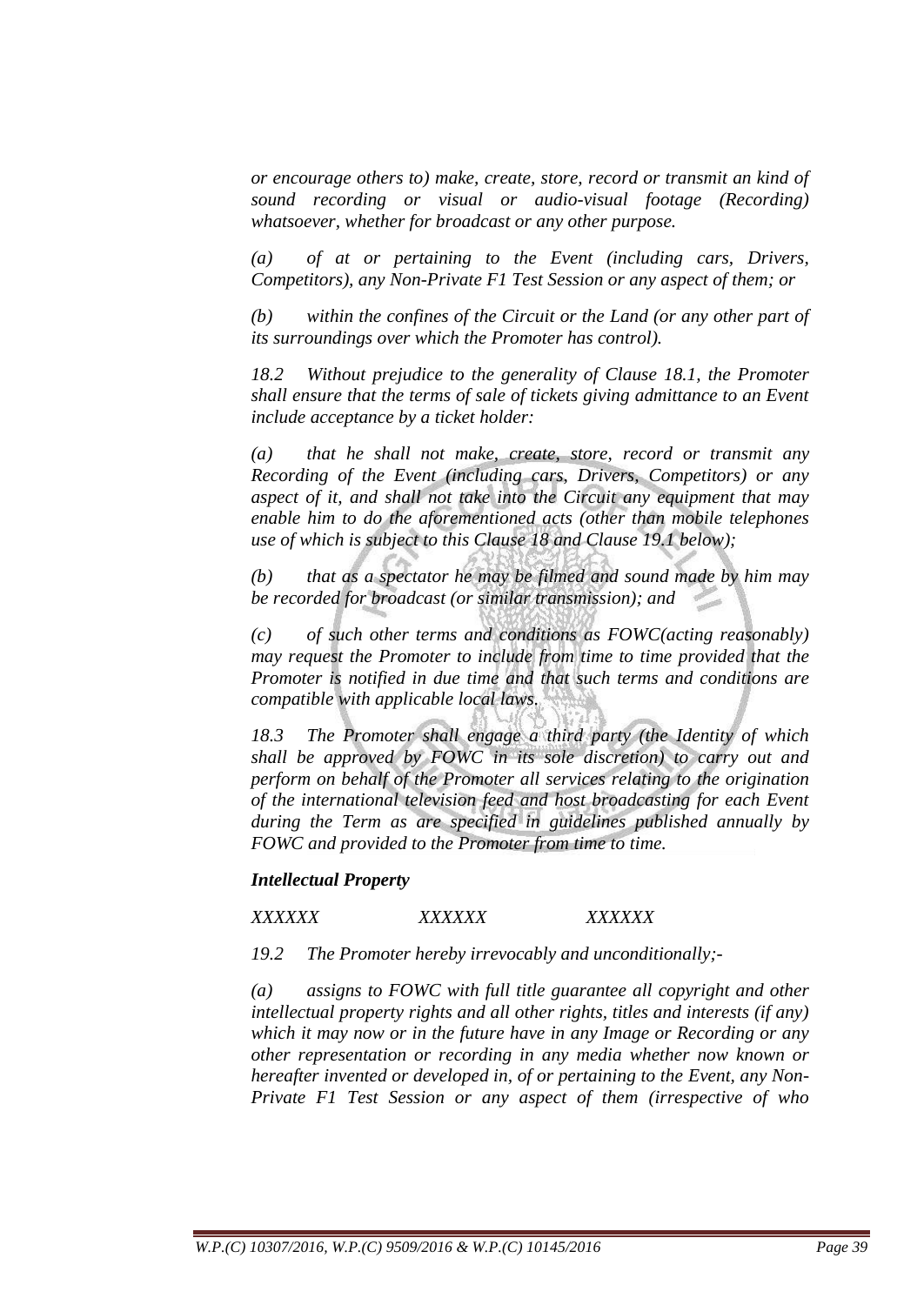*originated the same)for the duration of those rights (including all renewals, extensions, reversions and revivals thereof); and*

*(b) gives its consent (if such consent should be required) for FOWC to deal in such rights in any way it may see fit.*

#### *Accreditation for Filming/recording*

*20.1 The Promoter shall ensure that persons accredited and authorized by FOWC are permitted to enter upon the Circuit to make sound, television or other recordings or transmissions or to make films or other moving picture and use the facilities throughout the Access Period and the Promoter shall accord all such persons the help and facilities that they or FOWC may reasonably require for such purposes, including assistance with obtaining any necessary consents, permissions or authorizations with any local authority.*

*20.2 The Promoter undertakes to Notify FOWC of the dates of any test sessions which are proposed to be held at the Circuit.*

# *Circuit Advertising*

*21. The Promoter shall not cause, permit, enable, assist, procure or encourage the display of any advertising (other than the advertising normally displayed on any Competitor's cars, Drivers or personnel) or other displays on, near or which can be seen from the Circuit and/or the Land which might (in the opinion of FOWC which shall be final and binding upon the Parties) Prevent the lawful transmission of Images or Recordings of the Events or any part of it in any country."*

43. The OECD Model Tax Convention on Income and on Capital,(Condensed Version- July 2010) contains a useful commentary on what could be said to constitute fixed place of business. The relevant extracts of the same are reproduced below:

*"3. It could perhaps be argued that in the general definition some mention should also be made of the other characteristic of a permanent establishment to which some importance has sometimes been attached in the past, namely that the establishment must have a productive character, i.e. contribute to the profits of the enterprise. In the present definition, this course has not been taken. Within the framework of a well-run business organization it is surely axiomatic to assume that each part contributes to the productivity of the whole. It does not, of course, follow in every case that because in the wider context of the whole organization a particular establishment has a "productive character" it is consequently a permanent establishment to which profits can properly be attributed for the purpose of tax in a particular territory (see Commentary on paragraph 4).*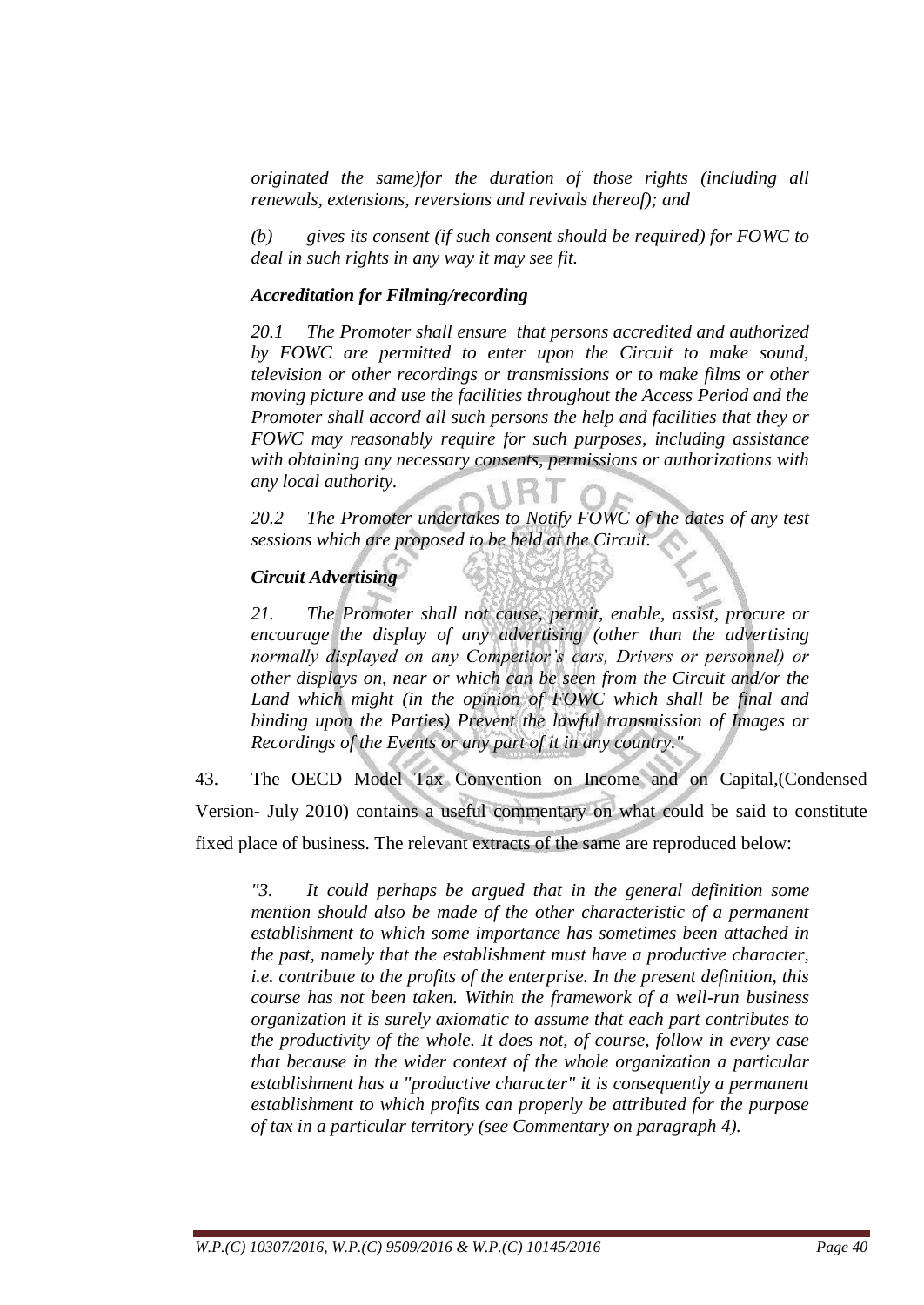*4. The term "place of business" covers any premises, facilities or installations used for carrying on the business of the enterprise whether or not they are used exclusively for that purpose. A place of business may also exist where no premises are available or required for carrying on the business of the enterprise and it simply has a certain amount of space at its disposal. It is immaterial whether the premises, facilities or installations are owned or rented by or are otherwise at the disposal of the enterprise. A place of business may thus be constituted by a pitch in a market place, or by a certain permanently used area in a customs depot (e.g. for the storage of dutiable goods). Again the place of business may be situated in the business facilities of another enterprise. This may be the case for instance where the foreign enterprise has at its constant disposal certain premises or a part thereof owned by other enterprise.*

*4.1 As noted above, the mere fact that an enterprise has a certain amount of space at its disposal which is used for business activities is sufficient to constitute a place of business. No formal legal right to use that place is therefore required. Thus, for instance, a permanent establishment could exist where an enterprise illegally occupied a certain location where it carried on its business.*

*4.2 Whilst no formal legal right to use a particular place is required for that place to constitute a permanent establishment, the mere presence of an enterprise at a particular location does not necessarily mean that that location is at the disposal of that enterprise. These principles are illustrated by the following examples where representatives of one enterprise are present on the premises of another enterprise. A first example is that of a salesman who regularly visits a major customer to take orders and meets the purchasing director in his office to do so. In that case, the customer's premises are not at the disposal of the enterprise for which the salesman is working and therefore do not constitute a fixed place of business through which the business of that enterprise is carried on (depending on the circumstances, however, paragraph 5 could apply to deem a permanent establishment to exist).*

*4.3 A second example is that of an employee of a company who, for a long period of time, is allowed to use an office in the headquarters of another company (e.g. a newly acquired subsidiary) in order to ensure that the latter company complies with its obligations under contracts concluded with the former company. In that case, the employee is carrying on activities related to the business of the former company and the office that is at his disposal at the headquarters of the other company will constitute a permanent establishment of his employer, provided that the office is at his disposal for a sufficiently long period of time so as to constitute a "fixed place of business" (see paragraphs 6 to 6.3) and that*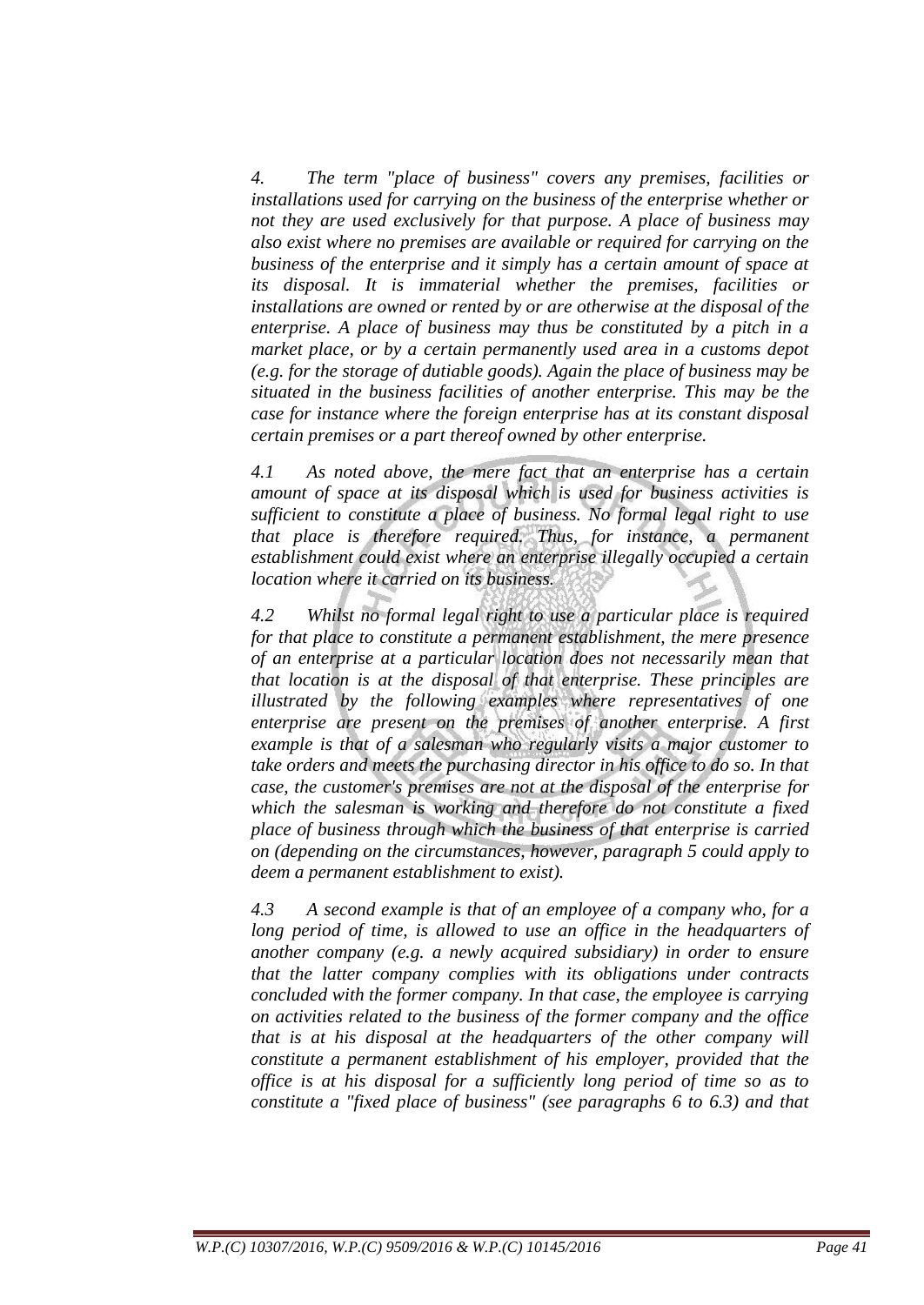*the activities that are performed there go beyond the activities referred to in paragraph 4 of the Article.*

*4.4 A third example is that of a road transportation enterprise which would use a delivery dock at a customer's warehouse every day for a number of years for the purpose of delivering goods purchased by that customer. In that case, the presence of the road transportation enterprise at the delivery dock would be so limited that that enterprise could not consider that place as being at its disposal so as to constitute a permanent establishment of that enterprise.*

*4.5 A fourth example is that of a painter, who, for two years, spends three days a week in the large office building of its main client. In that case, the presence of the painter in that office building where he is performing the most important functions of his business (i.e. painting) constitute a permanent establishment of that painter.*

*4.6 The words "through which" must be given a wide meaning so as to apply to any situation where business activities are carried on at a particular location that is at the disposal of the enterprise for that purpose. Thus, for instance, an enterprise engaged in paving a road will be considered to be carrying on its business "through" the location where this activity takes place.*

*5. According to the definition, the place of business has to be a "fixed" one. Thus in the normal way there has to be a link between the place of business and a specific geographical point. It is immaterial how long an enterprise of a Contracting State operates in the other Contracting State if it does not do so at a distinct place, but this does not mean that the equipment constituting the place of business has to be actually fixed to the soil on which it stands. It is enough that the equipment remains on a particular site (but see paragraph 20 below).*

#### *XXXXXX XXXXXX XXXXXX*

*10. The business of an enterprise is carried on mainly by the entrepreneur or persons who are in a paid-employment relationship with the enterprise (personnel). This personnel includes employees and other persons receiving instructions from the enterprise (e.g. dependent agents). The powers of such personnel in its relationship with third parties are irrelevant. It makes no difference whether or not the dependent agent is authorized to conclude contracts if he works at the fixed place of business (see paragraph 35 below). But a permanent establishment may nevertheless exist if the business of the enterprise is carried on mainly through automatic equipment, the activities of the personnel being restricted to setting up, operating, controlling and maintaining such*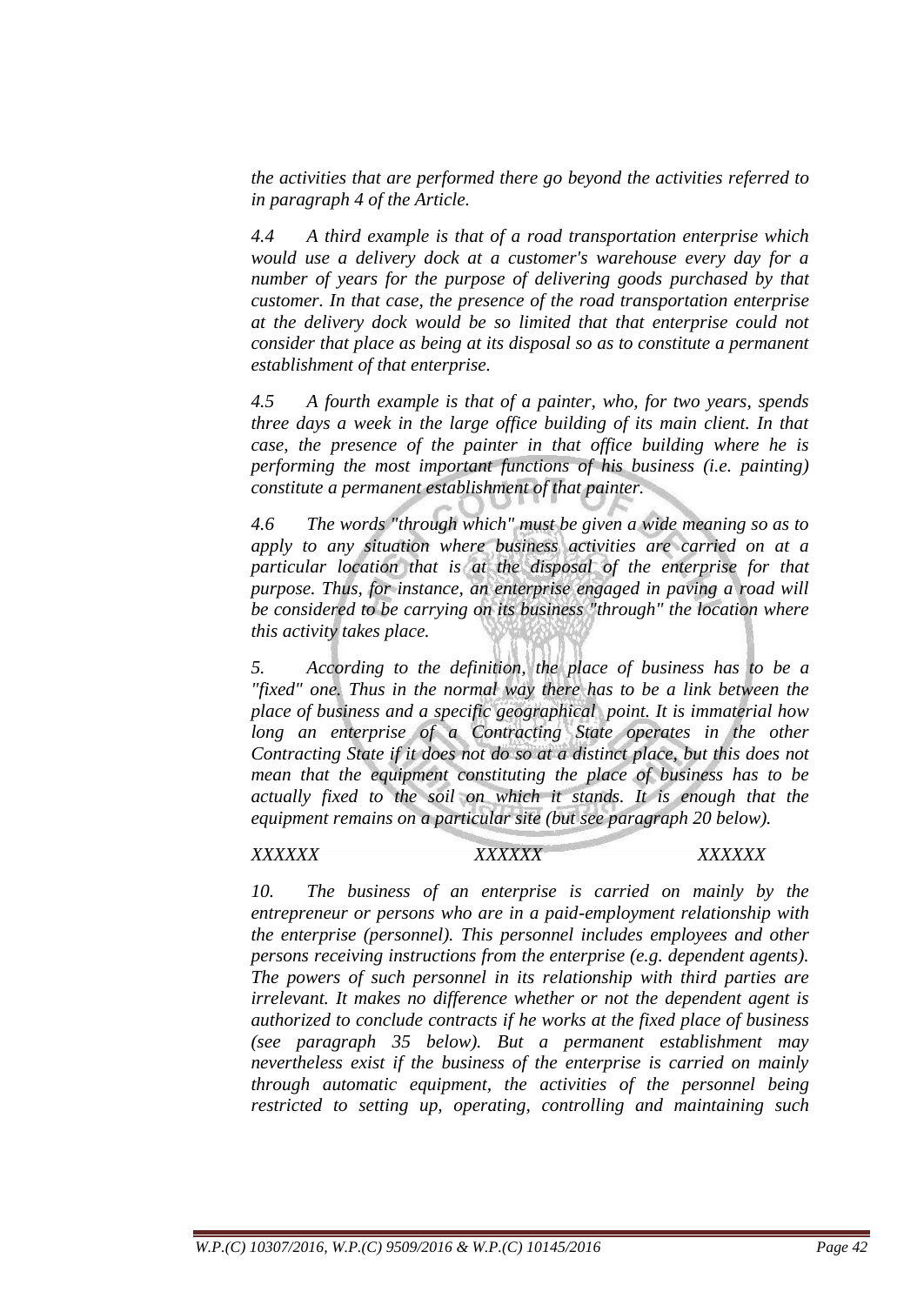*equipment. Whether or not gaming and vending machines and the like set up by an enterprise of a State in the other State constitute a permanent establishment thus depends on whether or not the enterprise carries on a business activity besides the initial setting up of the machines. A permanent establishment does not exist if the enterprise merely sets up the machines and then leases the machines to other enterprises. A permanent establishment may exist, however, if the enterprise which sets up the machines also operates and maintains them for its own account. This also applies if the machines are operated and maintained by an agent dependent on the enterprise."*

44. *Klaus Vogel* in the commentary Double Taxation Conventions (Kluver Law International, 2005) states that the main features of Article 5(1) are: (a) existence of an enterprise; (b) its carrying on a business; (c) existence of a place of business, the nature of such place being fixed and (d) through which (i.e. through the place) the business should be carried on.

45. *Vogel* further states that a place would mean an establishment and, therefore, comprehend all the tangible assets used for carrying on a business and *"Rights, such as participation in a corporation, claims (as well as accounts) or intangible property rights (patents, software etc.) do not amount to permanent establishment…..the term covers both premises and other tangible assets used by the enterprise, i.e. the place of business as a whole must be of 'used' and not necessarily each of its component parts. Special facilities for carrying on business are not necessarily required."* A room in which the enterprise's business is carried on could qualify for "permanent establishment." Weight is attached to "used" criterion. That is why the living accommodation of a travelling salesman may well be classifiable as PE. The place of business must be "fixed one", the existence of link between the place of business and the specific geographical bond would be sufficient. *Vogel* further states that:

*"d) Power of disposition: The fixed place of business must be more than merely temporarily at the enterprise's disposal. A fixed place of business owned by an enterprise but placed at the disposal of a third party for the latter's own purposes (and hence not for the enterprise's), would not be a permanent establishment of the enterprise. It is sufficient if the*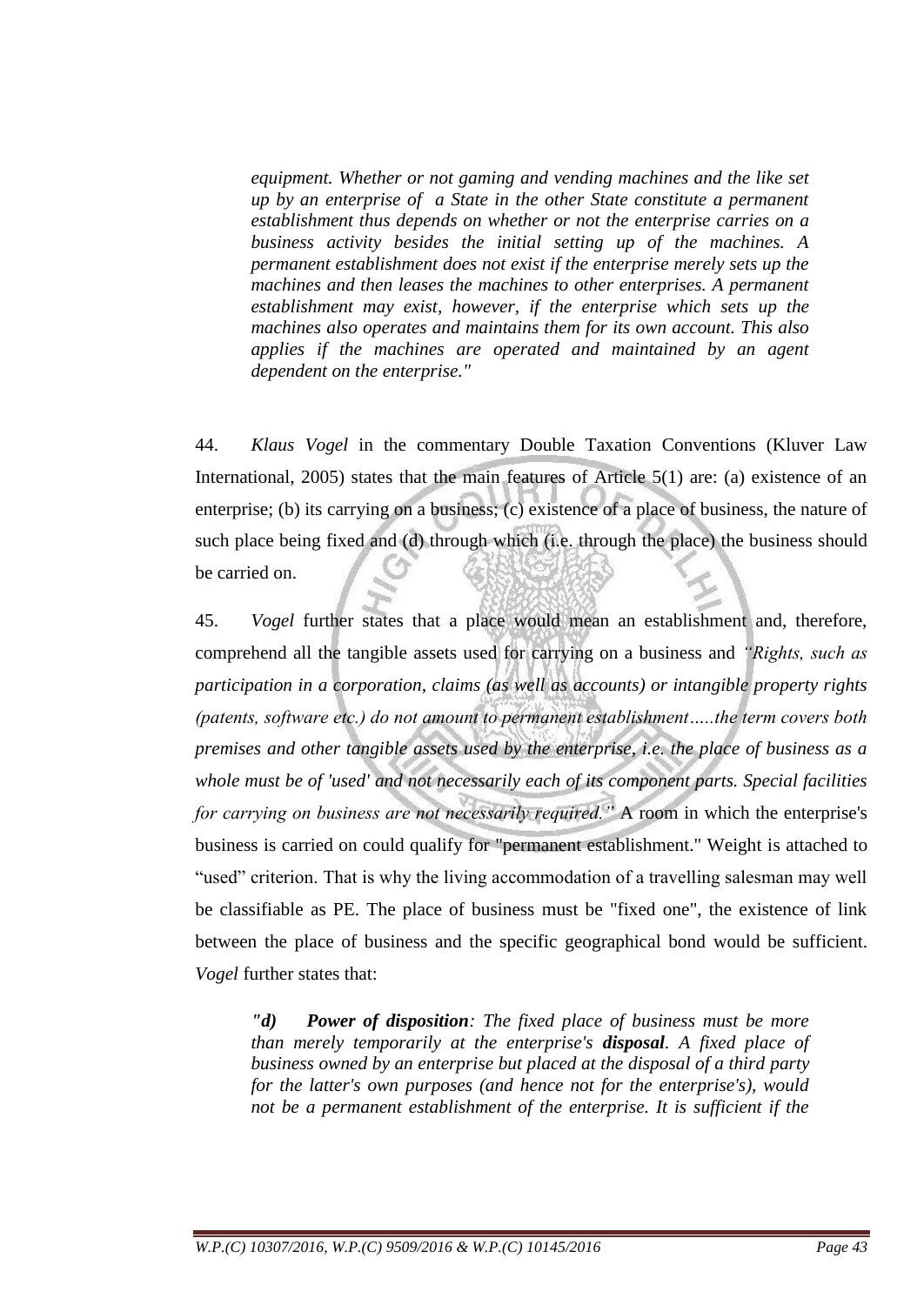*entrepreneur has the power of disposition through an employee; even if he himself is forbidden to enter the State in question this does not preclude the existence of a permanent establishment in that State………."*

### *XXXXXX XXXXXX XXXXXX*

*It is not necessary for the enterprise alone to have power of disposition; in fact, several parties may have such power, whether jointly or severally. If jointly, the fixed place of business may constitute a permanent establishment of each of the parties involved……"*

46. In *E-Funds*(supra)*,* though the court discussed what could constitute "fixed" place of business and did conclude that a physical presence in a geographical area is essential, the decision was more related to an interpretation of who is a dependent agent, so as to bring within the fold of domestic taxation an enterprise that has an overseas tax resident status.

47. For a better understanding, the court proposes to consider a few illustrative cases that have ruled- across various jurisdiction how permanent is "permanent" and how "fixed" should the establishment be. In this regard, this Court has relied upon the commentary in *Taxmann's Permanent Establishment in International Taxation by Dr. Amar Mehta, May 2012*. In *Universal Furniture Ind. AB v Government of Norway*  (Stavanger Court, Case No. 99-00421, dated 19-12-1999 referred to in *Principles of International Taxation* by Anghard Miller and Lyn Oates, 2012) a Swedish company sold furniture abroad, that was assembled in Sweden. It hired an individual tax resident of Norway to look after its sales in Norway, including sales to a Swedish company, which used to compensate him for use of a phone and other facilities. Later, the company discontinued such payments and increased his salary. The Norwegian tax authorities said that the Swedish company had its place of business in Norway. The Norwegian court agreed, holding that the salesman"s house amounted to a place of business: it was sufficient that the Swedish Company had a place at its disposal, i.e the Norwegian individual"s home, which could be regarded as "fixed".

48. In the *Swiss Server* decision[Case No. II 1224/97 dated 6 September 2001, Finanzgericht of Schleswig-Holstein (Tax Court of First Instance)], D Co –tax resident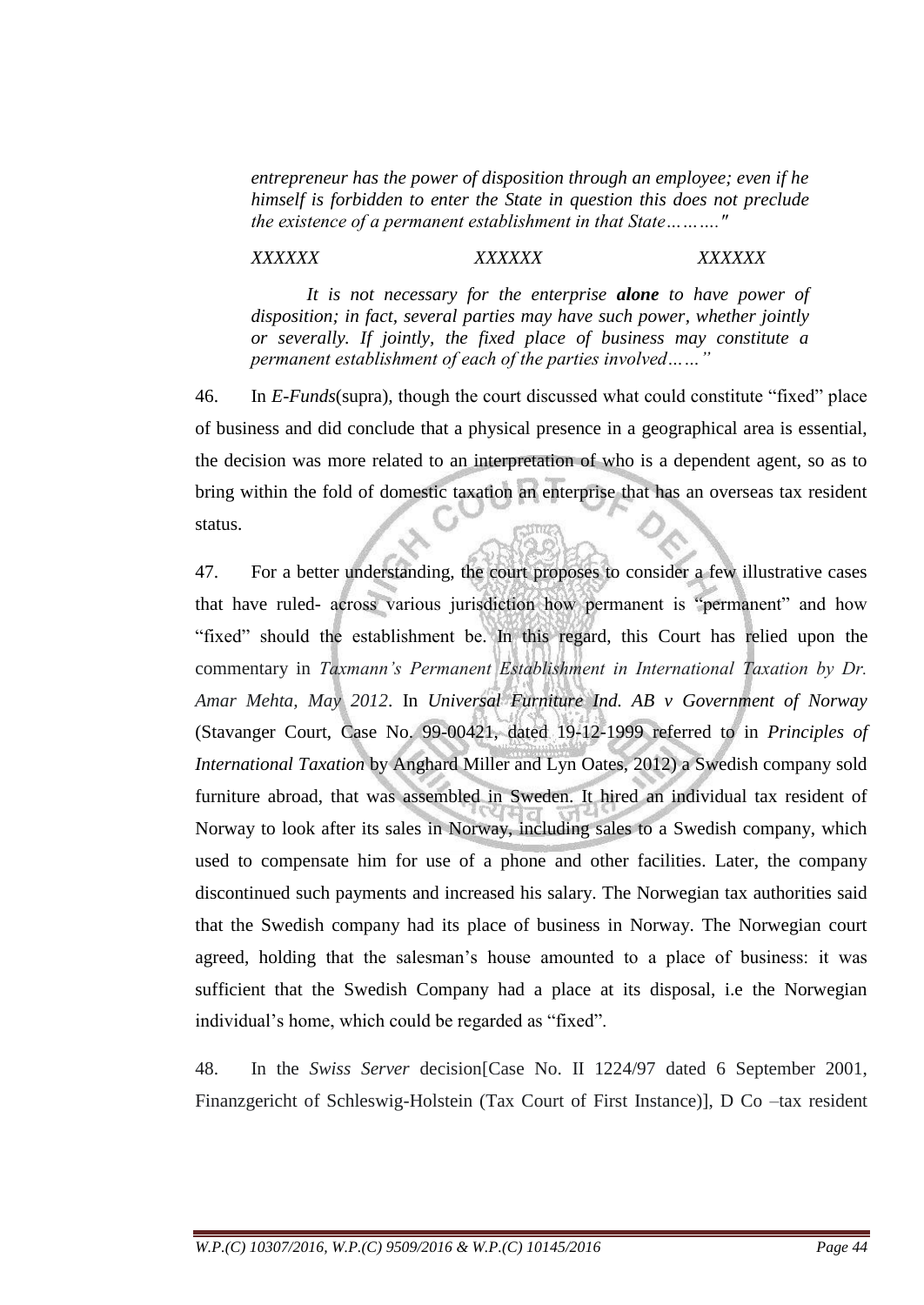company of Germany – owned an Internet server installed at a rented place in Switzerland. The company stored programs and dealt with its Swiss client's files, in the server. The server functioned without involvement of D Co's employees in Switzerland. A second company, S Co, which was D CO"s affiliate and a Swiss tax resident, managed the server (i.e. computer programs and information about D Co"s clients in Switzerland). D Co argued before the German tax authorities that its Swiss server amounted to permanent establishment and its income attributable to it was exempt from German tax. The German tax authorities rejected this argument. In D Co"s appeal, the German Tax Court of First Instance held that the server constituted D.Co"s fixed place of business and a fixed place permanent establishment in Switzerland. The Court"s view was that, for a fixed place permanent establishment to exist, it was unnecessary that the server had to be operated by human beings (i.e. employees of D Co, a contractor or any other enterprise). The Court pointed out that any equipment could amount to a fixed place permanent establishment even if it functioned fully automatically without human intervention. In so holding the Court also took into account Art. 5(3)(a) of the Germany-Switzerland tax treaty (which was similar to Art. 5(4)(a) of the OECD MC 2010). As per that provision, the term "permanent establishment" did not include facilities used solely for the purpose of storage, display or delivery of goods or merchandise belonging to the enterprise. In that respect, the Court expressed that only the assets that could be "itemized" on the enterprise's balance sheet could be regarded as goods and merchandise. Therefore, in the Court's view, Art. 5(3)(a) of the tax treaty did not apply to the server used for storing the information that was supplied by D Co to its customers in Switzerland.

49. The Court also examined Art. 5(3)(e) of the Germany-Switzerland tax treaty. That provision negated existence of a fixed place permanent establishment if a fixed place of business was maintained solely for the purpose of (i) advertising, (ii) for the supply of information, (iii) for scientific research, or (iv) for similar activities that were of preparatory or auxiliary character. In this respect, the Court observed, the decisive criterion was whether the activity carried on in the said place of business formed an essential and significant part of the core business of the enterprise as a whole. In that context, the Court observed, D Co"s activities through the server were not preparatory or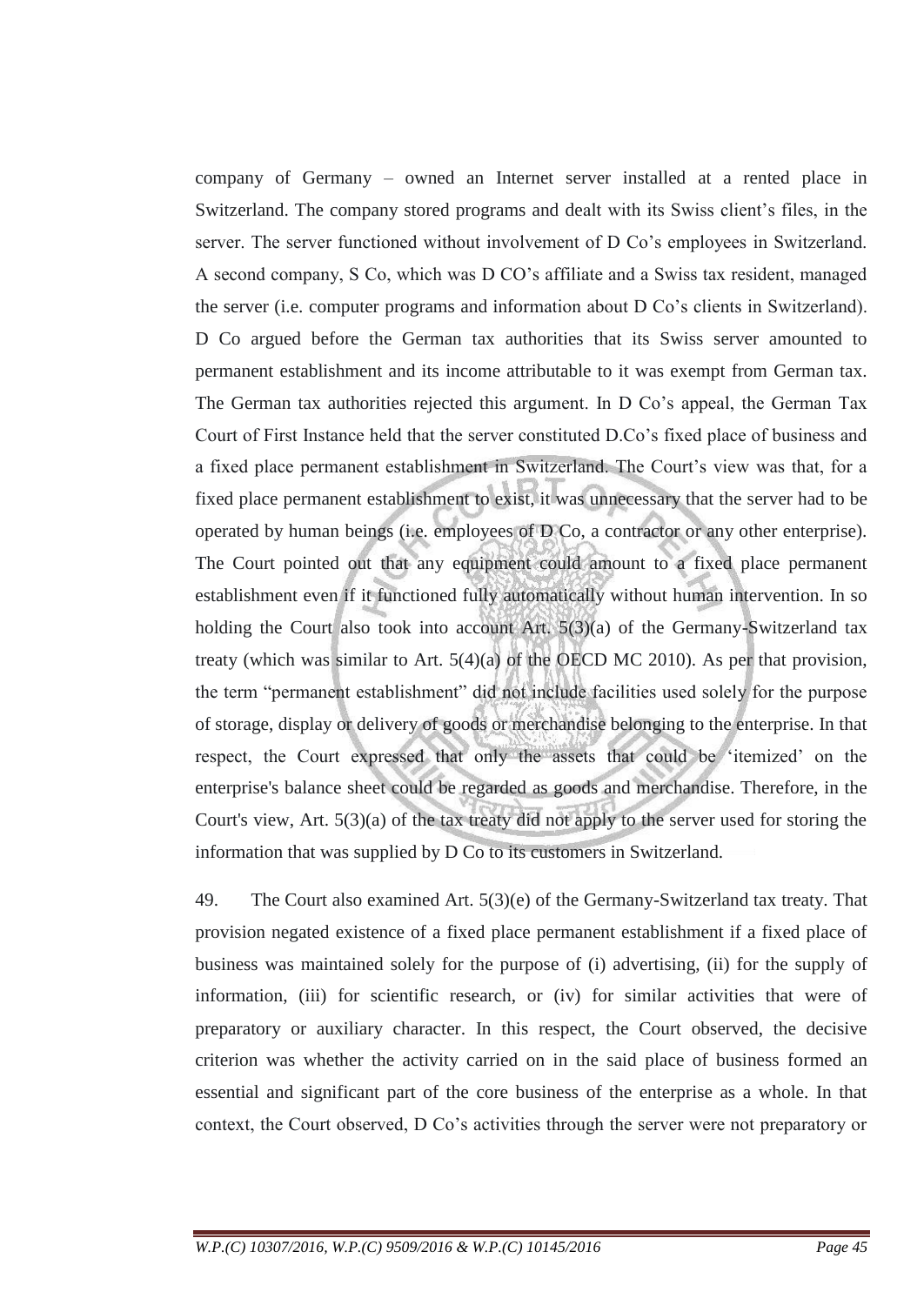auxiliary since the transfer of information formed part of D Co"s core business. Accordingly, the Court concluded, Art. 5(3)(e) of the Germany-Switzerland tax treaty did not apply in the present case.

The German Court took note of paragraphs 42.1 to 42.10 of the OECD Commentary on Art. 5, which distinguished between server hardware and server software. As per the said commentary, a server hardware constituted a permanent establishment if the content provider owned the server and he exercised his business through the server. In such a situation, it was not relevant whether the foreign enterprise used personnel in the host country where the server was situated. Therefore, the Tax Court of first Instance concluded that the above-mentioned computer server amounted to D. Co"s fixed place permanent establishment in Switzerland.

50. In *Joseph Fowler v Her Majesty the Queen* 1990 (2) CTC 2351, the issue was whether a US tax resident individual who used to visit and sell his wares in a camper trailer, in fairs, for a number of years had a fixed place of business in Canada. The fairs used to be once a year, approximately for three weeks each. The court observed that the nature of the individual"s business was such that he held sales in similar fares, for two or three week periods, in two other *locales* in the US. The court held that conceptually, the place was one of business, notwithstanding the short duration, because it amounted to a place of management or a branch having regard to peculiarities of the business. The question before the AAR in *Golf in Dubai LLC* (AAR No.770/2008) was whether it could be deemed to have a fixed PE since the tournaments which it organized lasted only for 6- 7 days. The AAR concurred, however, significantly, in the course of this order, which relied upon *Applegate v. FCT* 78 ATC 4054, where it was observed that the word, "permanent" is contrasted with temporary or transitory but does not connote "everlasting" and that the question is one of fact and degree. The AAR also noted that a place of business can, however, constitute permanent establishment – relying upon para 6 of OECD commentary even though it exists in practice "only for a very short period of time because of the nature of the business." Significantly, even though in the facts of the case, the AAR ruled that a fixed place of business existed, it acknowledged that, *"even if the*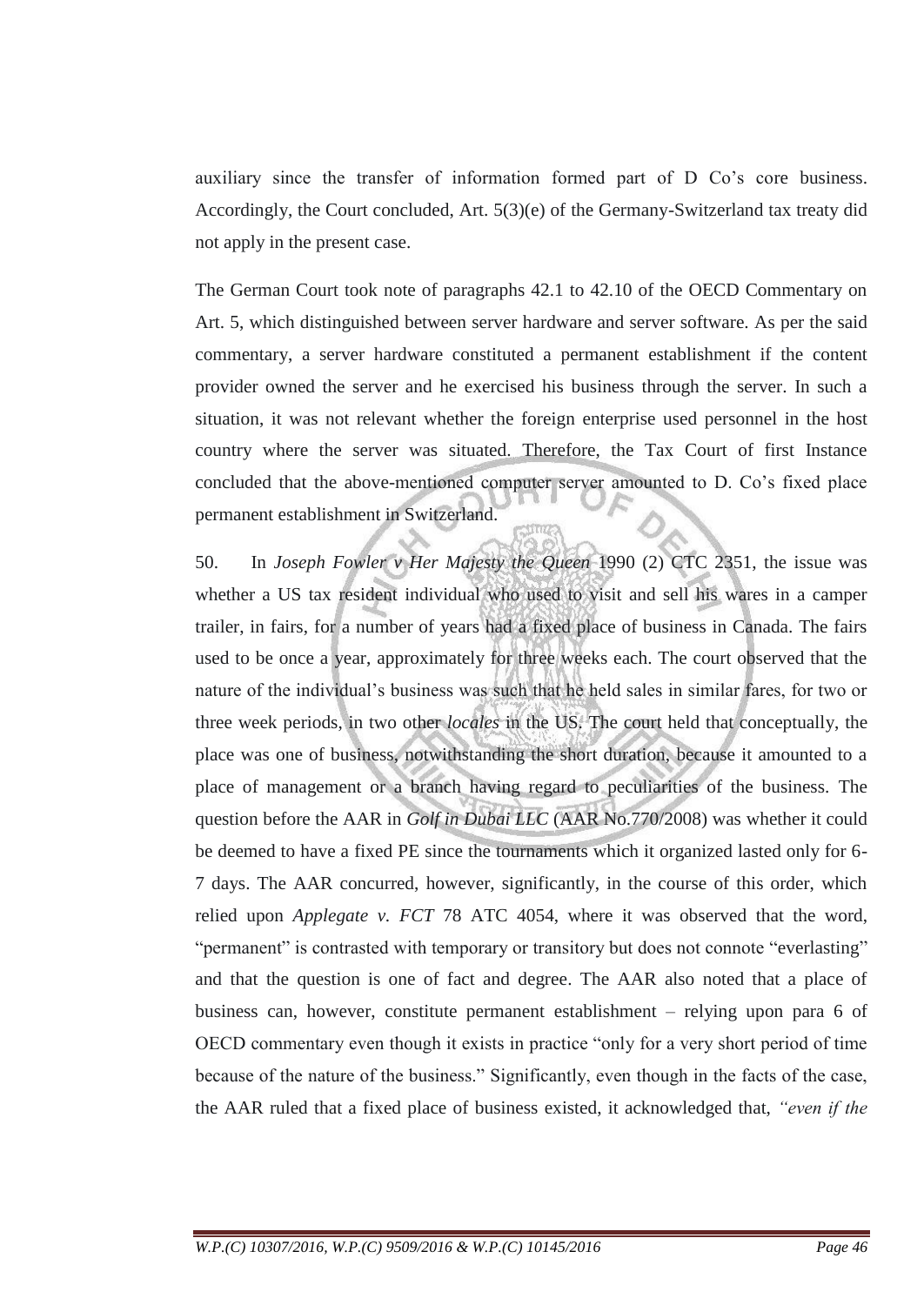*business was done for short duration with intermittent gaps, the existence of fixed place of business at a particular spot, i.e. golf course may not be ruled out."*, no hard and fast rule can be laid down as to the number of days which can impart a degree of permanence to the place of business to make it a fixed place.

51. It would, for the purposes of deciding whether FOWC carried on business in India, through a fixed place of business (which the revenue argues is the Buddh international circuit) be necessary to consider the conditions and stipulations in the RPC. The following, in the opinion of the Court, are material conditions necessary for determination of whether FOWC had a PE in India:

(a) The Budh International Circuit, is defined in Clause 1(q), as one suitable in every respect for the staging of the event, including permanent buildings, permanent structure, track laid-out, amenities, spectator viewing facilities, paddock building, media centre, car parks, helipads, garages, race control and administration, office administration, fuel and storage, tyre store, utilities, including backup power supplies, concrete-based areas suitable to host competitors and sponsor, vending and exhibition areas, international TV compounds etc. These specifications are more elaborately spelt out in Clause 5(e) which states that a circuit shall be constructed, laid out and prepared in accordance with the agreement, i.e. RPC, *"in a form and manner approved by the FOWC and the FIA".*

(b) The inclusion of the event is through the FOWC's actions. In terms of its arrangement with the FIA, it is the exclusive agency through which any particular circuit is introduced for an event in a given calendar year.

(c) The term of the RPC is 5 years according to Clauses 3.3 and 3.4.

(d) In terms of Clause 11, Jaypee is obliged to take all action necessary to ensure that the pit, paddock buildings and surrounding areas within the circuit and land are open to receive the competitors, FOWC, affiliates of FOWC, FOWC's contractors and licensees, other personnel and equipment at all times during the period commencing 14 days before the race and ending 7 days after the race. It also has to assure security to these areas.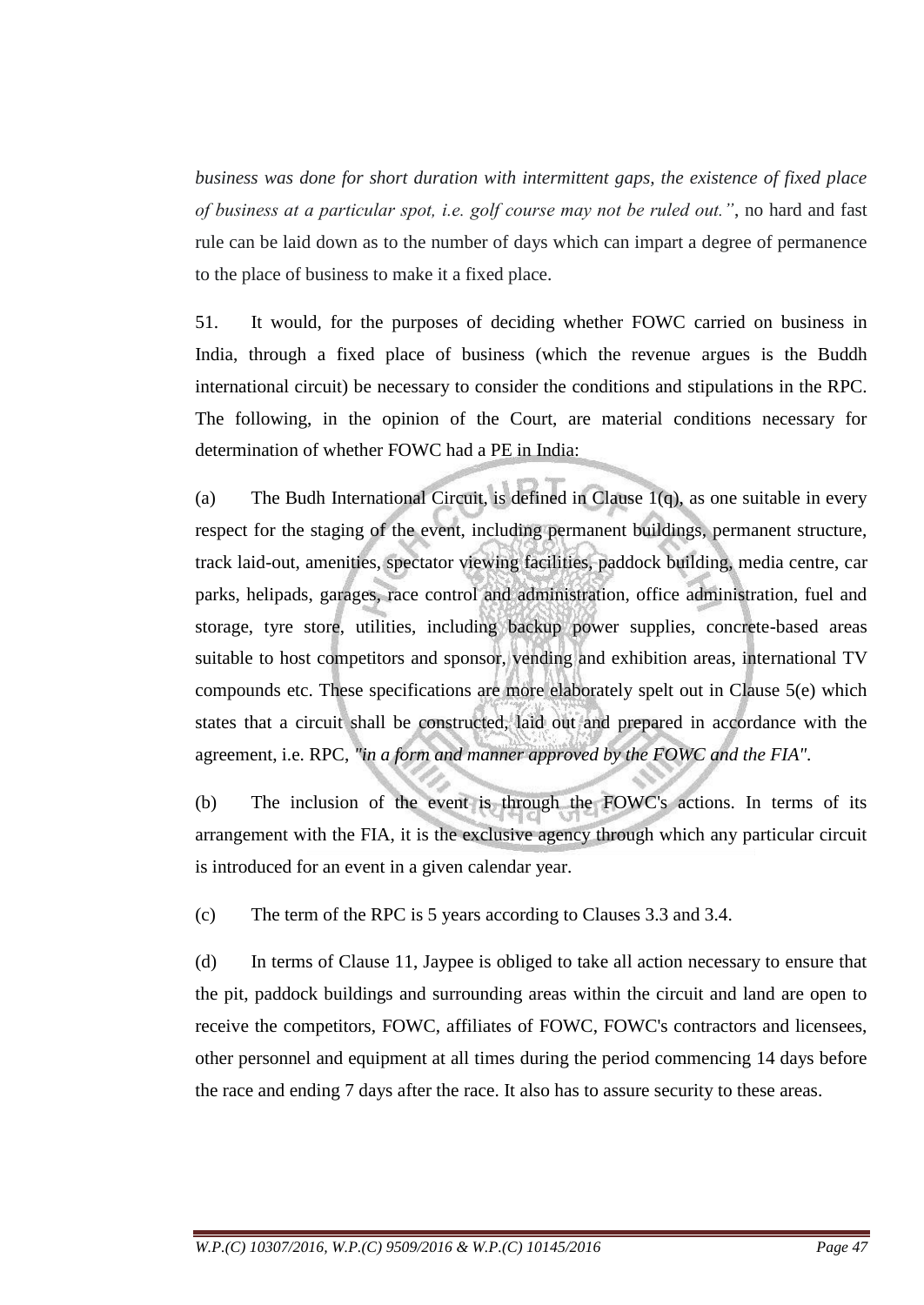(e) Under Clause 14, the promoter is obliged to authorize access to parts of the circuit not open to the main public only through passes issued by the FOWC. Under Clause 14(b), the public cannot have access to the cars in any of the places where the competitor's mechanics may be called upon to work on them and under Clause 14(c), the validity of passes issued by FOWC is unquestionable.

(f) Under Clause 18.1, throughout the term during the access period, from the test session held at the circuit till the end of the event, the promoter, i.e. Jaypee cannot permit, access, enable, procure or in any manner encourage others to make, create, store, record or transmit any sound recording or visual or audio-visual footage whatsoever, for broadcast or any other purpose, of any of at or pertaining to the event, including cars, drivers, competitors etc. and in fact cannot make any such recording etc. within the confines of the circuit or the land over which Jaypee itself has control.

(g) Under Clause 18.2, Jaypee has to ensure that the terms of the ticket sale, giving admittance to the event include a condition imposed on the ticket holder not to make any kind of recording or take any recording device that can store or transmit any part of the event and that the ticket holder as a spectator could be filmed and a sound made by him could be recorded for broadcast or any other such item that the FOWC could impose on Jaypee.

(h) Jaypee is obliged to engage a third party approved by FOWC to carry out and perform on its behalf all service relating to the origination of the international television feed and host broadcasting for each event during the term specified in the guidelines published by FOWC and provided to Jaypee.

(i) Jaypee unconditionally and irrevocably under Clause 19.2 assigned to FOWC all copyright and other intellectual property rights, titles and interest which it may now or may in future possess, in any image or recording or other presentation or recording in any image/form whatsoever for the duration of the rights and also give consent to FOWC to deal with such rights as it pleased.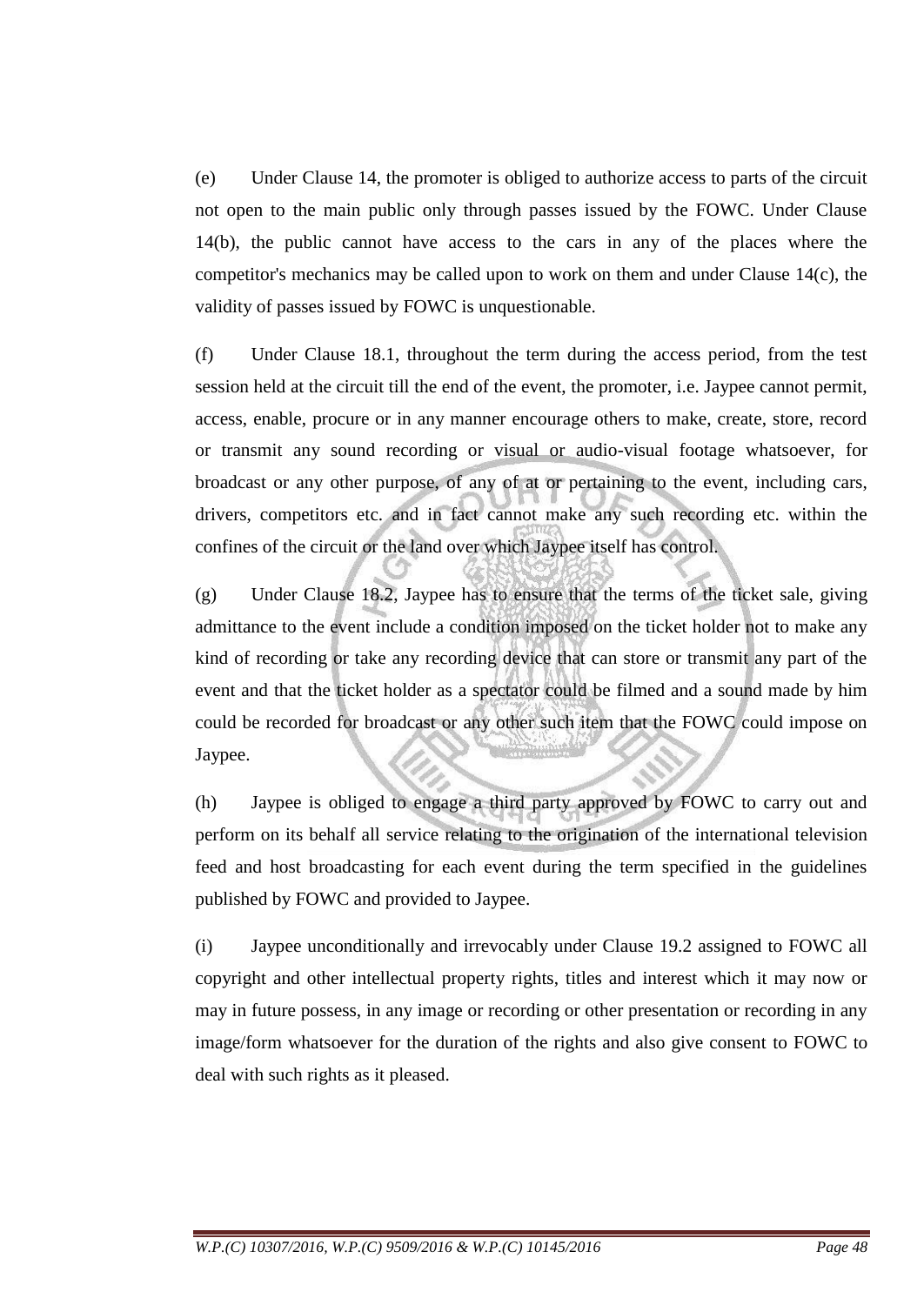(j) Clause 20.1 obliged Jaypee to ensure that those accredited and authorized by FOWC were permitted to enter upon the premises to make sound, television or recordings or transmissions or make films or other pictures and use the facilities throughout the access period and also undertook to accord to such personnel all help and facilities that FOWC would require, including assistance for consent, permission or authorization with any local authority.

(k) Under Clause 21, Jaypee was prohibited from causing, permitting, enabling assisting or in any manner encouraging display of any advertisement (other than the normal advertisement displayed on any competitor's cars) or other displays on, near or which could be seen from the circuit or the land which, in the opinion of the FOWC, could prevent lawful transmission of images or recordings of the event. FOWC's say in this regard was final.

(l) In the Director"s report of FOWC, the company significantly mentioned that its current company had entered into an agreement with FIA as a result of which FOWC acquired commercial interests in the championship which became operative from 01.11.2011 and that in exploitation of such commercial rights in the championship, the total revenues generated was US\$ 1205 million. There is an express advertence of the Indian part of the turn-over – inasmuch as the report said that the company paid US\$ 127 million to FOM in return of provision of services.

मेव जय

52. It is evident that for the duration of the event as well as two weeks prior to it and a week succeeding it, FOWC had full access through its personnel, the team contracted to it, both racing as well as spectator teams and could also dictate who were authorized to enter the areas reserved for it. No doubt, in terms of the agreement, i.e. RPC, Jaypee was designated as the promoter or the event host. A look at the RPC and its terms as well as the other terms contained in the agreement between the Jaypee on the one hand and All Sports, Beta Prema 2 as well as FOAM show that Jaypee's capacity to act - though it promoted the event, was extremely restricted. At all material times, FOWC had access exclusively, to the circuit, and all the spaces where the teams were located. Jaypee created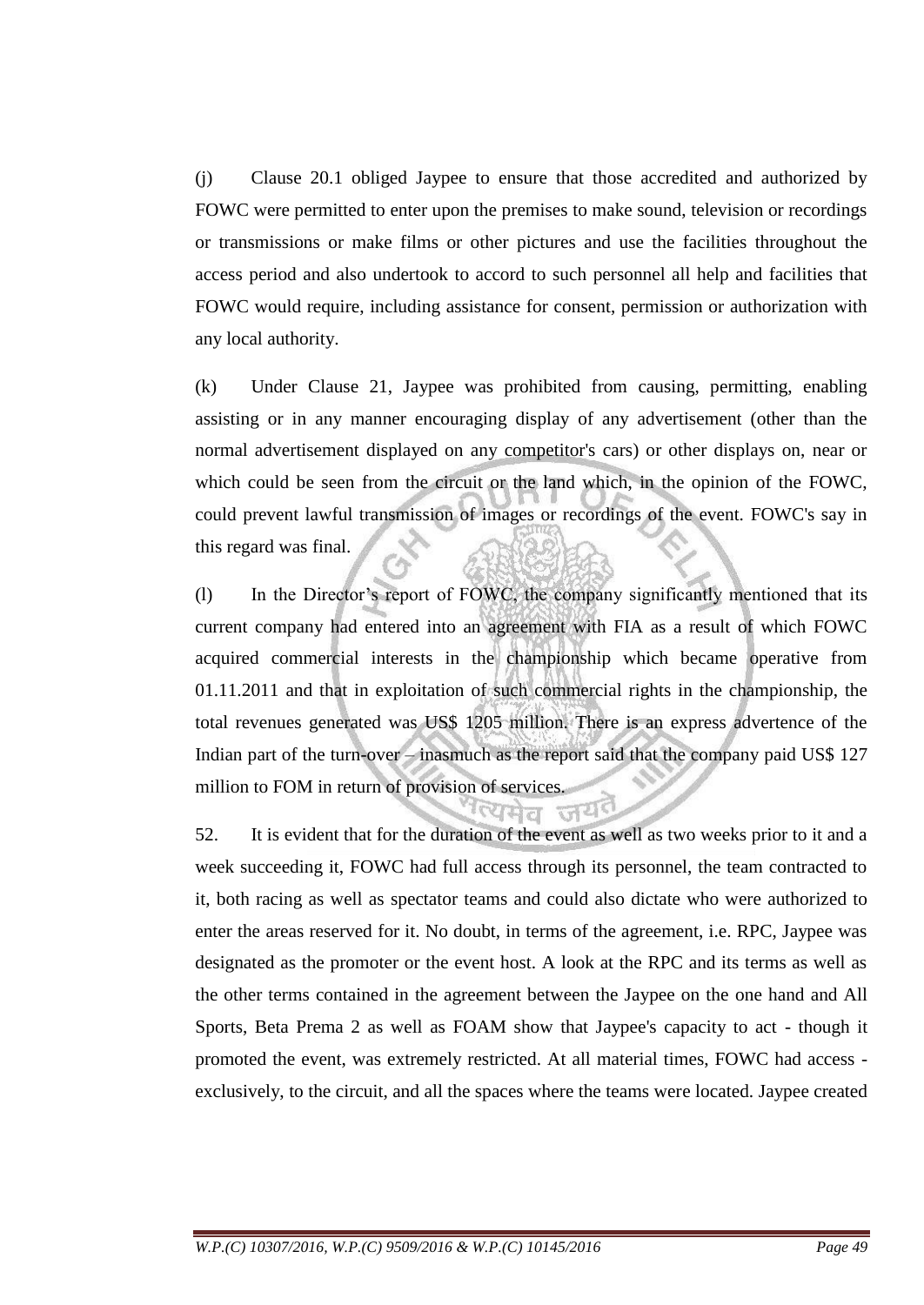the circuit for the purposes of the event and other events; yet, during the event, i.e. the F1 Championship, no other event was possible.

53. Having regard to the nature of the preceding discussion, it is evident that though FOWC's access or right to access was not permanent, in the sense of its being everlasting, at the same time, the model of commercial transactions it chose is such that its exclusive circuit access - to the team and its personnel or those contracted by it, was for up-to six weeks at a time during the F1 Championship season. This nature of activity, i.e racing and exploitation of all the bundle of rights the FOWC had as CRH, meant that it was a shifting or moving presence: the teams competed in the race in a given place and after its conclusion, moved on to another *locale* where a similar race is conducted. Now with this kind of activity, although there may not be substantiality in an absolute sense with regard to the time period, both the exclusive nature of the access and the period for which it is accessed, in the opinion of the Court, makes the presence of a kind contemplated under Article 5(1), i.e. it is fixed. In other words, the presence is neither ephemeral or fleeting, or sporadic. The fact that RPC-2011's tenure is of five years, meant that there was a repetition; furthermore, FOWC was entitled even in the event of a termination, to two years' payment of the assured consideration of US\$ 40 million (Clause 24 of the RPC). Having regard to the OECD commentary and *Klaus Vogel*'s commentary on the general principles applicable that as long as the presence is in a physically defined geographical area, permanence in such fixed place could be relative having regard to the nature of the business, it is hereby held that the circuit itself constituted a fixed place of business.

# *Did FOWC carry on business and if so, did it carry on business and commercial activity in India?*

54. For a better understanding and appreciation of this question, it would be essential to recount briefly, certain salient facts. FIA is the motorsport regulatory authority. It had a pre-existing arrangement with Formula One Administration Ltd. (FOA), which held all commercial rights. In terms of a Concorde Agreement, between FIA, FOA and FOWC, it was decided that all commercial rights would continue with FOA till31.12.2010 and then vest for 100 years (01.01.2011 to 31.12.2110) with FOWC, which was called the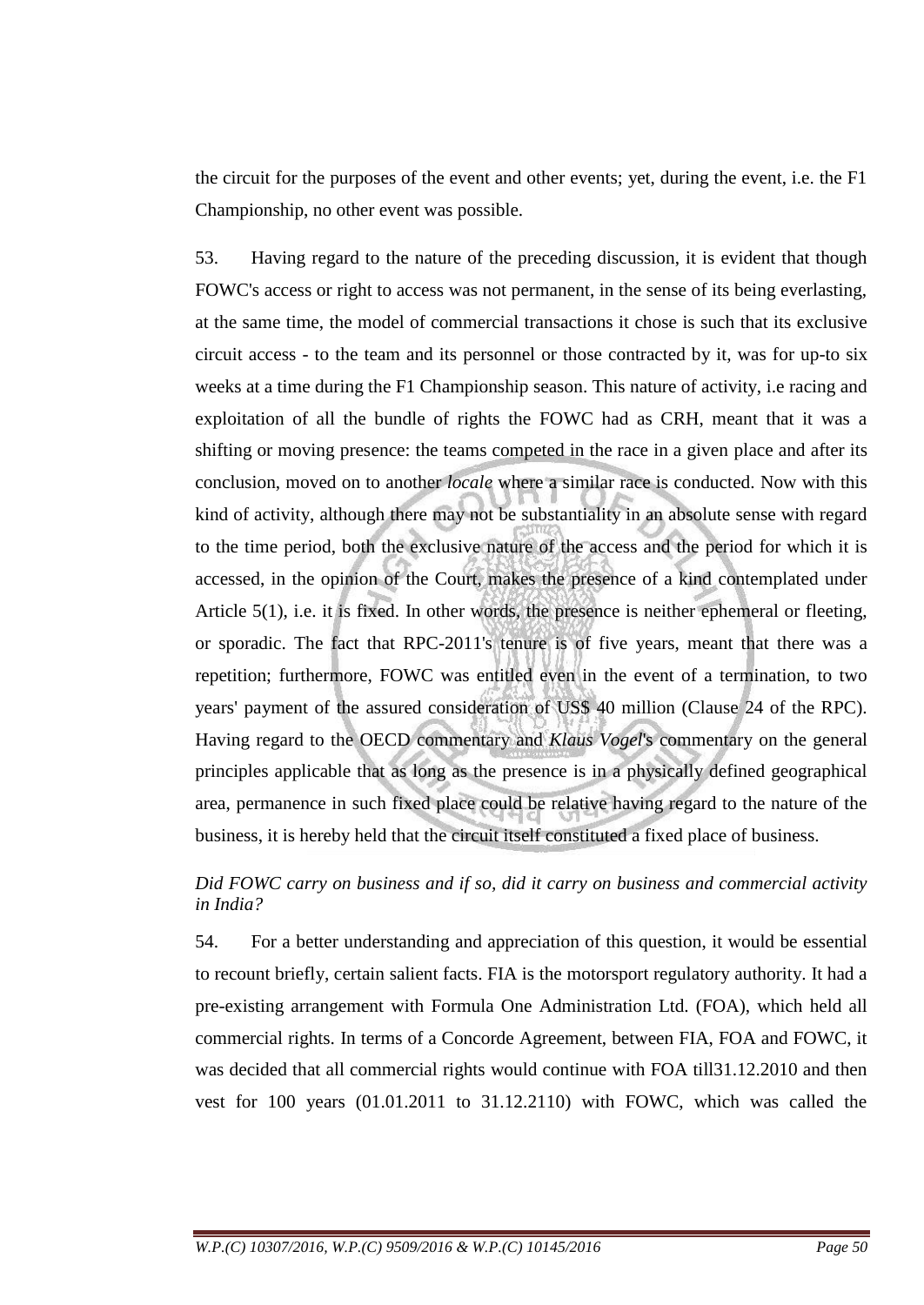"Commercial Rights Holder" (CRH). The Concorde Agreement assured the participating teams (detailed in a schedule) that the FIA had exclusive right in the F1 Championship and was "entitled to grant to the Commercial Rights Holder" the exclusive right to exploit the commercial rights in the F1 championship." Subject to these conditions, each team undertook to "participate in the FIA F1 Championship each year for every Event" and make cars available and compete in fact, every team undertook to participate in each event with two cars. FIA undertook to ensure that events were held and the CRH (i.e. FOWC) undertook to enter into contracts with event promoters to host such events [4.3(c)]. Under Clause 10, the FOWC had the right to draw the FIA F1 Championship for any season to be approved by FIA (which could not be unreasonably withheld). FIA also gave its undertakings. Under Clause 11, the right to issue passes is with FOWC. Clause 17 sets out the conditions of payment to the teams.

55. If the terms of the Concorde Agreement are read conjointly with the RPC-2011, it is apparent that the CRH, which is the FOWC, only and none else has the right to include a venue in any FIA annual calendar. FIA is bound to accord permission for such inclusion; FOWC is the exclusive commercial rights holder of a host of rights (evident from the recital in the Concorde Agreement that FIA, FOWC and other members of the CRH group had entered into such contracts to enable commercial exploitation of the rights for a 100 year period). Under the RPC-2011, only FOWC has exclusive rights towards making sound, television and other recordings and exploitation of its media rights. FOWC has copyright over databases and all related information, etc. generated, during the event, including practice sessions etc. (Clause 22, RPC-2011). Only those accredited by FOWC can enter the promoter's premises and circuit to make sound and television recordings, etc.

56. It is quite apparent that save a limited class of rights (those relating to paddock entry, ticketing, hospitality at the venue and a restricted class of advertising), all commercial exploitation rights vest exclusively with FOWC. FOWC did accept them and was entitled to charge fees or such other consideration as it deemed appropriate for the recording, telecasting, broadcasting and creation of internet and media rights, including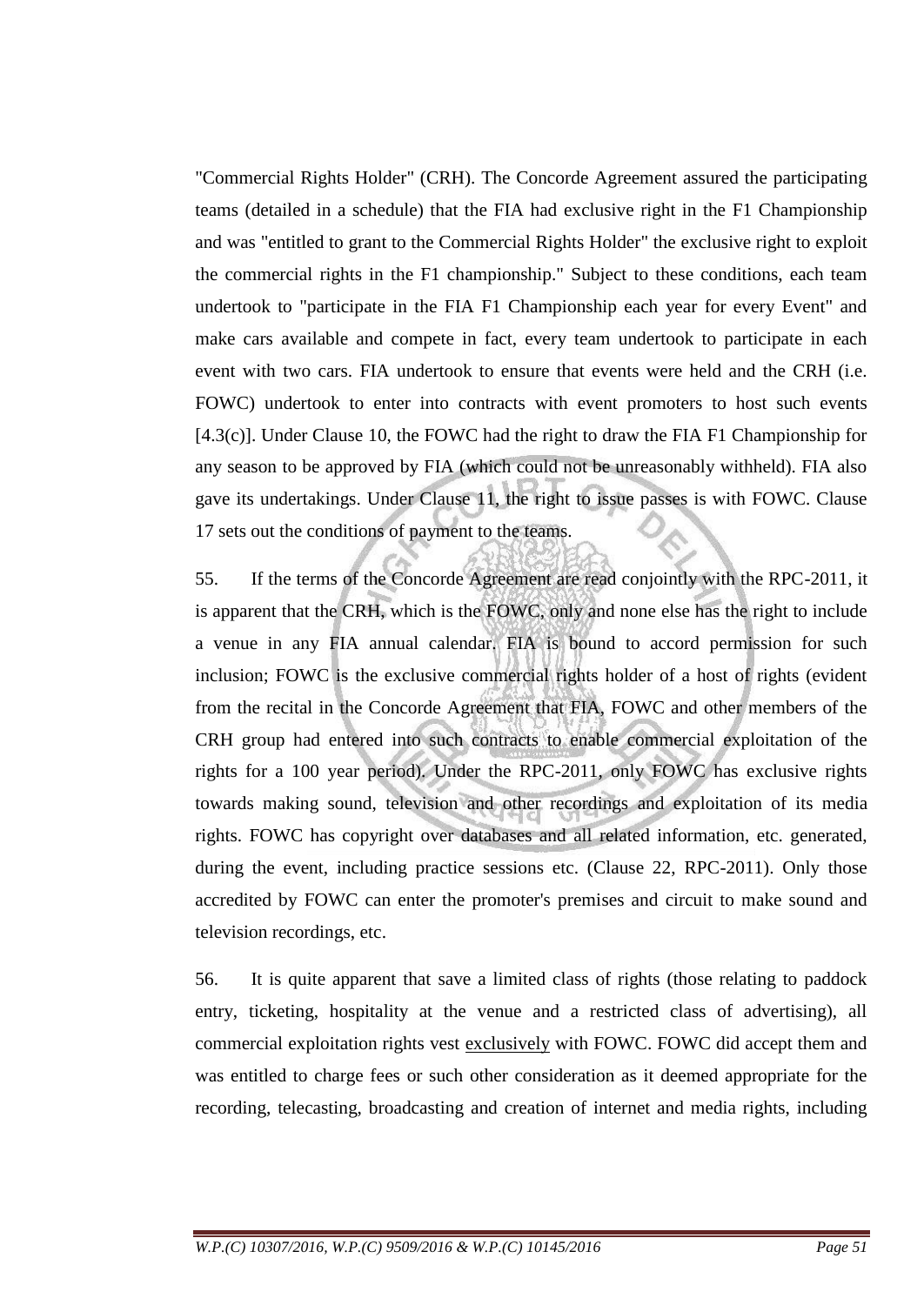data transmission, and all other such commercially exploitable rights. In addition, FOWC charged, by Clause 24 of RPC-2011, a fee of US\$ 40 million annually from Jaypee, in relation to the race event or FIA F1 Championship event conducted on the circuit in India.

57. It is also noteworthy that by virtue of the Concorde Agreement, the teams have undertaken to engage in every race - with the added condition that each team would involve two cars for every race in any circuit chosen by FOWC. RPC-2011 also assured that the FOWC would ensure that such team did in fact participate in the event in the Budh Circuit. This is an important fact- which shows that the entire event, i.e. F1 FIA Championship in the circuit was organized and controlled in every sense of the term by FOWC. The peculiarity of this activity is such that FOWC's dominant role is evident; it is the moving spirit with all pervasive presence and control through the teams, which are contracted to participate in the event. In fact, it creates the event, i.e. the race. Each actor, such the promoter/Jaypee, the racing teams, the constructing teams and the other affiliates, plays a part in the event. FOWC's participation and the undertakings given to it by each of these actors, who are responsible for the event as a whole, brings out its central and dominant role. If Jaypee is the event promoter, which owns the title to the circuit in the sense that it owns the land, FOWC is the commercial rights owner of the event, by virtue of the Concorde Agreement. FIA parted with all its rights over each commercial right it possessed to FOWC. The bulk of the revenue earned is through media, television and other related rights. The terms or the basis of those rights is the event. The conceptualization of the event and the right to include it in any particular circuit, such as Buddh Circuit is that of the FOWC; it decides the venue and the participating teams are bound to it to compete in the race in the terms agreed with the FOWC. All these, in the opinion of the Court, unequivocally, show that the FOWC carried on business in India for the duration of the race (and for two weeks before the race and a week thereafter). Every right, which it possessed was monetized; the US\$ 40 million which Jaypee paid was only a part of that commercial exploitation by the FOWC.

58. Consequently, the Court concludes that the FOWC carried on business in India within the meaning of expression under Article 5(1) of the DTAA. It is consequently held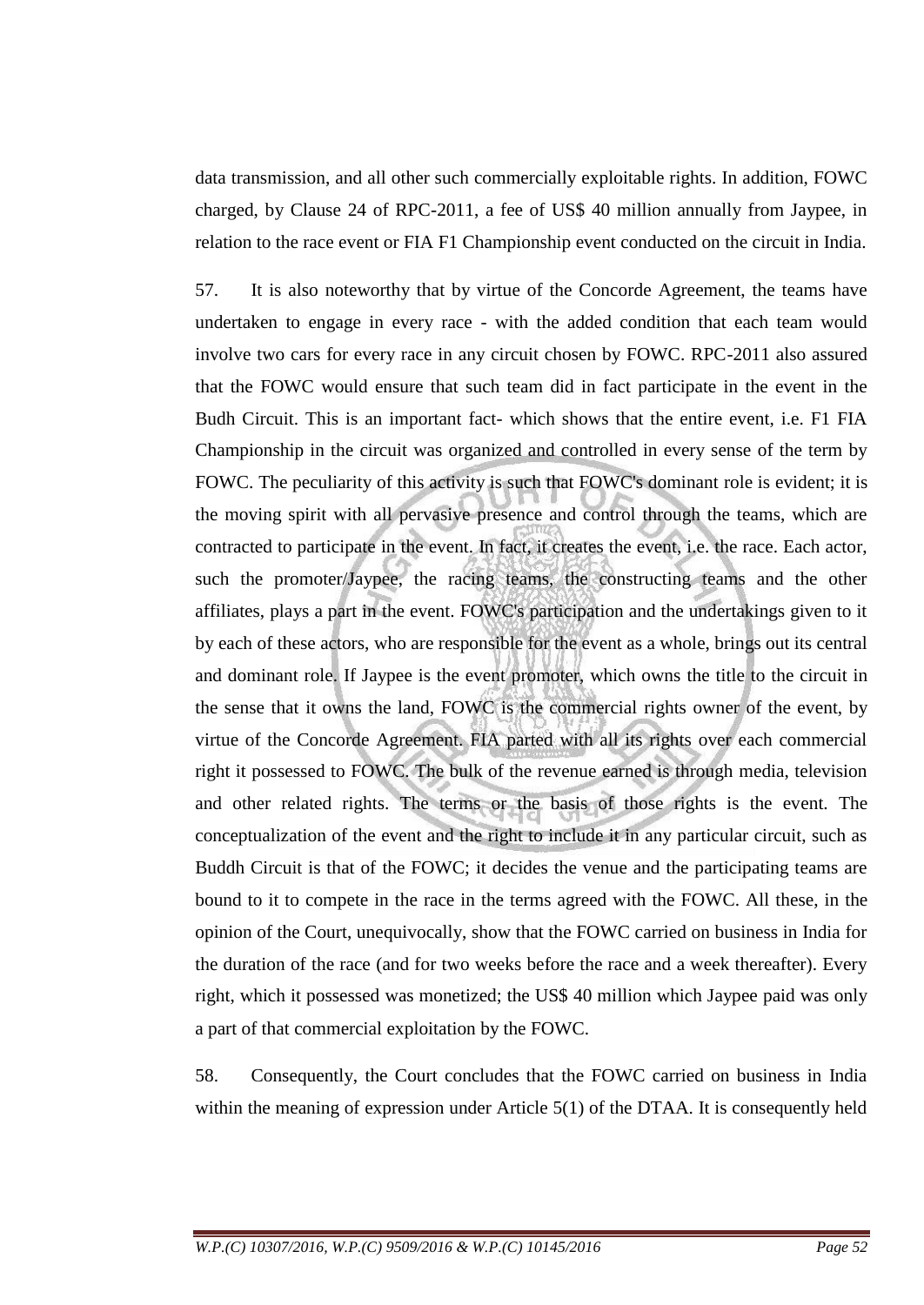that the AAR fell into error of law in holding that FOWC did not function through a PE/carry on business through a fixed place of business in India.

*Regarding Question No.2, did the FOWC carry on business through its agents under Article 5(4) or Article 5(5)*

59. The discussion on whether there was or were dependent agents which led to FOWC's PE is rendered academic, in view of this court's finding that there was a fixed PE. However, we are conscious that this judgment is subject to appeal; therefore we proceed to discuss the issue of existence of dependent PEs.

60. The relevant provisions of the DTAA- Articles 5 (4) and 5 (5) are extracted below:

*"4. A person acting in* a *Contracting State for or on behalf of an enterprise of the other contracting State* - *other than an agent of an independent status to whom paragraph (5) of this Article applies, shall be deemed to be a permanent establishment of that enterprise in the first mentioned State if:*

*(a) he has and habitually exercises in that State, an authority to negotiate and enter into contracts for or on behalf of the enterprise, unless his activities are limited to the purchase of goods or merchandise for the enterprise; or*

*(b) he habitually maintains in the first-mentioned Contracting State* a *stock of goods or merchandise from which he regularly delivers goods or merchandise for or on behalf of the enterprise; or*

*(c) he habitually secures orders in the first-mentioned State, wholly or*  almost *wholly for the enterprise itself or for the enterprise and the enterprises controlling, controlled by, or subject to the same common control, as that enterprise.*

*5. An enterprise of* a *Contracting State shall not be deemed to have* a *permanent establishment in the other Contracting State merely because it carries on business in that other State through* a *broker, general commission agent or any other agent of an independent status, where such persons are acting in the ordinary course of their business. However, if the activities of such an agent are carried out wholly or almost wholly for the enterprise (or for the enterprise and other enterprises which are*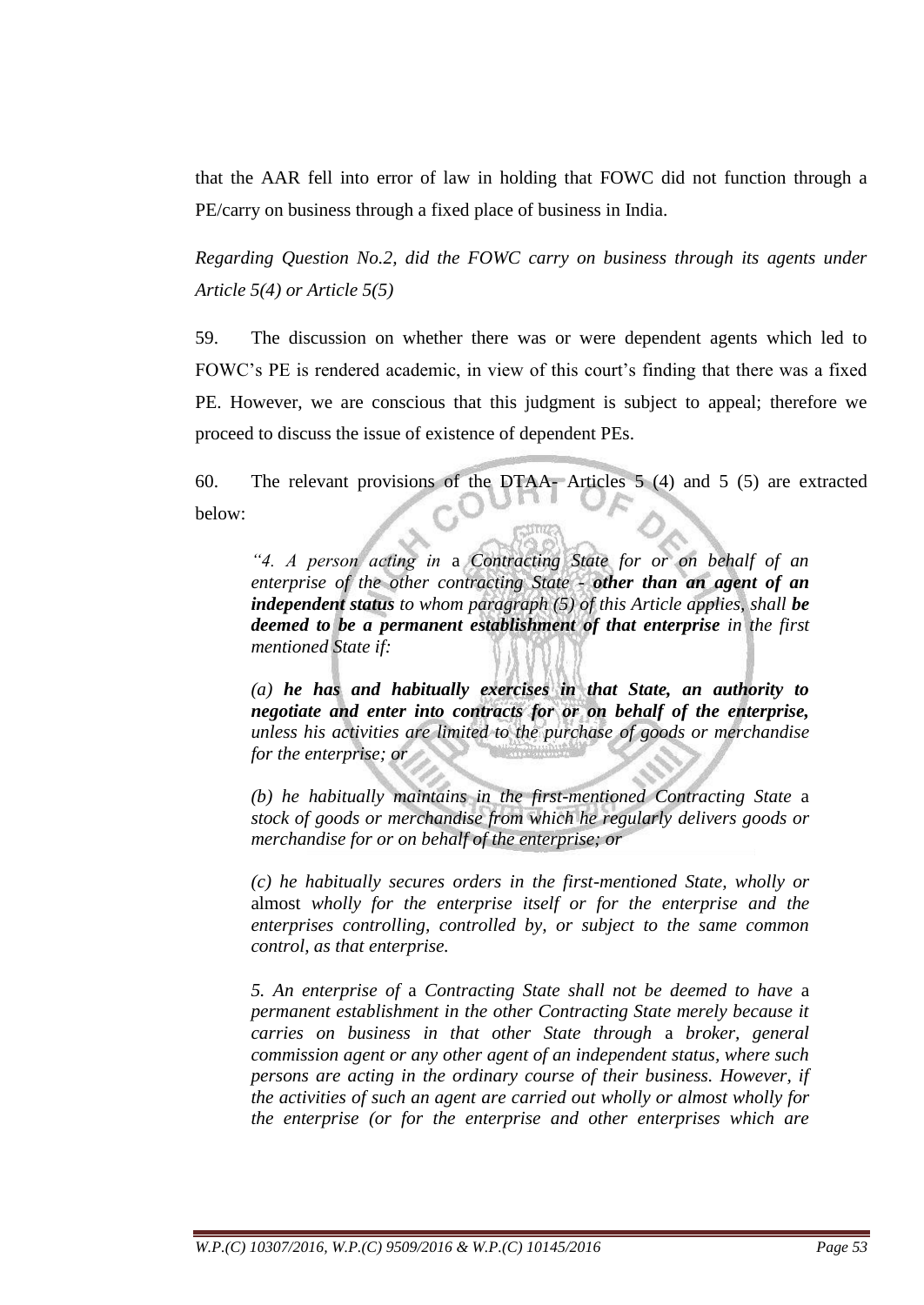*controlled by it or have* a *controlling interest in it or are subject to same common control) he shall not be considered to be an agent of an independent status for the purposes of this paragraph."*

61. The revenue"s argument was that the terms of Article 5 were satisfied if the place is at the disposal of the enterprise to be used in business. He has referred to paragraph 4 of OECD commentary as under:-

*"4. It* is *immaterial whether the premises, facilities or installations are owned or rented by or are otherwise at the disposal of the enterprise.... Again the place of business may be situated in the business facilities of another enterprise.*

*4. 1* As *noted above, the mere fact that an enterprise* has a *certain amount of space at its disposal which is used for business activities* is *sufficient to constitute* a *place of business. No formal/legal right to* use *that place* is *therefore required."*

62. It was argued that dependent agents worked for and on behalf of the enterprise (FOWC) from the place made available to the enterprise and in such a situation it may not be necessary to examine the PE under para 4 or 5 of Article 5 and to apply more stringent conditions of having authority to conclude contracts. He has referred to para 10 of OECD commentary as under:-

*"The business of an enterprise is carried on mainly by the entrepreneur or persons who are in a paid-employment relationship with the enterprise personnel. This personnel includes employees and other persons receiving instructions from the enterprise (e.g. dependent agents). The powers of such personnel in its relationship with third parties are irrelevant. It makes no difference whether or not the dependent agent is authorised to conclude contracts if he works at the fixed place of business (see paragraph 35 below).*

*"35. Under paragraph* 5, *only those persons who meet the specific conditions may create a permanent establishment; all other persons are excluded. It should be borne in mind, however, that paragraph 5 simply provides an alternative test of whether an enterprise has a permanent establishment in a State. If it can be shown that the enterprise has a permanent establishment within the meaning of paragraphs 1 and 2 (subject to the provisions of paragraph (4), it is not necessary to show that the person in charge is one who would fall under paragraph* 5."

Since FOWC has to exploit commercial rights arising from races and this business is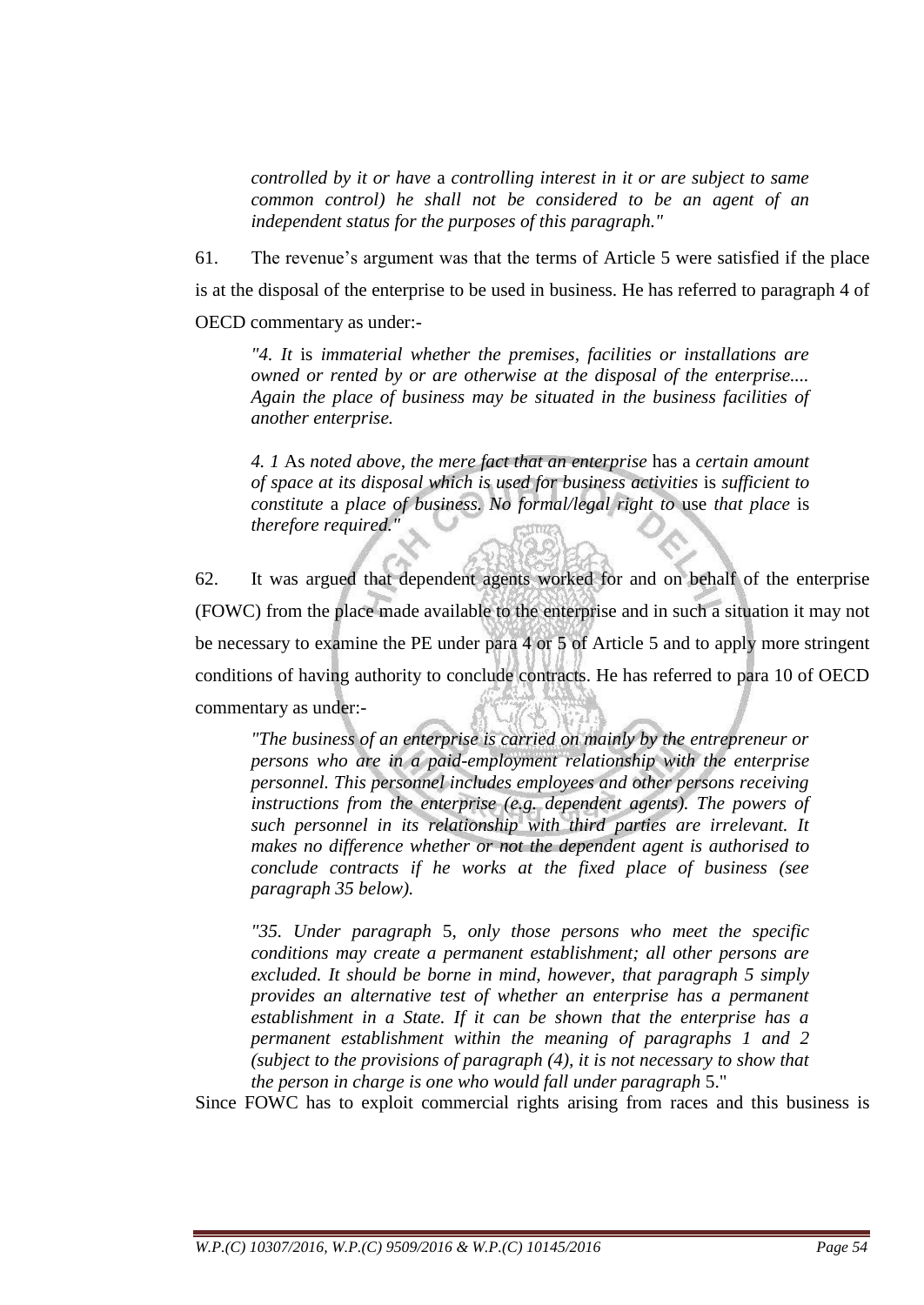carried on through exploitation of these commercial rights either by itself or through any one or more members of the CRH group as mentioned in the Concorde Agreement, FOWC is obligated to propose consolidated accounts incorporating profits of all entities forming part of CRH group. The revenue had relied on the fact that commercial rights were originally owned by FIA, transferred in 2001 to SLEC Holding Company (parent company of FOWC) for a consideration, then given to FOAM and w.e.f. 1.1.2011 transferred to FOWC. It was urged that FOWC"s three affiliates i.e. Formula One Management Ltd. ('FOM'), Allsports Management SA and Beta Prema 2 Ltd. were its agents who carried on its business and on its behalf, through the fixed place. It was submitted that that all the commercial rights originally vested and were granted to only FOWC under the Concorde agreement, with a stipulation that FOWC may transfer or assign such rights only to other group entities. It has further said that the commercial rights could only stay within the Commercial Rights Holder group (CRH group), which included FOWC, its affiliates and other entities. These entities acted for and on behalf of Jaypee, which did not get anything from these arrangements, and these entities were not holder of commercial rights. Therefore, he argued that these entities acted for and on behalf of FOWC. According to him FOM was business manager of FOWC, it had a business management agreement with FOWC, 146 employees of FOM were in India for 40 days and based on these facts Revenue's counsel has concluded that FOM managed the entire business of FOWC in lndia. As regards Allsports, which carried out sale of tickets, it too acted on behalf of FOWC because no commercial rights were transferred to Allsports. Similar conclusion arguments were made in case of Beta Prema 2 for the reason that it exploited certain commercial rights available only with FOWC. It was also submitted that PE gets constituted under Article 5(4) of DTAA also for the reason that FOM is agent and business manager of FOWC and Beta Prema 2 and All Sports have no independent status.

63. AAR rejected the revenue"s contention, holding that the theory of Revenue that all three entities Beta Prema 2, Allsports, FOM were acting on behalf of FOWC was unfounded. It was held that there is no evidence to suggest that Beta Prema 2, All Sports and FOM are acting on behalf of the FOWC and all arrangements and agreements in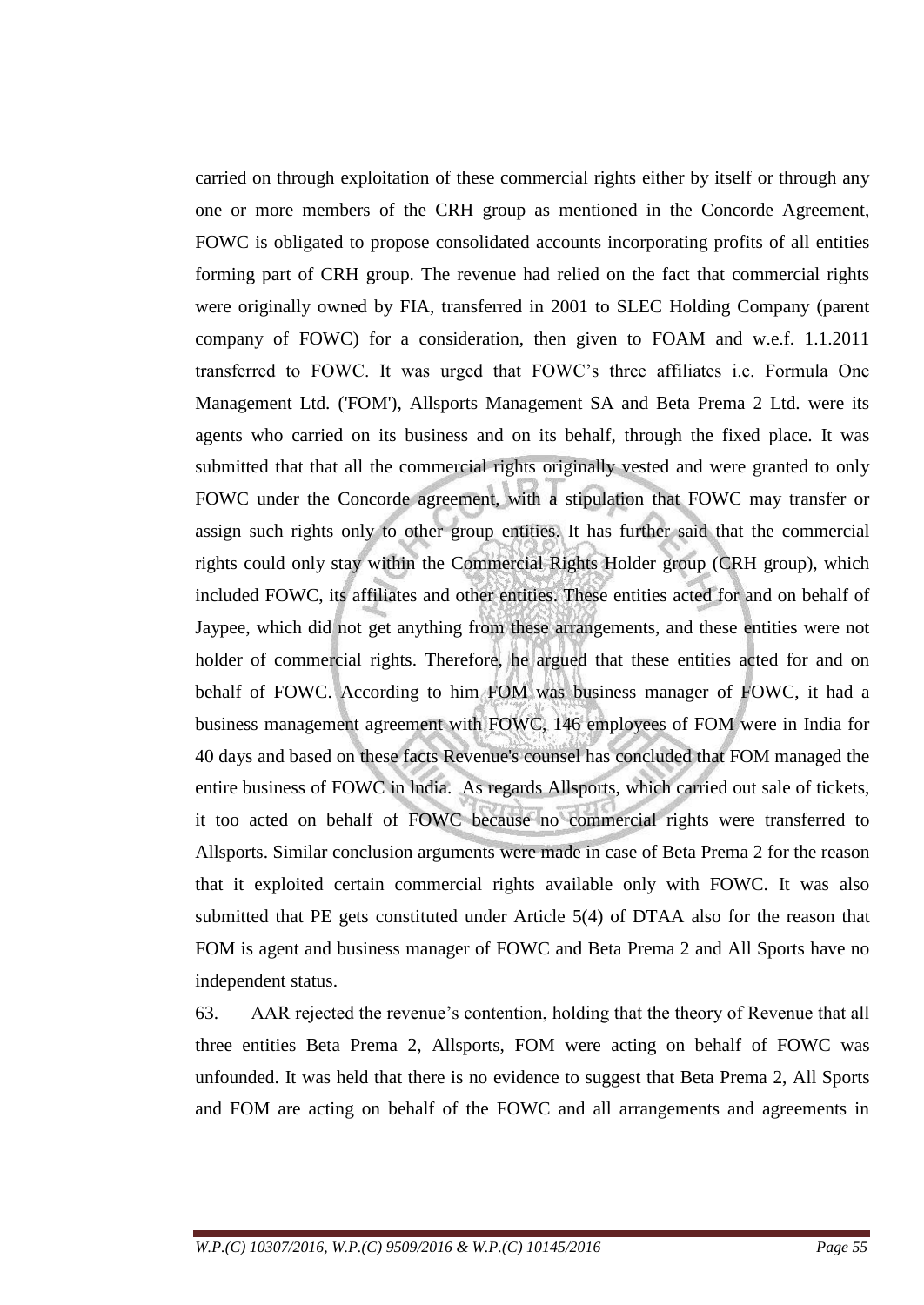relation to activities performed by these 3 entities are sham.

64. Article 5(5) has certain preconditions if an entity has to be treated as dependent agent. The agent must have the authority to conclude contracts, which bind the represented enterprise, and *it* must habitually exercise such authority. If these positive preconditions are met, then only an enterprise shall be deemed to have a PE in that state in respect of any activities, which that person undertakes for the enterprise. The contention that because the three entities were subsidiaries of FOWC, they acted on its behalf and thus become dependent agents is insubstantial. The mere circumstance that the three subsidiaries had a connection with FOWC was not enough; what is to be shown is that the contracts they entered into and the businesses they were engaged in, was for and on behalf of FOWC. Each of the three agreements independently entered into by them with Jaypee contains no pointers to this fact.

# *Re Question No. 3: Was the payment made by Jaypee to FOWC in the nature of royalty, under the DTAA, for the use of the latter's trademark*

65. FOWC and Jaypee argue that the rights given to the latter under the RPC was the grant of a bundle of rights the basic objective of which were to enable it, as the promoter to stage a motor racing event in India at its circuit, the Buddh International Circuit, that would be an official round of the FIA Formula One World Championship, in which all participant teams and drivers in that Championship would therefore compete. The permission to use the F1 marks for purposes limited to advertising the Event was incidental to the grant of that principal right to enable hosting of the event. They also argue that under the terms of the RPC and the ALA Jaypee had no independent right of commercial exploitation of the marks. Therefore, the two independent contracting parties agreed that no consideration was payable to FOWC in relation to the use of the marks. Though the right included the right to name the event specifically, it was predominantly in the nature of a pure commercial right. It was argued that the payment to FOWC was the dominant purpose of securing the right to "put on" (i.e. host, stage and promote) at its circuit and as its own commercial venture, an official round of a globally popular international sporting series. The consideration was not paid for the use of any copyright, trademark or other intellectual property mentioned in the definition of 'royalty', whether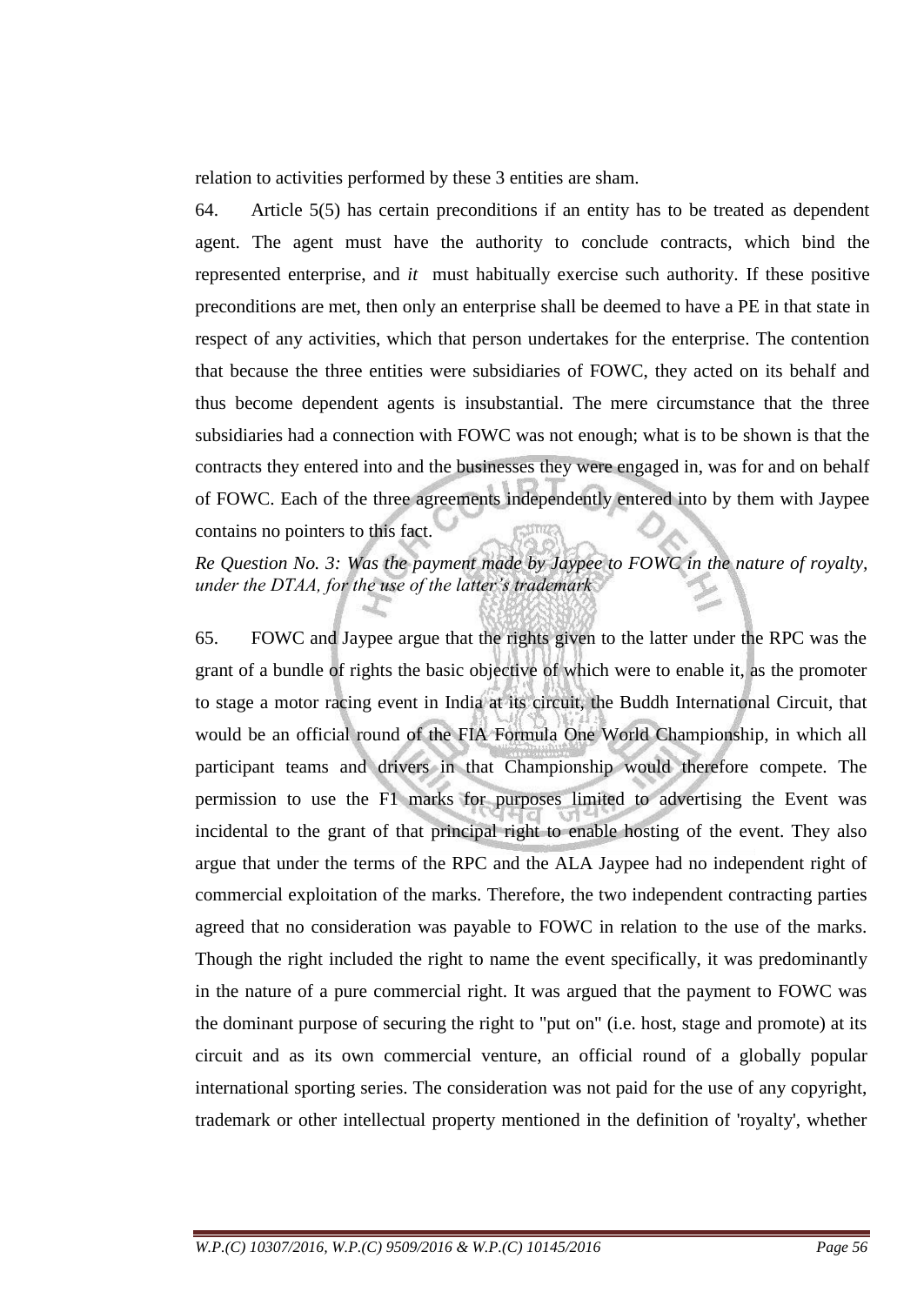under second Explanation to Section  $9(1)(vi)$  of the Act or Article 13(3) of the India-UK DTAA. The ALA was incidental to and a mere consequence of the RPC. Its purpose was to ensure that the use of Fl and related marks would be strictly controlled and limited to the sole purpose of promoting the event(s), and that Jaypee and other third parties would not be permitted to use the marks in connection with any other unauthorized activity or commercial venture that could damage or dilute the reputation and prestige of the Championship. FOWC and Jaypee therefore urge that the AAR"s finding that the payment amounted to "royalty" is contrary to law. They argue that the AAR also erred in distinguishing and not following *Sheraton*(supra)*.* The revenue on the other hand, supports the AAR's conclusions and findings; it urges that the terms of the ALA and the RPC clearly show that the payment of US\$ 40 million was to enable Jaypee the use of the F1 trademark and logo; they point out that these marks figured prominently in the trackside advertisements and the tickets that were printed. The use of the logo, to promote the event, therefore meant use of the F1 marks. The nomenclature or terms of an agreement are not always determinative of the true nature of the transaction; in this case, it clearly was to permit the use of the F1 mark. The character of the event would have been different had the F1 marks not been used by Jaypee. It was held that the popularity of the event is a result only of the use of the Marks, and that without those marks it would not enjoy its popularity otherwise.

66. Under trademark law, particularly in India, trademark use even for advertisement purposes is to be preceded by prior consent of the proprietor and any unauthorized use of the trademark without such prior permission of the proprietor could lead to an infringement of the trademark (in India, under section 29 of the Trade Marks Act,1999). To secure registration for the marks in India from the Trademark Registry, FOWC and Jaypee entered into the ALA. The function of the ALA was (a) to provide for a strictly limited usage of the marks i.e. only for advertisement and promotion of the Indian Grand Prix Event; (b) to provide for restrictions on usage of such marks, i.e. not for any commercial purposes such as use on merchandise, etc.

67. The grant of a right, in the form of license to use the trademark is primarily to be utilized in the licensee"s product. In a typical case of licensing, the trademark proprietor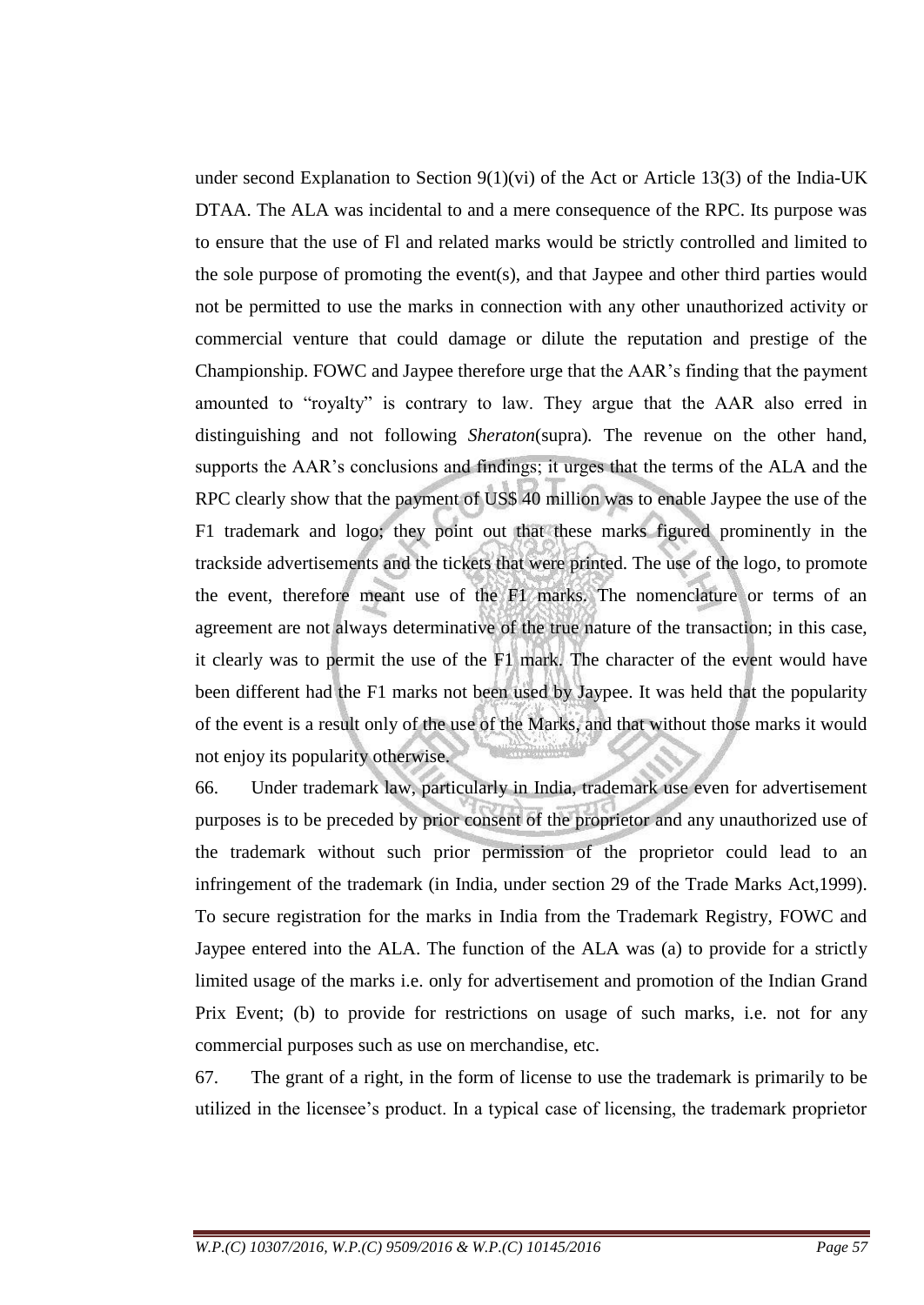does not wish to mark its products in an area; it licenses the mark, to be used by the licensee"s products, subject to limitations. The licensee has no right to initiate legal proceedings, in the event of infringement, unless specifically authorized; the property in the mark always vests with the owner. Even the use of the mark by the licensee inures to the owner, as the latter"s continuous use, in terms of Section 48 of the Trademarks Act. Typically, therefore when a trade vendor or establishment sells branded goods, it is incorrect to state that the income earned by the vendor is generated from the brand or mark, associated with the product, rather than from sale of the product itself. It would be incorrect therefore, to conclude that income earned is not from the sale of the product, but from marketing intangibles connected with the reputation of the mark, though that reputation guarantees a high demand for the product, from which the seller benefits. Likewise, in the case of distribution, a distribution agent is under an agreement with the manufacturer to sell its good; it also possesses the right to advertise the goods and brands of the manufacturer. This implies a license of the manufacturer's trademark. In such an event, the distributor need not pay for the right to use the intellectual property under which the goods are sold; he merely pays for obtaining the exclusive commercial right to sell the goods he buys from the manufacturer for enabling onward sale.

68. Para 10.1 of OECD commentary on Article 12 of the Model Convention states that payments solely made in consideration for obtaining the exclusive distribution rights of a product or service in a given territory are not royalty, since the resident distributor does not pay for the right to use the trade name or trade mark under which the products are sold but merely obtains the exclusive right to sell in his state of residence the product that he is agreeing to buy from the manufacturer; such payments will be characterized as business income.

69. It is relevant here to consider the conditions in the RPC and the ALA, which FOWC entered into with Jaypee. Under recital B to the RPC, FOWC clearly has the exclusive right to exploit the commercial rights in the championship and to award Jaypee the right to host, stage and promote F1 Grand Prix events. Clause 17, states that FOWC would through reasonable endeavors ensure that at least sixteen cars participate in the Event. Clause 18 forbids Jaypee from making any audio or visual image of the event;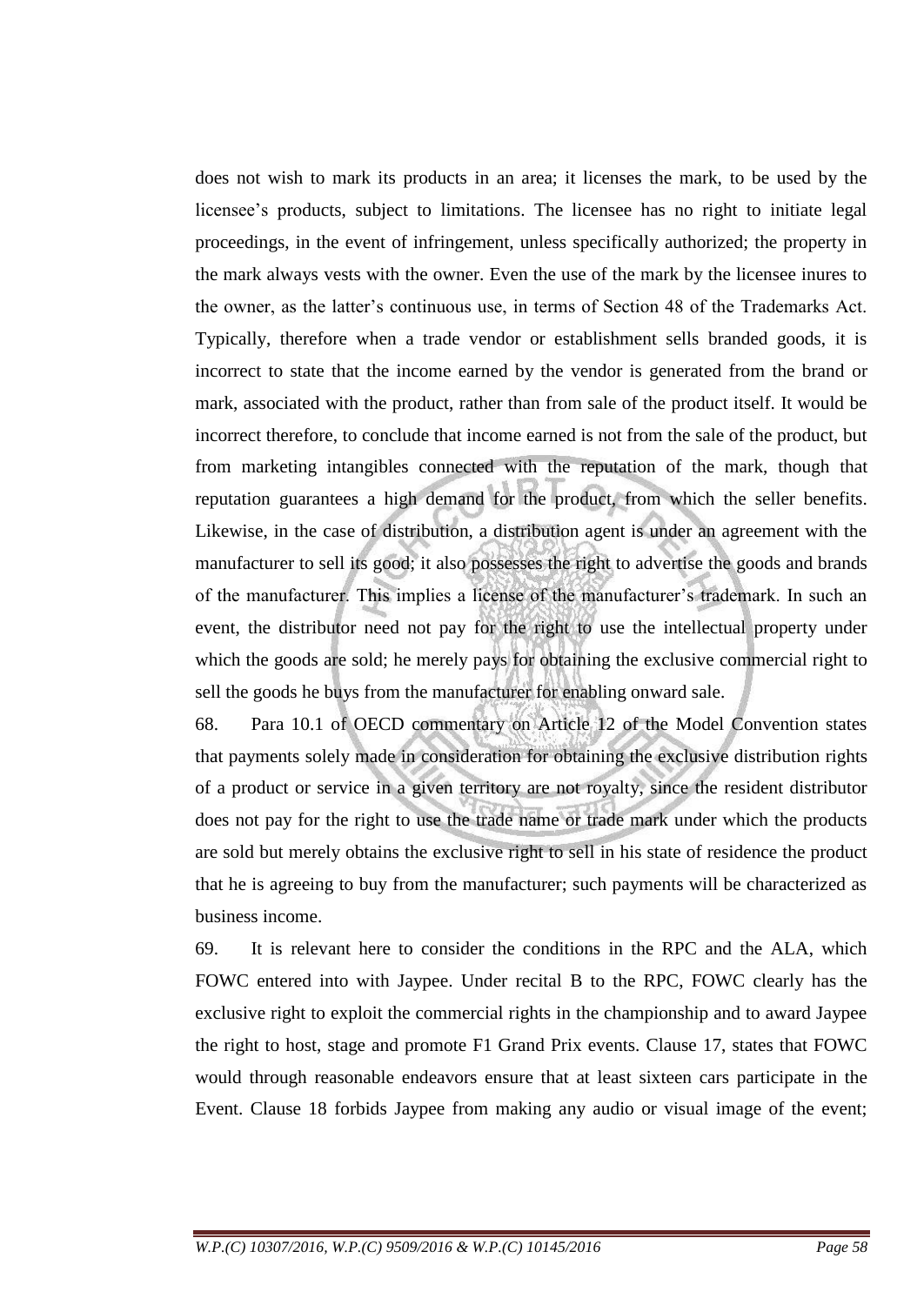likewise there are restrictions in clause 19 of the RPC. Clause 23.2 permits FOWC to make incidental use of I.P. rights solely for the limited purpose of facilitating Jaypee to promote the event. Under the RPC Jaypee remains liable to pay the full contractual amount in the year of termination and in the subsequent year, the right to use trademarks, logos and IP Rights ceases instantly, the moment termination takes place. This is a strong pointer to the fact that the amounts payable by Jaypee to FOWC under the RPC are really for the privilege of hosting and staging the championship race and not for the IP rights, which in any event, could be utilized by it only to promote the race and for no other purpose.

70. Clauses 23.3 and 23.4 of the RPC are to be read in conjunction with the ALA. The ALA does not confer any additional rights, neither was a license nor any form of right to use the trademark given to Jaypee by FOWC which resulted in royalty payment within the meaning of Article 13 of the DTAA.

71. The judgment in *Director of Income Tax v. Ericsson A.B.* [2012] 343 ITR 470 (Del), held that a lump-sum payment which is not based on or connected with the extent of the user of the IP rights would not constitute "royalties" within the meaning of the DTAA. In the present case, the payments made under the RPC were separate lump-sum amounts in respect of the three separate race events held in each of the three (3) years 2011 to 2013. It is not a payment, which is based on either the number of tickets sold or the total amount of revenue earned by Jaypee in each of the said years or indeed on any other measure. In the present case, the lump sum payable to FOWC by Jaypee would likewise, not constitute royalties. Importantly, recital (B) of the ALA specifically stated that FOWC wished to grant a license to Jaypee permitting only the incidental use of certain IP rights and artwork *"solely for the limited purpose of facilitating the hosting, staging and promotion of the event"*. The definition of "permitted use" in clause 1.1 of the ALA states that it means only the incidental use of the licensed marks and materials *"for the purpose of hosting, staging or promoting the event, but for the avoidance of doubt, not to include use for any merchandising or other products or services whatsoever, whether distributed free of charge or for sale".* Clauses 2.2 and 6.2 of the ALA provide that the ALA will continue only until the RPC terminates or expires; Clause 2.3 of the ALA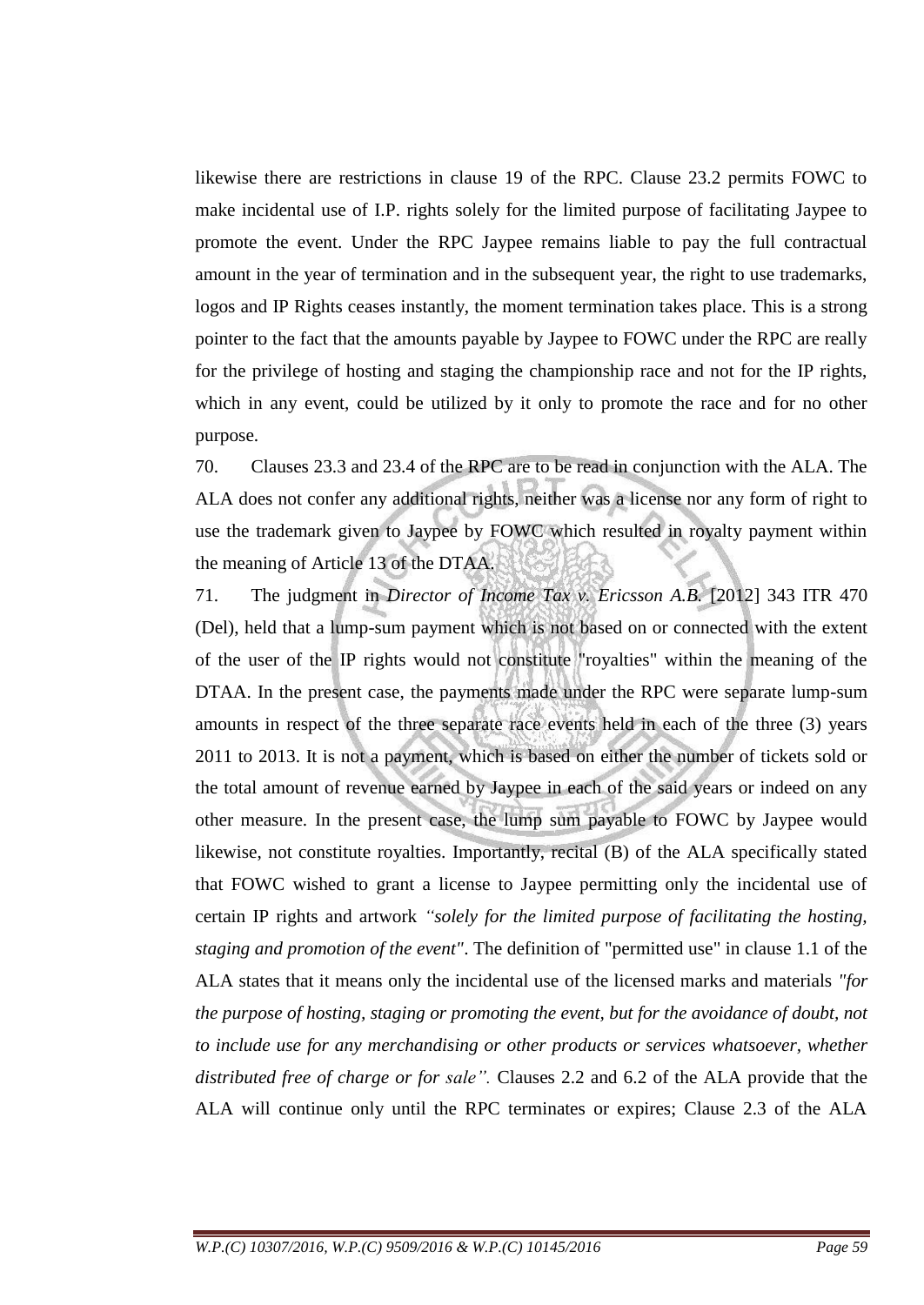prohibits Jaypee from using any of the licensed marks, or as part of the name of the circuit, any corporate name, any domain name, website address or other URL identification or equivalent used in association with Jaypee. Jaypee thus has no IP rights whatsoever independently of the staging and hosting of the event. The undertakings given by Jaypee, set out in Clauses 3.1(e) and 3.6 of the ALA too reinforce this conclusion. These are strong indications that the parties did not intend, through the RPC and the ALA, to license the trademark. Thus, it does not amount to royalty under the DTAA. The court is in agreement with FOWC"s position on the definition of *"royalty"* as set out in the second Explanation to Section  $9(1)(vi)$  of the Act; it is significantly broader than the definition of "royalties" set out in Article 13(3) of the India-UK DTAA. The definition in the Act specifically covers and includes lump-sum payments, whereas Article 13(3) of the DTAA only refers to payments.

72. The impugned order neither contains any discussion nor finding whatsoever on this crucial issue even though it goes to the root of the entire case. The entire tenor of the agreement- even the main purpose of the RPC, is not for the grant of trademark rights or privilege or license to use. The payments made to it under the RPC are not "royalty" either under the Act or the DTAA, they most certainly are not for the use of trademarks or IP rights, but rather for the grant of the privilege of staging, hosting and promoting the Event at the promoter's racing circuit in Noida(NCR). FOWC under the RPC, made available to Jaypee all of the elements which constitute the event. In particular, this includes nominating (to FIA) the promoter's event for inclusion in the official F1 racing calendar; after such inclusion the F1 racing teams with their F1 cars and drivers were bound to participate in Jaypee's event held at the Promoter's racing circuit, strictly in conformity with the requirements of the F1 Sporting and Technical Regulations and the FIA Sporting Code. Therefore, the grant of F1 rights by the FOWC to Jaypee is merely incidental to the hosting and staging of the event by it, and this is clear from the fact that the use of rights by Jaypee has been strictly confined and limited to use only for the promotion of the event, and for no other purpose and in no other manner whatsoever.

73. In *Sheraton International Inc* (supra), this court upheld the findings of the ITAT, which had concluded that when the main work of the foreign collaborator was to render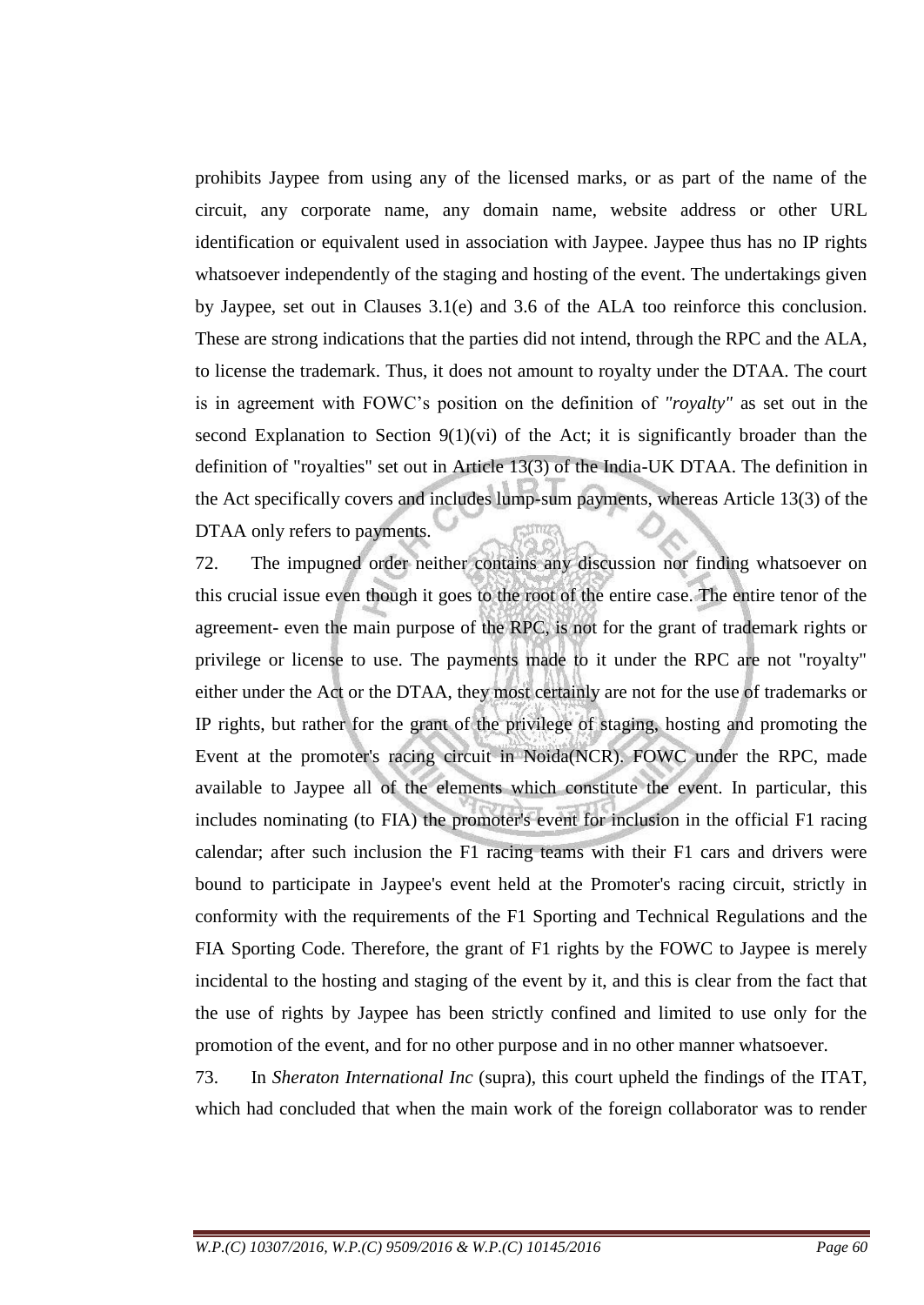services in relation to advertisement, publicity and sales promotion, its incidental use of the trademark did not amount to receipt of royalty by it:

*"As regards the payments received on account of SCI and FFP the Tribunal noted that since the job undertaken by the assessee company was in the nature of , integrated business arrangement, whereby services were rendered to its client-hotels in relation to advertisements, publicity and sales promotion of hotel business worldwide to further their mutual interest all services including the use of trademark and other services enumerated in the Article including the programmes, in issue, such as SCI and FFP were incidental to the said business arrangement between the assessee and its client- hotels. It concluded by holding that these programmes were not independent or separate from the main job undertaken by the assessee and since, the entire amount towards the service had been held by the Tribunal as business income, the contributions received by the assessee towards the said programmes i.e., SCI and FFP were also in the nature of business income. It thus rejected the contention of the Revenue that these contributions were in the nature of included services under Article 12 (4) (a) of the DTAA (see paragraph 114).*

*13. In view of the aforesaid findings of the Tribunal that the main service rendered by the assessee to its client-hotels was advertisement, publicity and sales promotion keeping in mind their mutual interest and, in that context, the use of trademark, trade name or the stylized "S" or other enumerated services referred to in the agreement with the assessee were incidental to the said main service, it rightly concluded, in our view, that the payments received were neither in the nature of royalty under Section 9(1)(vi) read with explanation 2 or in the nature of fee for technical services under Section 9(1)(vii) read with explanation 2 or taxable under Article 12 of the DTAA. The payments received were thus, rightly held by the Tribunal, to be in the nature of business income. And since the assessee admittedly does not have a permanent establishment under the Article 7 of the DTAA "business income" received by the assessee cannot be brought to tax in India. The findings of the Tribunal on this account cannot be faulted. The Tribunal pointedly observed that there was no evidence brought on record by the Revenue to enable them to hold that the agreement was a colourable device, in particular, that the payments received were for use of trade mark, brand name and stylized mark "S". We agree with reasoning adopted by the Tribunal."*

There is no doubt that the main object of the RPC and the relevant provisions of the ALA was not the permission to use the trademarks, but granting and designating Jaypee as the promoter of the event and laying out the rights of the parties, particularly FOWC as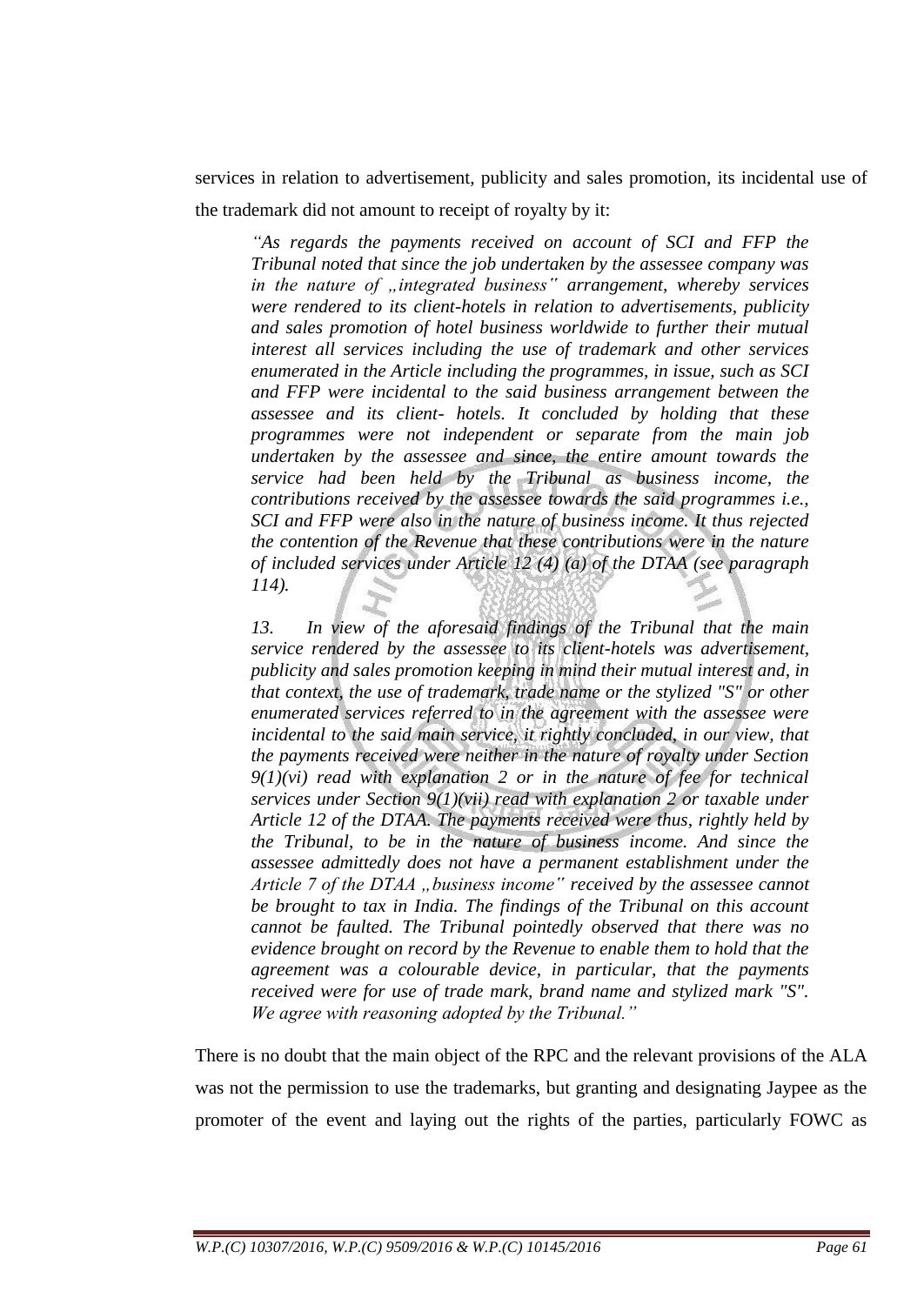regards the event, the spaces to be made available to it exclusively, the sole and exclusive rights over all event related activities, the right to exploit them commercially, etc. The use of the mark on the tickets sold by Jaypee was only incidental. The AAR"s findings that the use of the mark and intellectual property rights benefited Jaypee, which paid for them, is entirely erroneous. Jaypee's permitted use, as it were, was for a limited duration and of an extremely restricted manner; this is contained in the definition of "permitted use" in the ALA:

*"Permitted use means incidental use of the Licensed Marks solely as part of the Artwork and the Licensed Materials in accordance with the Design Guidelines and strictly as approved by FOWC, for the purpose of hosting, staging and promoting the Event but, for the avoidance of doubt, not to include use for any merchandising or other products or service whatsoever, whether distributed free of charge or for sale."*

As event promoter and host Jaypee had to publicize the F1 Grand Prix Championship. Therefore, it was bound to use the F1 marks, logos and devices; however, it was not authorized to use the marks on any merchandise or service offered by it. This condition, in the opinion of the court, places the matter beyond the pale of controversy; the use of the trademarks were purely incidental. The conclusion of the AAR is therefore, incorrect. The answer to the question is that the amounts paid to FOWC by Jaypee were not "royalty" within the meaning of Article 13 of the DTAA, as they were business income and could not be brought to tax under the head of "royalty".

*Question No. 4: Whether the AAR erred in its interpretation of Section 195 in Jaypee's application*

74. Section 195 of the Income Tax Act reads as follows:

### *"195. Other sums*

*(1) Any person responsible for paying to a non- resident, not being a company, or to a foreign company, any interest (not being interest on securities) or any other sum chargeable under the provisions of this Act (not being income chargeable under the head" Salaries"<sup>3</sup> ]) shall, at the time of credit of such income to the account of the payee or at the time of payment thereof in cash or by the issue of a cheque or draft or by any other mode, whichever is earlier, deduct income- tax thereon at the rates in force:* 

*Provided that in the case of interest payable by the Government or a*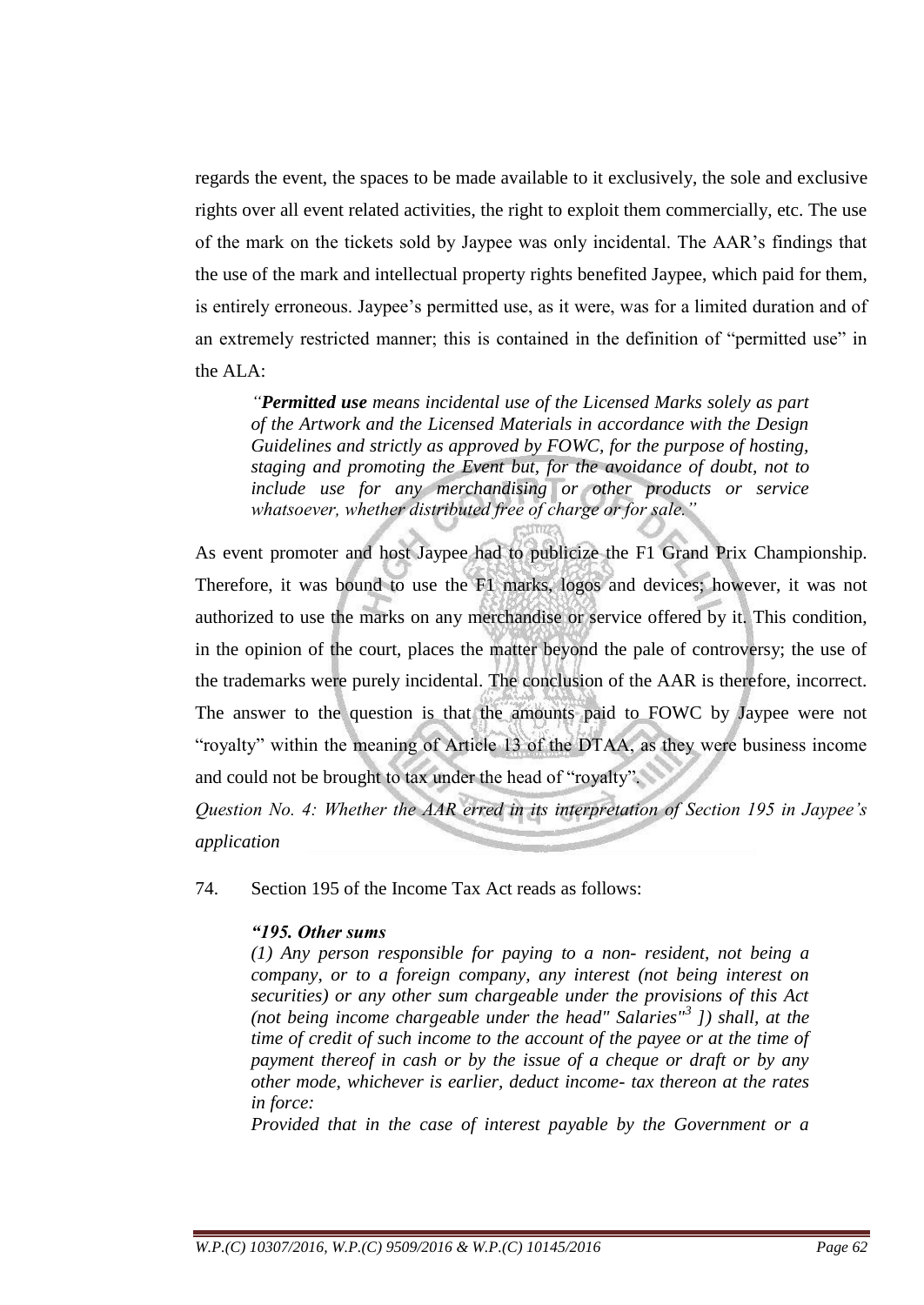*public sector bank within the meaning of clause (23D) of section 10 or a public financial institution within the meaning of that clause, deduction of tax shall be made only at the time of payment thereof in cash or by the issue of a cheque or draft or by any other mode.*

*Explanation.- For the purposes of this section, where any interest or other sum as aforesaid is credited to any account, whether called" Interest Payable Account" or" Suspense Account" or by any other name, in the books of account of the person liable to pay such income, such crediting shall be deemed to be credit of such income to the account of the payee and the provisions of this section shall apply accordingly.*

*(2) Where the person responsible for paying any such sum chargeable under this Act (other than interest on securities, and salary) to a nonresident considers that the whole of such sum would not be income chargeable in the case of the recipient, he may make an application 1 to the <sup>2</sup> Assessing] Officer to determine, <sup>3</sup> by general or special order], the appropriate proportion of such sum so chargeable, and upon such determination, tax shall be deducted under sub- section (1) only on that proportion of the sum which is so chargeable:*

*(3) Subject to rules made under sub- section (5), any person entitled to receive any interest or other sum on which income- tax has to be deducted under sub- section (1) may make an application in the prescribed form to the Assessing Officer for the grant of a certificate authorising him to receive such interest or other sum without deduction of tax under that subsection, and where any such certificate is granted, every person responsible for paying such interest or other sum to the person to whom such certificate is granted shall, so long as the certificate is in force, make payment of such interest or other sum without deducting tax thereon under sub- section (1)."*

75. The issue of payment to non-residents and the obligation to deduct tax u/s 195 of the Act on such payments vis-à-vis taxability of remittances has been deliberated upon by the Supreme Court in *GE India Technology Centre (P) Ltd Vs. CIT & Anr, [2010] 327 ITR 456 (SC).*The Court held that the payer is bound to deduct tax at source only if the sum paid is assessable to tax in India and that Section 195 also covers composite payments which have an element of income embedded or incorporated in them. The Court clarified that though there is an obligation to deduct tax in respect of such composite payment but the obligation is limited to the appropriate portion of income which is chargeable under the head and in case of such payments which include amounts on which no tax is payable, recourse is to be made u/s 195(2) of the Act and in the absence of such action, tax is to be deducted on the entire composite payment. The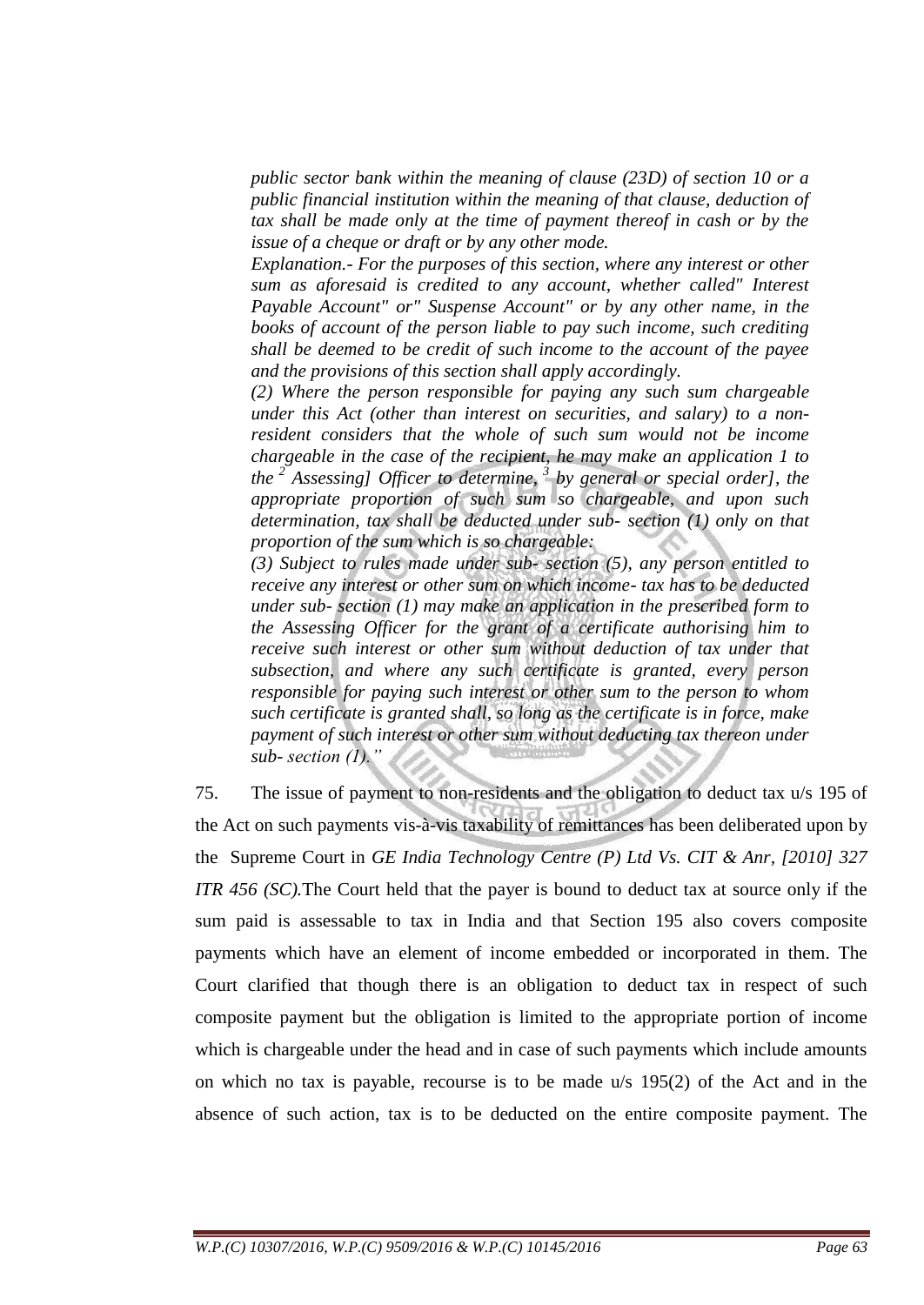### Supreme Court held as under:-

*"In our view, section 195 (2) provides a remedy by which a person may seek a determination of the "appropriate proportion of such sum so chargeable" where a proportion of the sum so chargeable is liable to tax. The entire basis of the Department's contention is based on administrative convenience in support of its interpretation. According to the Department, huge seepage of revenue can take place if persons making payments to non-residents are free to deduct TAS or not to deduct TAS. It is the case of the Department that section 195 (2), as interpreted by the High Court, would plug the loophole as the said interpretation requires the payer to make a declaration before the Income tax Officer (TDS) of payments made to non-residents. In other words, according to the Department, section 195 (2) is a provision by which the payer is required to inform the Department of the remittances he makes to non-residents by which the Department is able to keep track of the remittances being made to nonresidents outside India. We find no merit in these contentions. As stated hereinabove, section 195 (2) uses the expression "sum chargeable under the provisions of the Act." We need to give weightage to those words. Further, [section 195](https://indiankanoon.org/doc/1329583/) uses the word "payer" and not the word "assessee". The payer is not an assessee. The payer becomes an assessee-in-default only when he fails to fulfill the statutory obligation under [section 195\(1\).](https://indiankanoon.org/doc/260037/) If the payment does not contain the element of income the payer cannot be made liable. He cannot be declared to be an assessee-in-default. The abovementioned contention of the Department is based on an apprehension which is ill-founded. The payer is also an assessee under the ordinary provisions of the [Income-tax Act.](https://indiankanoon.org/doc/789969/) When the payer remits an amount to a non-resident out of India he claims deduction or allowances under the Income- tax Act for the said sum as an "expenditure". Under section 40 (a)(i), inserted, vide Finance Act, 1988, with effect from April 1, 1989, payment in respect of royalty, fees for technical services or other sums chargeable under the [Income-tax Act](https://indiankanoon.org/doc/789969/) would not get the benefit of deduction if the assessee fails to deduct TAS in respect of payments outside India which are chargeable under the [Income-tax Act.](https://indiankanoon.org/doc/789969/) This provision ensures effective compliance with [section 195](https://indiankanoon.org/doc/1329583/) of the Income-tax Act relating to tax deduction at source in respect of payments outside India in respect of royalties, fees or other sums chargeable under the [Income-tax Act.](https://indiankanoon.org/doc/789969/) In a given case where the payer is an assessee he will definitely claim deduction under the [Income-tax Act](https://indiankanoon.org/doc/789969/) for such remittance and on inquiry if the Assessing Officer finds that the sums remitted outside India come within the definition of royalty or fees for technical service or other sums chargeable under the Income- tax Act then it would be open to the Assessing Officer to disallow such claim for deduction. Similarly, vide the Finance Act 2008, with effect from April 1, 2008, sub-section (6) has*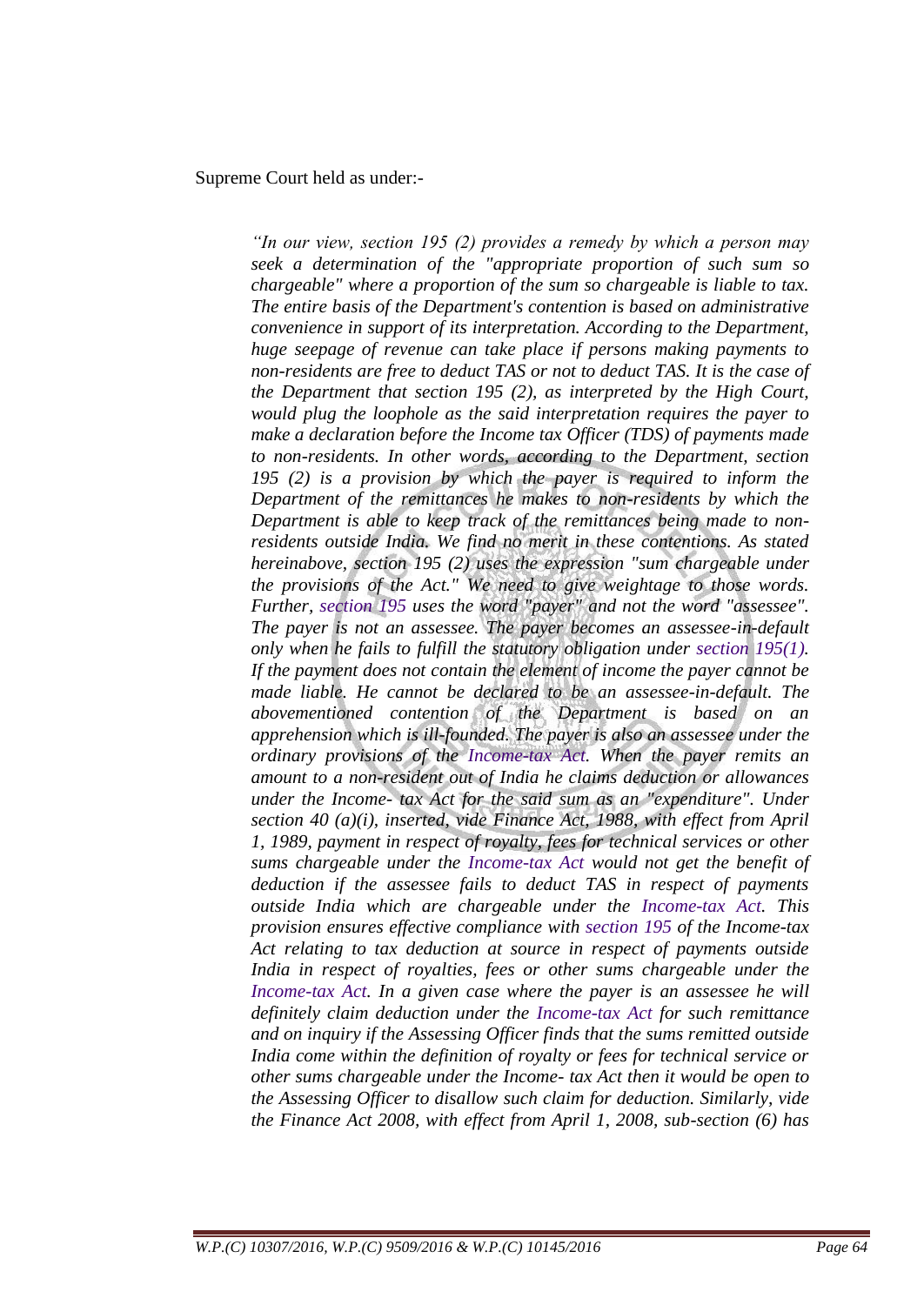*been inserted in [section 195](https://indiankanoon.org/doc/1329583/) which requires the payer to furnish information relating to payment of any sum in such form and manner as may be prescribed by the Board. This provision is brought into force only from April 1, 2008. It will not apply for the period with which we are concerned in these cases before us. Therefore, in our view, there are adequate safeguards in the Act which would prevent revenue leakage. Applicability of the judgment in the case of Transmission Corporation (supra)*

*10. In Transmission Corporation's case [1999] 239 ITR 587 (SC) a non-resident had entered into a composite contract with the resident party making the payments. The said composite contract not only comprised supply of plant, machinery and equipment in India, but also comprised the installation and commissioning of the same in India. It was admitted that the erection and commissioning of plant and machinery in India gave rise to income taxable in India. It was, therefore, clear even to the payer that payments required to be made by him to the non-resident included an element of income, which was exigible to tax in India. The only issue raised in that case was whether TDS was applicable only to pure income payments and not to composite payments which had an element of income embedded or incorporated in them. The controversy before us in this batch of cases is, therefore, quite different. In Transmission Corporation case [1999] 239 ITR 587 (SC) it was held that TAS was liable to be deducted by the payer on the gross amount if such payment included in it an amount which was exigible to tax in India. It was held that if the payer wanted to deduct TAS not on the gross amount but on the lesser amount, on the footing that only a portion of the payment made represented "income chargeable to tax in India", then it was necessary for him to make an application under section 195 (2) of the Act to the Income-tax Officer (TDS) and obtain his permission for deducting TAS at lesser amount. Thus, it was held by this court that if the payer had a doubt as to the amount to be deducted as TAS he could approach the Income-tax Officer (TDS) to compute the amount which was liable to be deducted at source. In our view, section 195 (2) is based on the "principle of proportionality". The said subsection gets attracted only in cases where the payment made is a composite payment in which a certain proportion of payment has an element of "income" chargeable to tax in India. It is in this context that the Supreme Court stated, "If no such application is filed, income-tax on such sum is to be deducted and it is the statutory obligation of the person responsible for paying such `sum' to deduct tax thereon before making payment. He has to discharge the obligation to TDS". If one reads the observation of the Supreme Court, the words "such sum" clearly indicate that the observation refers to a case of composite payment where the payer has a doubt regarding the inclusion of an amount in such payment*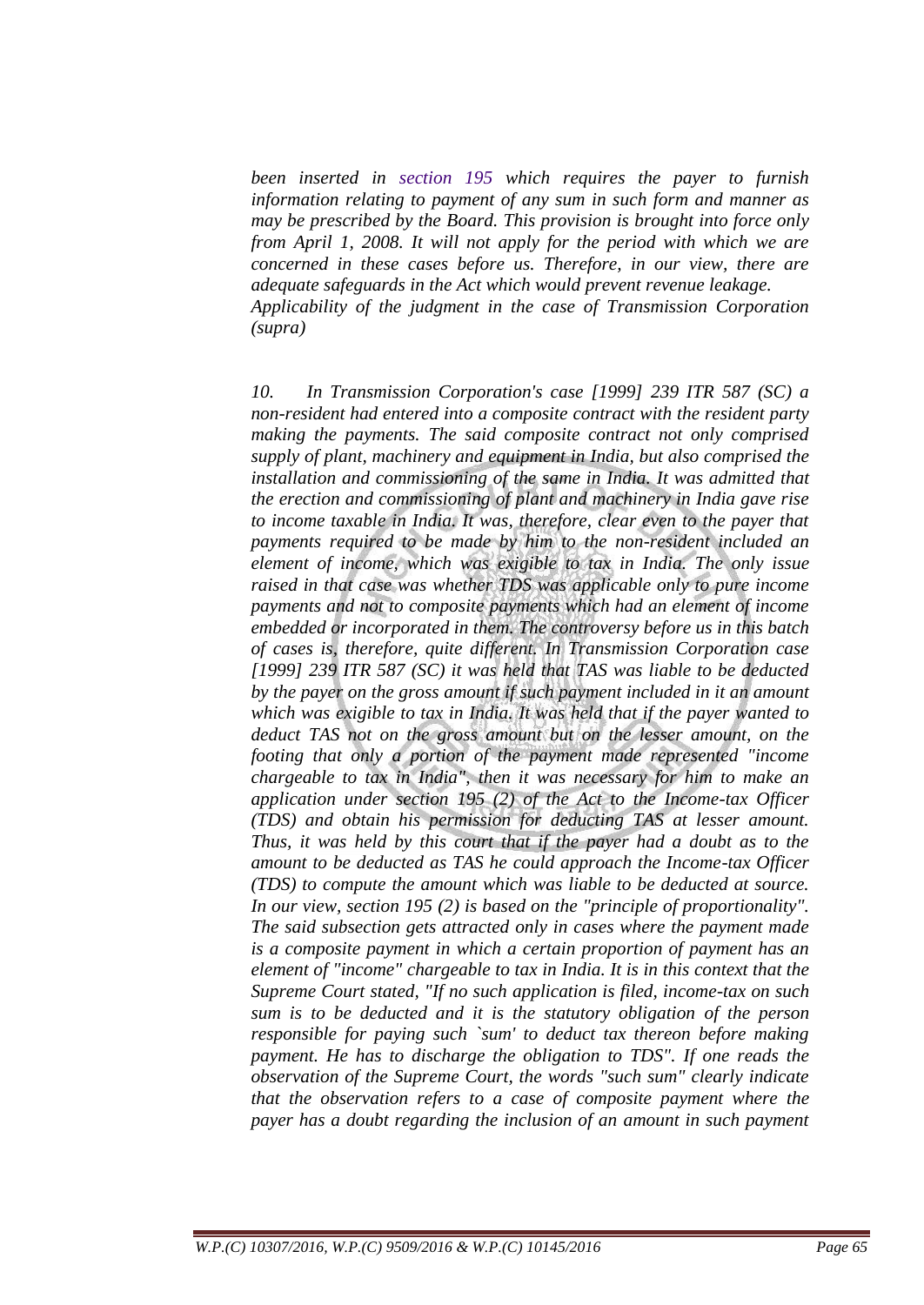*which is exigible to tax in India. In our view, the above observations of this court in Transmission Corporation case [1999] 239 ITR 587 (SC) which are put in italics have been completely, with respect, misunderstood by the Karnataka High Court to mean that it is not open for the payer to contend that if the amount paid by him to the non-resident is not at all "chargeable to tax in India", then no TAS is required to be deducted from such payment. This interpretation of the High Court completely loses sight of the plain words of section 195 (2) which in clear terms lay down that tax at source is deductible only from "sums chargeable" under the provisions of the Income- tax Act, i.e., chargeable under Sections 4, 5 and 9 of the Income-tax Act."*

76. As is evident, the object of the provision is to clarify what proportion of the payment made by the payer is liable to tax deduction. In the present case, Jaypee, no doubt, supported FOWC"s argument that payments made to the latter were not by way of royalties; at the same time, because of the doubt entertained, it sought clarification through the application to the AAR. Having regard to the conclusions reached by us that FOWC carried on business in India through a PE, at the circuit, it is held that payments made to FOWC, under the RPC were business income and accordingly chargeable to tax, according to the rates applicable in India at that time.

77. For the foregoing reasons, it is held that on the question of existence of FOWC"s PE, in India, the answer is in the affirmative; a PE, within the meaning of Article 5 (1) of the DTAA existed, through which it conducted business and derived income, that is taxable in India. The findings of AAR are hereby set aside on this aspect. As regards dependent PE, the answer is in the affirmative; no dependent PE existed, through which FOWC carried on its business. As to royalty, in view of the findings rendered, the AAR"s decision is reversed and set aside. On the issue of Section 195, Jaypee is bound to make appropriate deductions from the amounts payable to FOWC under provisions of the Income Tax Act.

78. The writ petitions of Jaypee and FOWC are partly allowed on the question of royalty and Section 195; the writ petition of the revenue is allowed partly on the issue of